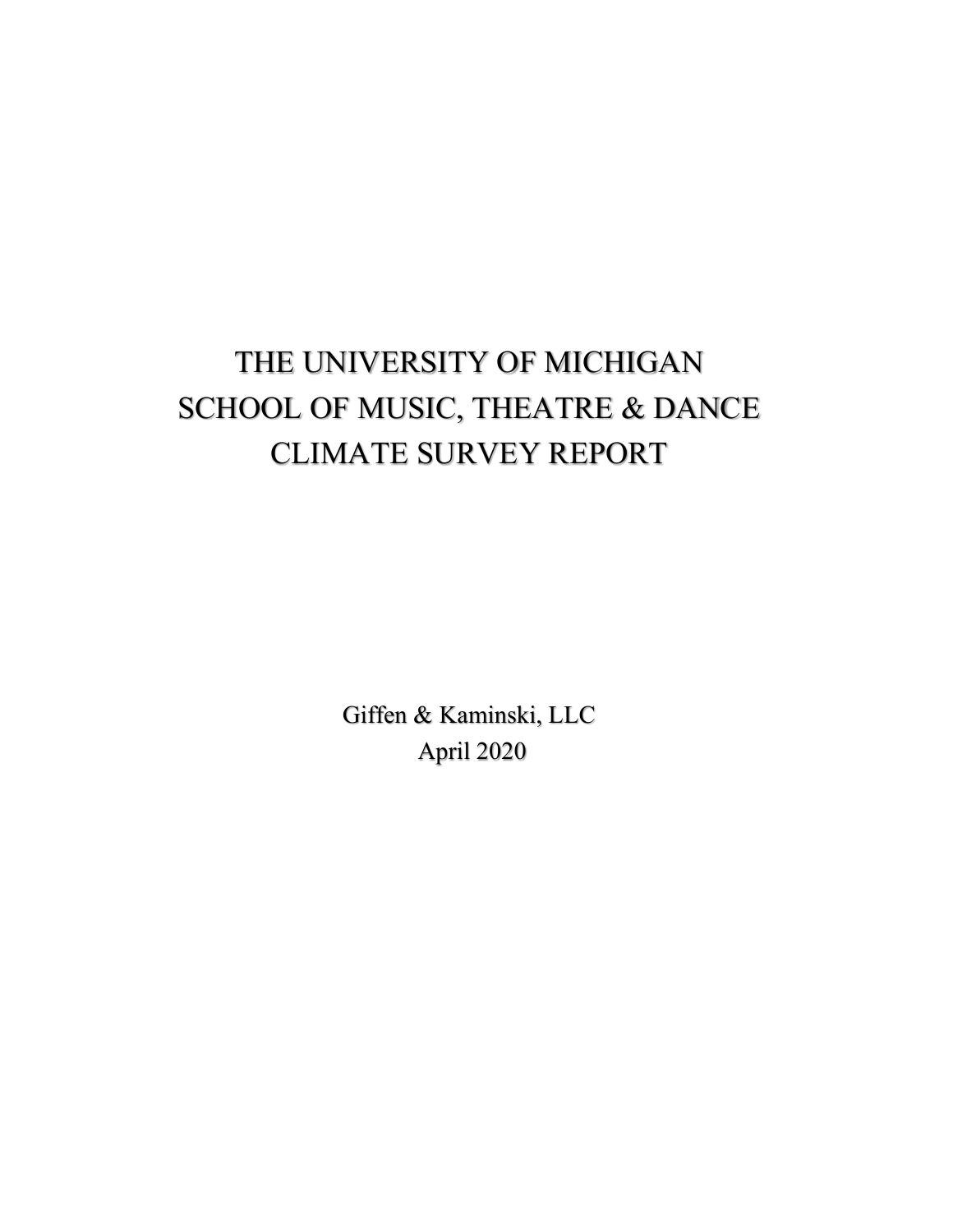# **TABLE OF CONTENTS**

| I.   |     |                                                     |  |
|------|-----|-----------------------------------------------------|--|
| П.   |     |                                                     |  |
| III. |     |                                                     |  |
| IV.  |     | <b>RESPONSE RATE AND PARTICIPANT DEMOGRAPHICS 4</b> |  |
|      |     |                                                     |  |
|      |     |                                                     |  |
| V.   |     |                                                     |  |
| VI.  |     |                                                     |  |
|      |     |                                                     |  |
|      |     |                                                     |  |
|      |     |                                                     |  |
|      |     |                                                     |  |
|      | 1.  |                                                     |  |
|      | 2.  | Responses Regarding Inappropriate Sexual Comments28 |  |
|      | 3.  |                                                     |  |
|      | 4.  | Responses Regarding Distributed Information 30      |  |
|      | 5.  |                                                     |  |
|      | 6.  |                                                     |  |
|      | 7.  |                                                     |  |
|      | 8.  | Responses Regarding Penetration without Consent33   |  |
|      | 9.  | Responses Regarding Intimate Partner Violence 34    |  |
|      | 10. | Responses Regarding Alcohol Use and Consent 34      |  |
|      | 11. | Responses Regarding Effect of Sexual Misconduct37   |  |
|      |     | E. Reporting Discrimination and Sexual Misconduct37 |  |
|      |     |                                                     |  |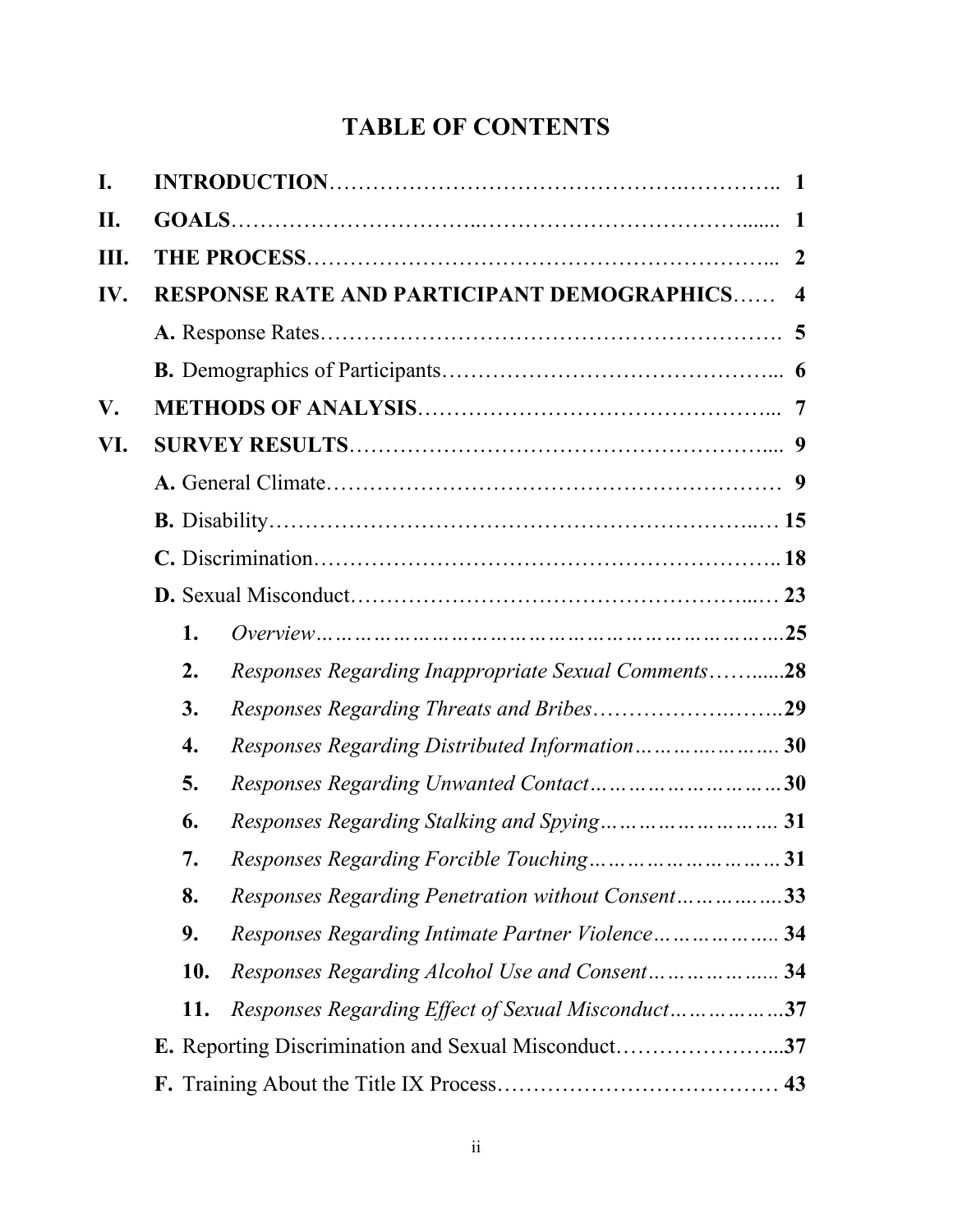|      | 1.                                                                      |  |
|------|-------------------------------------------------------------------------|--|
|      | 2.                                                                      |  |
|      |                                                                         |  |
| VII. |                                                                         |  |
|      |                                                                         |  |
|      | <b>B.</b> Steps to Reduce the Frequency and Nature of Discrimination 56 |  |
|      | C. Steps to Reduce the Frequency and Nature of Sexual Misconduct 57     |  |
|      |                                                                         |  |
|      | VIII. APPENDIX                                                          |  |
|      | A. Climate Survey Responses by Number                                   |  |

- **B.** Dean Gier's Letter Requesting Participation
- **C.** CV of Linda Smolak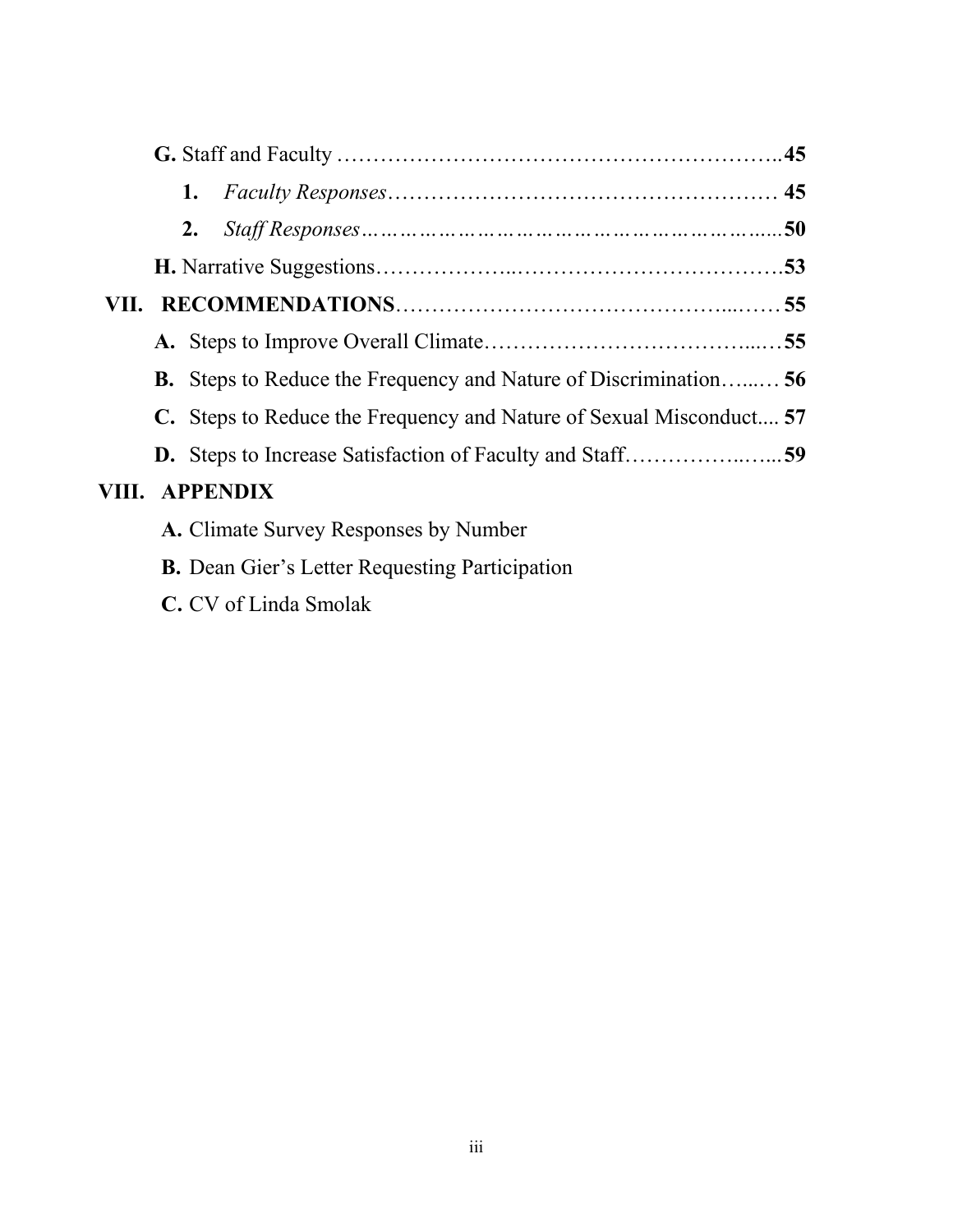# **I. INTRODUCTION**

In 2019, the University of Michigan's School of Music, Theatre & Dance ("SMTD") undertook to assess campus climate from the many perspectives of all those who interact with its campus. The administration of SMTD decided it should see, hear, and know about the experiences of its Undergraduates, Graduate Students, Alumni, Staff, and Faculty so that issues did not fester in an atmosphere of secrets and darkness.

In 2018, SMTD learned about what became two high profile sexual misconduct matters. Since revelation of the misconduct to SMTD, the new Dean of SMTD has led an effort to build an environment that encourages people to speak constructively and to be open to the truth. It is this search by SMTD to see, hear and know that the January 2020 SMTD climate survey ("Climate Survey") was undertaken. The Climate Survey is one way in which SMTD is shining a light to encourage a culture that fosters both academic and artistic excellence in a safe, equitable and inclusive environment. [1](#page-3-0)

# **II. GOALS**

The goals of the Climate Survey were to:

- Understand the frequency and nature of any sexual harassment and sexual misconduct involving the SMTD community;
- Further develop meaningful prevention, education and awareness programs;
- Learn ways to further encourage a safe environment;
- Understand issues impacting the quality of life for Students, Staff and Faculty; and
- Improve the general SMTD climate.

<span id="page-3-0"></span><sup>&</sup>lt;sup>1</sup> [https://smtd.umich.edu/wp-content/uploads/2019/09/SMTD\\_Year-4-DEI-Plan\\_Final\\_9.27.2019.pdf](https://smtd.umich.edu/wp-content/uploads/2019/09/SMTD_Year-4-DEI-Plan_Final_9.27.2019.pdf)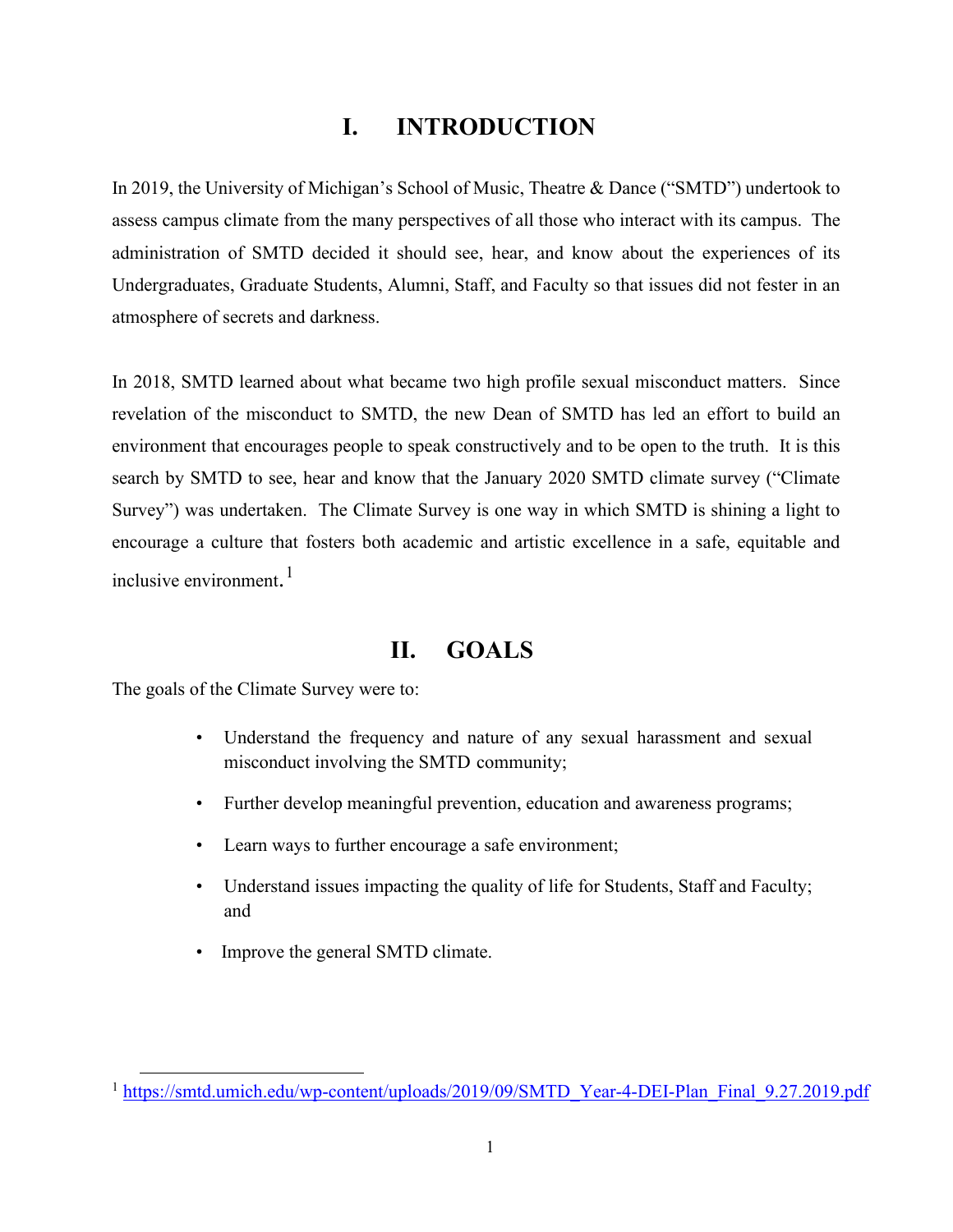In line with the goals, questions were developed to probe the following areas:

- 1. Overall climate and workplace environment;
- 2. Sexual misconduct;
- 3. Discrimination;
- 4. Reporting of discrimination and sexual misconduct;
- 5. Retaliation;
- 6. Knowledge of policies and procedures;
- 7. Academic and professional growth;
- 8. Safety; and
- 9. Faculty and Staff compensation.

The Climate Survey was designed to learn what members of the SMTD community have experienced and solicit positive and negative feedback. It was intended to uncover areas of concern that a person completing the Climate Survey ("Participant") might have.

The Climate Survey inquired not only about Student/Alumni perspectives but was also designed to inform SMTD leadership about how satisfied SMTD Staff/Faculty were with their salaries, opportunities for advancement, support, and other issues impacting the work climate at SMTD.

# **III. THE PROCESS**

To begin, SMTD interviewed potential providers to design the Climate Survey. After a rigorous process, SMTD hired Giffen & Kaminski, LLC ("Giffen & Kaminski") to design, execute and analyze the Climate Survey. Giffen & Kaminski is experienced in Title IX work, climate assessments, surveys, and investigations and is a women-owned law firm with no prior connection to SMTD or to the University of Michigan ("University").

During development of the Climate Survey, Giffen & Kaminski reviewed the White House Task Force April 2014 report on climate surveys, reviewed reports and surveys published by other universities, reviewed academic papers regarding best practices in climate surveying, researched federal data bases and data analysis regarding campus issues, and reviewed prior surveys and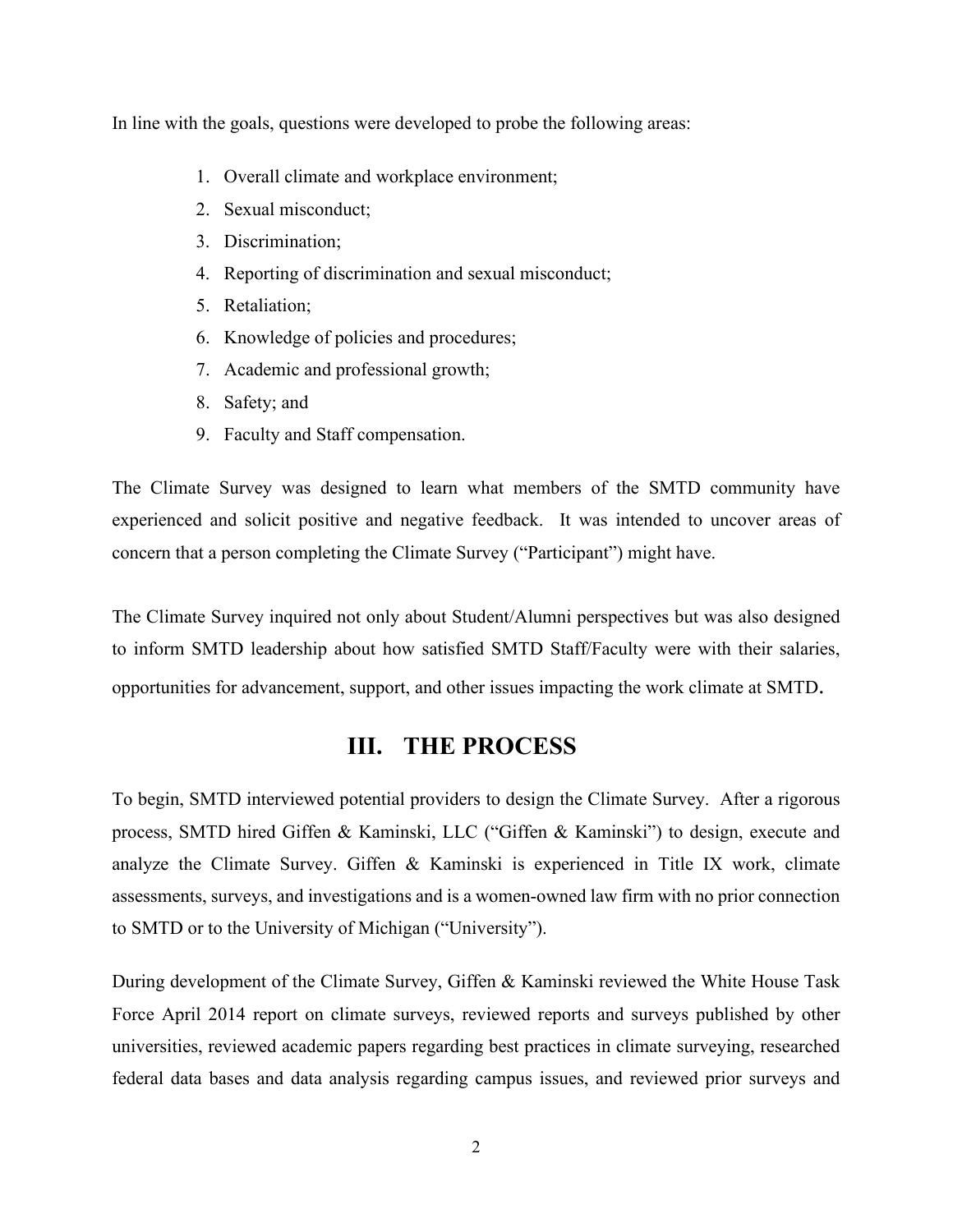reports issued by the University. Giffen & Kaminski developed the Climate Survey in consultation with an independent statistician, Dr. Linda Smolak.<sup>[2](#page-5-0)</sup> Dr. Smolak has extensive survey and campus experience. In order to tailor the Climate Survey questions to SMTD's specific circumstances, Giffen & Kaminski interviewed over 50 Faculty, Staff, and members of the SMTD leadership about their experiences and areas of interest.

A draft of the Climate Survey was circulated for comment to Students, Faculty, and Staff, and then refined based on the feedback provided. Before the Climate Survey was available to potential Participants, selected Students, Faculty, and Staff tested the internal logic and usability of the Climate Survey. Giffen & Kaminski has preserved the confidentiality of the people who participated in the development of the Climate Survey. No comments or suggestions made by any person has ever been attributed to that person.

A Frequently Asked Questions ("FAQs") section was included in the final Climate Survey and each Participant had to review the FAQs before they agreed to take the Climate Survey. The FAQs section was used to inform potential Participants about the nature and purpose of the Climate Survey. The FAQs section highlighted that Participants would remain anonymous and alerted Participants that certain of the questions sought sensitive information.

The University's legal department reviewed the Climate Survey before it was sent to potential Participants. The legal department determined that Institutional Review Board ("IRB") approval was not required for the Climate Survey and that the gift card offered as an incentive to Participants did not create tax consequences.

At launch, Dean Gier emailed the potential Participants and his email included a link to the Climate Survey.<sup>[3](#page-5-1)</sup> The Climate Survey was sent to a total of 2,884 potential Participants made up of all current Undergraduate and Graduate Students (1,217), all current Staff (105), all current Faculty (214) and all SMTD Alumni who graduated within the past five years for whom email address were known (1,348). The Climate Survey was open from January 7, 2020 until January 24, 2020. Multiple reminder emails were sent to encourage potential Participants to complete the survey.

<span id="page-5-0"></span> $2^2$  Dr. Smolak's CV is attached at Appendix 4.

<span id="page-5-1"></span><sup>&</sup>lt;sup>3</sup> Dean Gier's email invitation is attached at Appendix 3.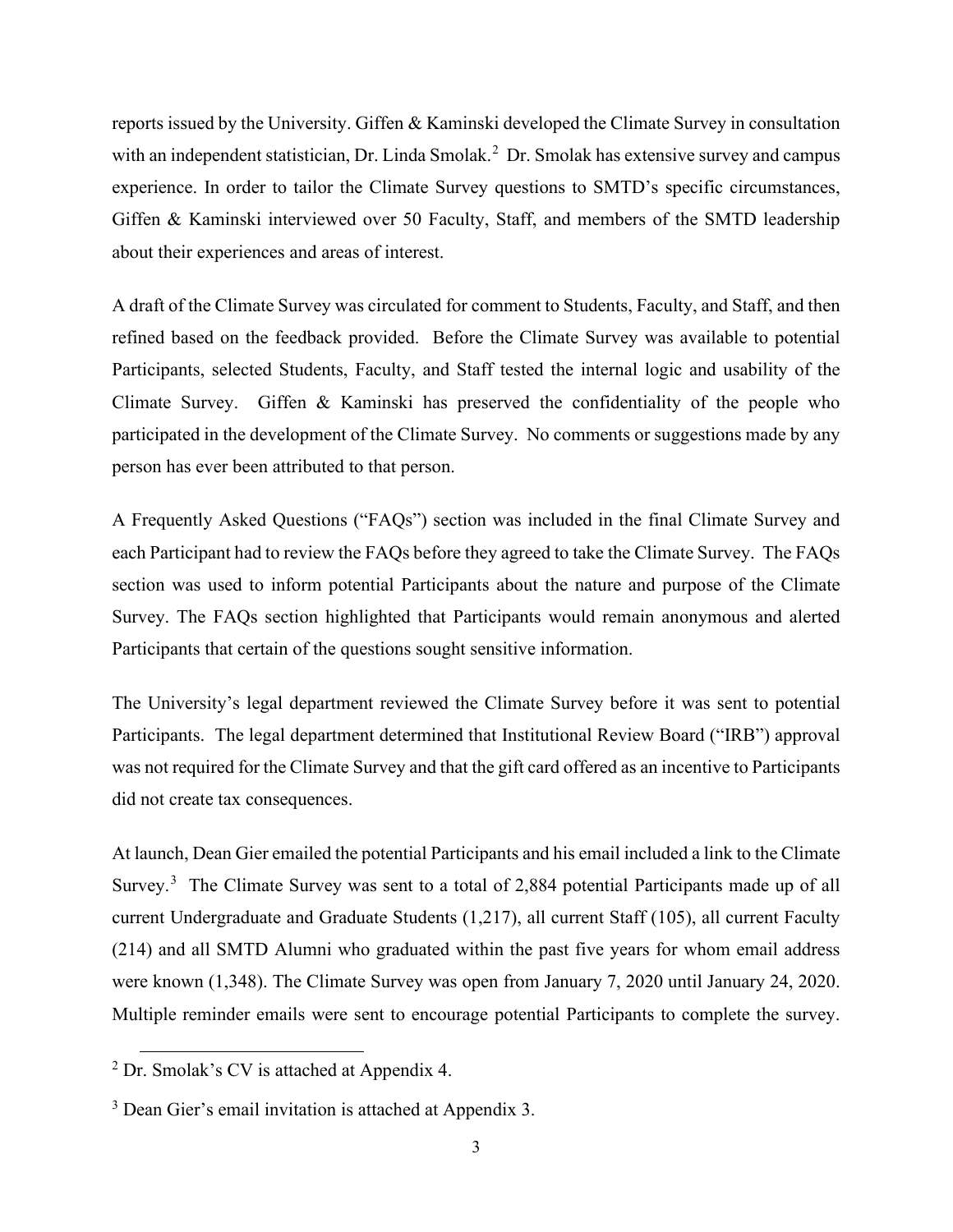Only a few technical issues were experienced by Participants.

The initial question of the Climate Survey asked if the Participant was over 18 years of age and if they were willing to take the Climate Survey. Of the 657 people who opened the Climate Survey only 3 declined to proceed to answer the questions. Most questions in the Climate Survey were optional. There were often follow up questions that were presented to only those with specific responses to an initial question. For example, if a response indicated that there was no involvement by the Participant in a certain type of action, then the next set of follow-up questions were not presented to that Participant. The portion of the Climate Survey pertaining to employment issues was open only to Faculty and Staff.

After the Climate Survey closed, Giffen & Kaminski conducted an additional 55 in-person interviews on the SMTD campus of randomly selected current SMTD students from each of the departments. Information learned from the in-person interviews is included in this Climate Survey Report as part of the anecdotal information gathered. All students were interviewed anonymously.

Participants in the Climate Survey were not identified and there was no electronic method to determine the identity of the person who provided any particular response. Participants were informed that their responses would not be a report of misconduct to SMTD or the University. Resources regarding where and how to report sexual misconduct or discrimination were provided at various points in the Climate Survey.

Participants had the option at the end of the Climate Survey to waive their anonymity and request to be contacted. There were 36 requests for follow-up contact and Giffen & Kaminski contacted each person via email or telephone. The comments provided in these follow-up conversations are included in this Climate Survey Report as part of the anecdotal information gathered.

# **IV. RESPONSE RATE AND PARTICIPANT DEMOGRAPHICS**

A total of 657 people opened the survey. A larger percentage of SMTD invitees participated in the Climate Survey than in the average climate survey across the United States. The response rates of the Faculty and the Staff were particularly high. The demographics of Participants is generally representative of SMTD. Ethnicity distribution is representative of the SMTD population. Women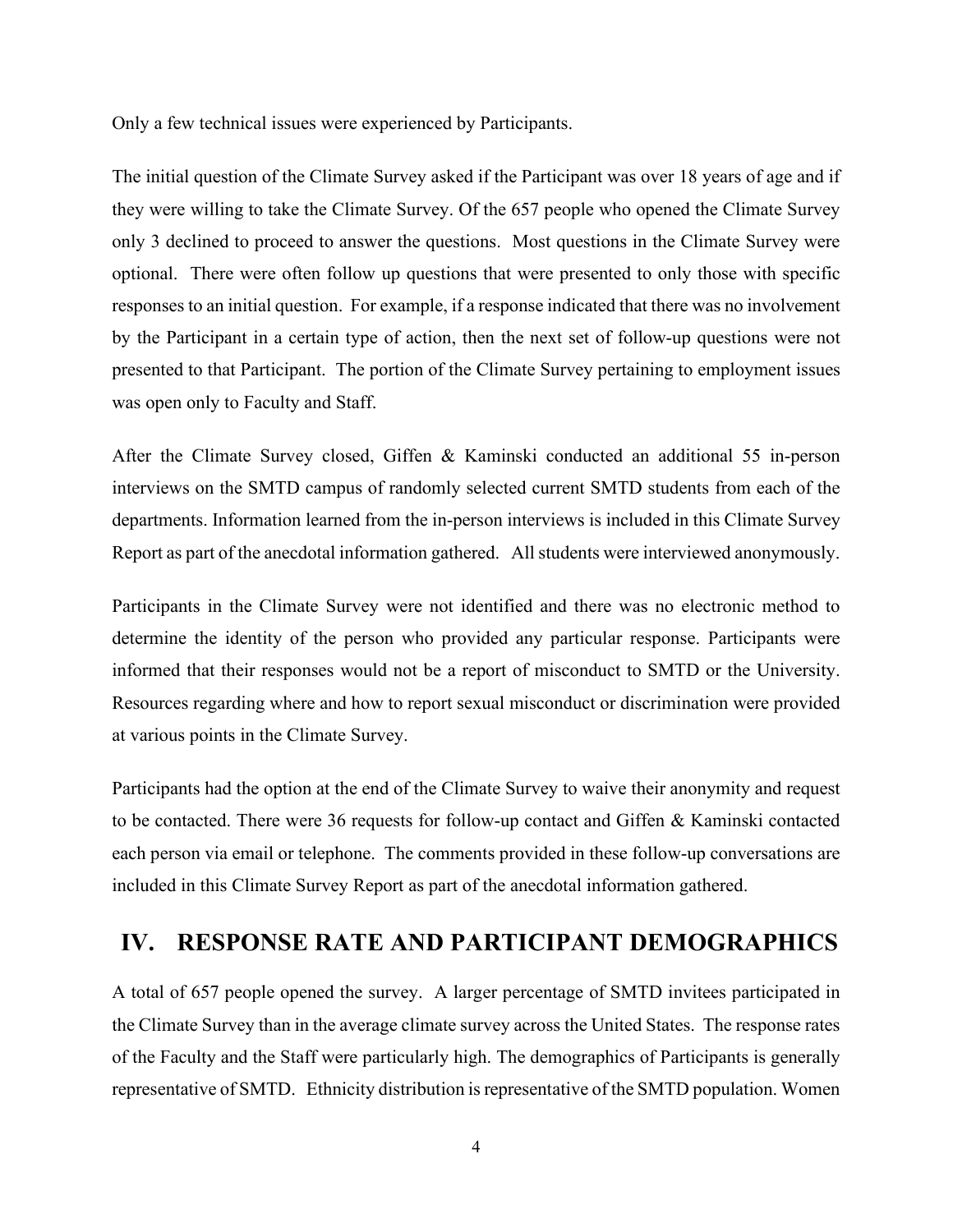were somewhat over-represented and gender differences are analyzed throughout this Climate Survey Report. Overall, it is reasonable to deduce, based on the response rate, that the responses in the Climate Survey are representative of actual attitudes and experiences at SMTD.

The classifications of groups of similarly situated people used in this Climate Survey Report ("Positions") are as follows:

> "**Undergraduate**" means any then current undergraduate at SMTD; "**Graduate Student**" means any then current graduate student at SMTD; "**Student**" means both Undergraduates and Graduate Students combined; "**Faculty**" means any person on the faculty, all instructors and teaching staff at SMTD; "**Staff**" is any person working at SMTD or in an administrative position at SMTD; and "**Alumni**" is any person who graduated from SMTD.

## **A. Response Rates**

The response rates were as follows:

| <b>POSITION</b> | <b>Total Invited/</b><br><b>Percentage of</b><br><b>Total Invited</b> | Participants/<br><b>Percentage of</b><br><b>Total Participants</b> | % of Invited who<br><b>Participated</b> |
|-----------------|-----------------------------------------------------------------------|--------------------------------------------------------------------|-----------------------------------------|
| <b>Student</b>  | 1217<br>42%                                                           | 344<br>53%                                                         | 28%                                     |
| Faculty         | 214<br>7%                                                             | 136<br>21%                                                         | 64%                                     |
| <b>Staff</b>    | 105<br>4%                                                             | 77<br>12%                                                          | 73%                                     |
| <b>Alumni</b>   | 1348<br>47%                                                           | 90<br>14%                                                          | 7%                                      |
| <b>Total</b>    | 2884                                                                  | 6474                                                               | $22\%$ <sup>5</sup>                     |

**TABLE 1**

The rate of response from Staff was extremely high, 73% and likewise very high was Faculty at 64%. The Alumni response was, as expected, low. If Alumni are omitted, the percent of those

<span id="page-7-0"></span><sup>4</sup> The number of Participants was 657 but 10 did not provide their status.

<span id="page-7-1"></span> $522\%$  is based on the 647 who provide their status.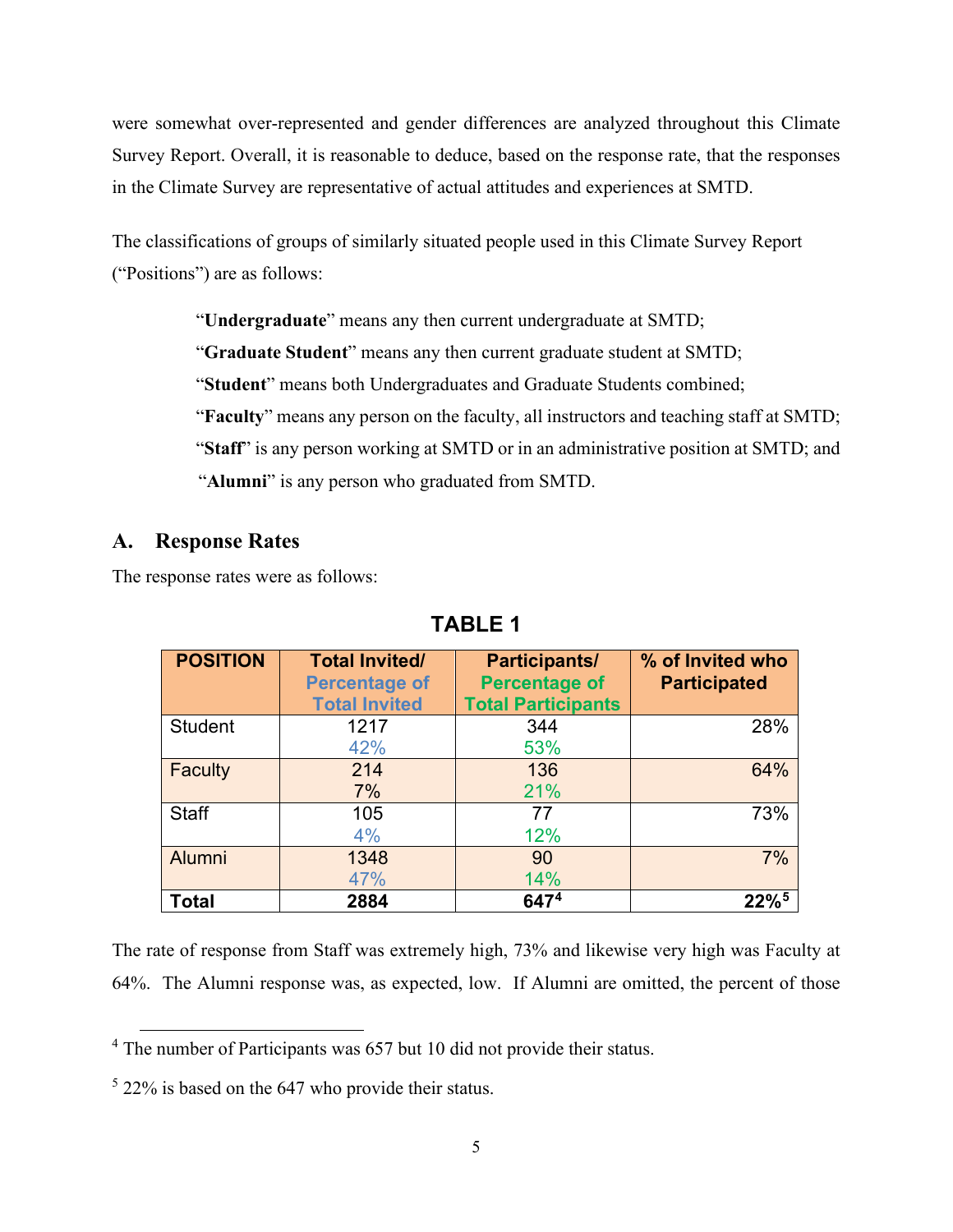invited to respond who responded increases to 36% which, as an overall response rate, is substantially above average for campus climate surveys.<sup>[6](#page-8-0)</sup> The overall survey response rate exceeds the national average even when Alumni are included and is roughly double the national average when Alumni are not included.

## **B. Demographics of Participants**

The responses by Position and gender was as follows:

| <b>Position</b>            | <b>SMTD Total</b><br><b>Population Men</b> | <b>Participant</b><br><b>Men</b> | <b>SMTD Total</b><br><b>Population</b><br><b>Women</b> | <b>Participant</b><br><b>Women</b> |
|----------------------------|--------------------------------------------|----------------------------------|--------------------------------------------------------|------------------------------------|
| Undergraduate              | 50.4%                                      | 36.9%                            | 49.6%                                                  | 58.5%                              |
| Graduate<br><b>Student</b> | 49.3%                                      | 40.7%                            | 50.7%                                                  | 56.1%                              |
| Faculty                    | 58.0%                                      | 55.0%                            | 42.0%                                                  | 40.0%                              |
| <b>Staff</b>               | 41.0%                                      | 32.0%                            | 59.0%                                                  | 64.0%                              |

**TABLE 2**

Some Participants indicated a gender other than male or female, but the number doing so was small. Among Faculty, the gender distribution of Participants is like the gender distribution of all SMTD Faculty. For all other Participant groups, women are somewhat over-represented.

The distribution of ethnic representation in the sample is generally consistent with ethnic diversity of the SMTD community. The only group consistently over-represented is persons categorized as bi/multi-racial. This may be because persons who checked more than one ethnicity were coded for this Climate Survey Report as biracial. The distribution by Position and ethnic/racial identity was:

<span id="page-8-0"></span> $6$  The average response rate nationally was about 17% in 2018 and 14% in 2017; [https://www.chapman.edu/Students/health-and-safety/title-ix/\\_files/chapman-climate-survey](https://www.chapman.edu/students/health-and-safety/title-ix/_files/chapman-climate-survey-data-2019.pdf)[data-2019.pdf.](https://www.chapman.edu/students/health-and-safety/title-ix/_files/chapman-climate-survey-data-2019.pdf)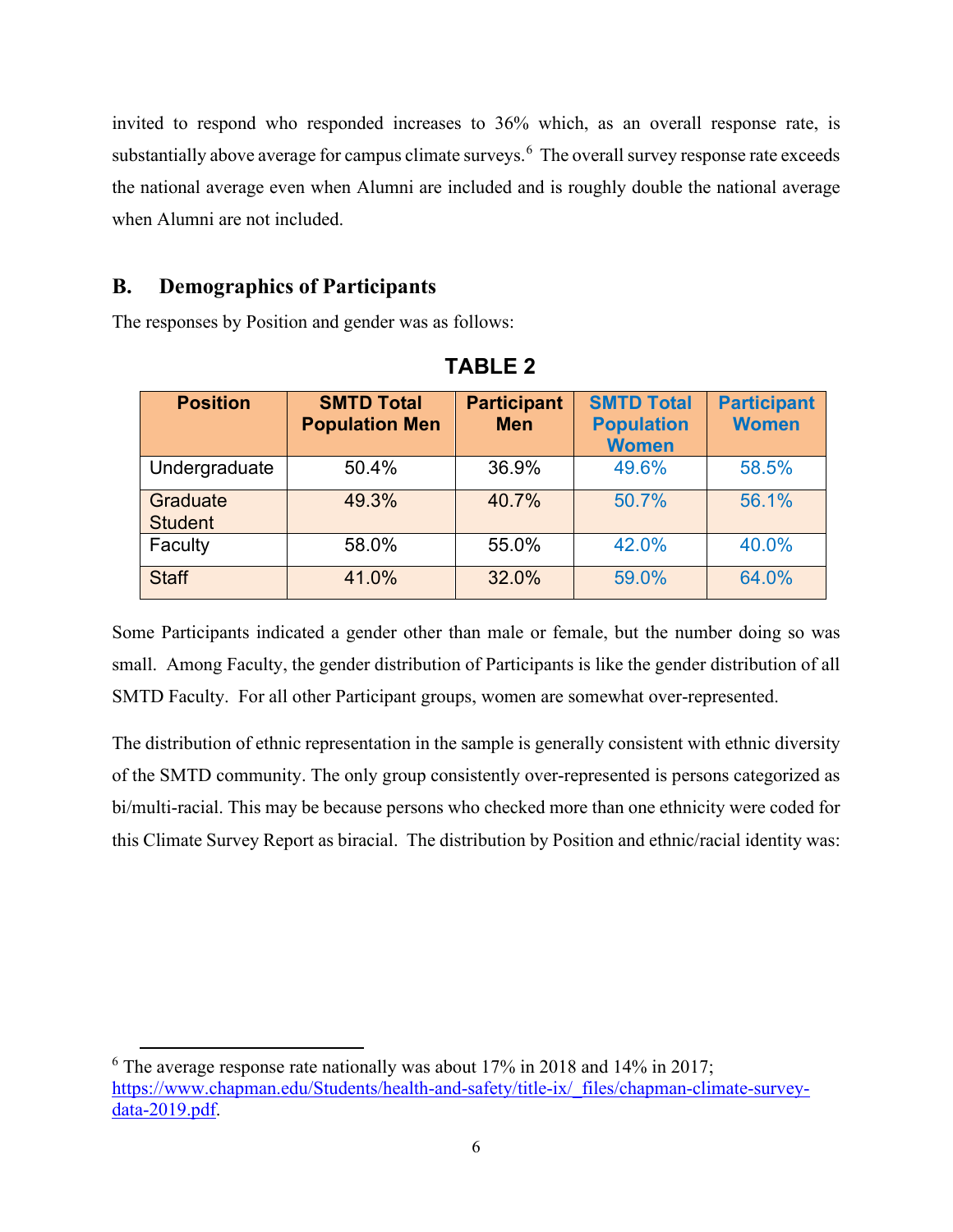|                                | <b>Students</b> | <b>Faculty</b> | <b>Staff</b> |
|--------------------------------|-----------------|----------------|--------------|
| <b>SMTD Asian</b>              | 7.6%            | 5%             | 1.0%         |
| <b>Sample Asian</b>            | 11.3%           | 3.7%           | 1.3%         |
| <b>SMTD Black</b>              | 7.2%            | 8.0%           | 6.0%         |
| <b>Sample Black</b>            | 7.8%            | 0.7%           | 2.6%         |
| <b>SMTD Latinx</b>             | 7.6%            | 5.0%           | 3.0%         |
| <b>Sample Latinx</b>           | 4.4%            | 3.7%           | 1.3%         |
| <b>SMTD Pacific Islander</b>   | $0\%$           | $0\%$          | 0%           |
| <b>Sample Pacific Islander</b> | $0\%$           | 0.7%           | $0\%$        |
| <b>SMTD Native American</b>    | $0\%$           | 0%             | 1.0%         |
| <b>Sample Native American</b>  | $0\%$           | $0\%$          | 0%           |
| <b>SMTD White</b>              | 55.6%           | 79.0%          | 87.0%        |
| <b>Sample White</b>            | 60.1%           | 75.0%          | 90.9%        |
| <b>SMTD Bi/Multi</b>           | 3.8%            | 2.0%           | 1.0%         |
| Sample Bi/Multi                | 10.2%           | 6.6%           | 2.6%         |
| <b>SMTD Unknown</b>            | 4.8%            | $0\%$          | 1.0%         |
| <b>Sample Unknown</b>          | 5.2%            | 9.6%           | 1.3%         |

**TABLE 3**

Respondents were able to check multiple categories regarding sexual orientation. A clear majority indicated they were heterosexual. The data suggests that the sample was generally representative of the sexual orientations at SMTD.

# **V. METHODS OF ANALYSIS**

One purpose of the Climate Survey is to provide information to SMTD that is useful in formulating future policy and procedure. In the analysis phase, it was deemed more important to identify trends or findings (e.g., group differences) than it was to reduce the likelihood of indicating statistical significance when there are no differences beyond what is standard in the social sciences. As a result, statistical significance was set at  $p < .05$  indicating that the probability of a finding being attributable to chance was less than 5%. Exact *p* levels were provided whenever possible to enable the reader to assess the probability of a chance finding.

Some results are provided only in terms of frequencies. In general, this approach is used when either the question was overwhelmingly answered in a certain way or when the frequencies were too low to enable the answers to be divided into groups. For example, if only 6 people answered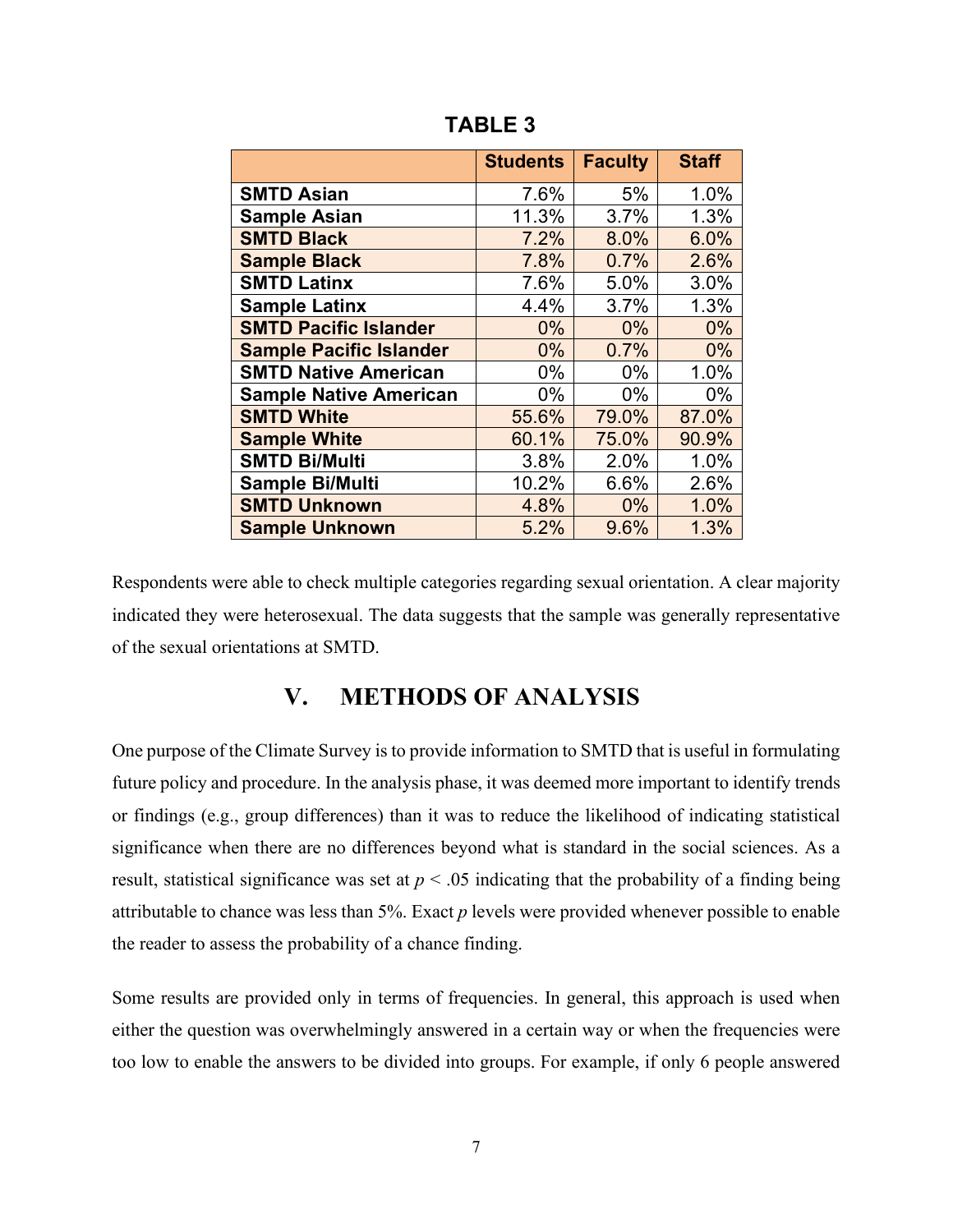"yes" to a question, dividing those 6 into 2 genders or 3 status groups (Students, Faculty, Staff) would yield numbers per group too small to analyze with conventional statistical methods.

Four types of analysis were used in developing the findings:

- 1. *X<sup>2</sup>* (chi squared). Used when the answers to a question are categorical, e.g., "yes" vs. "no". This allowed an assessment whether a group was associated with one particular answer, e.g., whether men were more likely to answer yes than women were.
- 2. Independent samples *t* test. If the variable had scales for answers (e.g., 5 points ranging from "very dissatisfied" to "very satisfied") and only two different groups (e.g., women and men or Staff and Faculty) were compared, an independent groups *t*-test was used. This test compares the mean scores for the two groups and estimates whether there is a statistically meaningful difference between the two groups.
- 3. Correlated groups *t* test. For a few questions, the same group of people answered similar questions twice. Notably, for example, Staff were asked whether they thought they were paid fairly as it relates to others at SMTD and then again relative to others at the University. In these circumstances, a correlated groups *t* test was used to assess whether the group's mean response to the first question differed from their mean response to the second question in a statistically reliable way.
- 4. Oneway ANOVA (analysis of variance). When more than two groups were compared, as with ethnicity or sexual orientation for example, a Oneway ANOVA was employed. As with the independent groups *t* test, the ANOVA tells us whether the groups' means differ from one another. However, the ANOVA's statistical test, an *F* test, can only tell us that there are differences not precisely which groups differ from each other. To answer the question of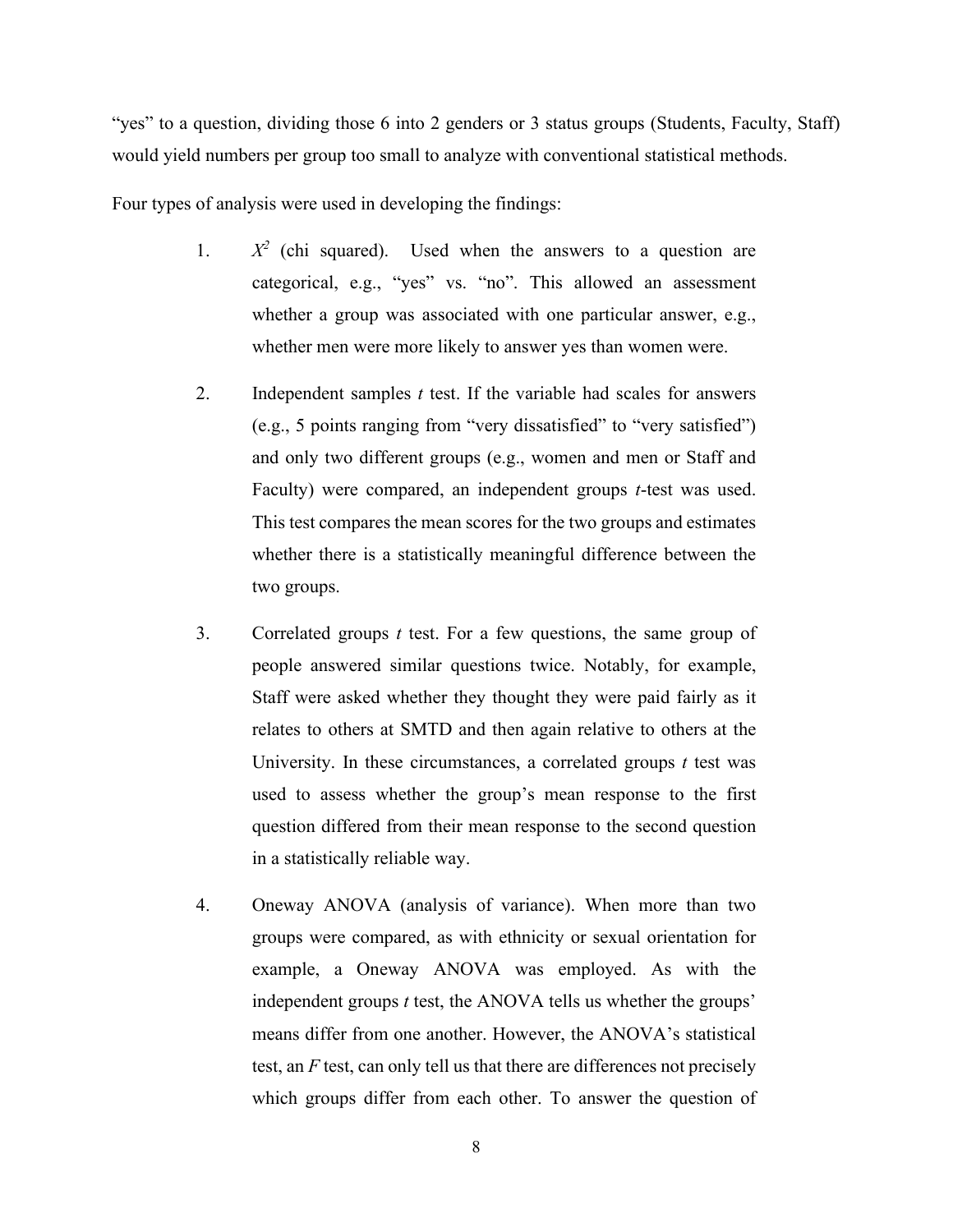which groups (e.g., Black vs. Latinx; Asian vs. White) differ from each other, Tukey post hoc tests were used.

There were questions at the end of each section of the Climate Survey that requested narrative responses. At the end of the Climate Survey, Participants were asked to provide up to three suggestions to improve the climate at SMTD and over specific suggestions were given. Narrative responses included both opinions and anecdotes. This Climate Survey Report includes the range of narrative responses along with illustrations where appropriate. If a trend could be identified, the responses are grouped by trend. Narrative responses that tended to undermine the anonymity of the Participant or which identified specific people in the response are not included. Information learned in interviews during the design phase of the Climate Survey and when requested by a Participant are also included in the Climate Survey Report. The written and interview responses are referred to in this Climate Survey Report collectively as "Narrative."

# **VI. SURVEY RESULTS**

#### **A. General Climate**

59% of Participants are somewhat or very satisfied with the overall climate/environment during the twelve months before the Climate Survey ("Last 12 Months"). Students indicated they are more satisfied than are Faculty and Staff. There were no identifiable differences based on gender, ethnicity, or sexual orientation as to the satisfaction rate. Participants indicated a significant improvement in climate over what they experienced prior to the Last 12 Months ("Prior Months"). Although positive, the data indicates there are specific areas where there is room for improvement.

Just under 20% of Participants indicated that they were "dissatisfied" or "very dissatisfied" with the general climate at SMTD in the Last 12 Months. Approximately 21% of Participants were neither satisfied nor dissatisfied. Below is a chart showing the breakdowns: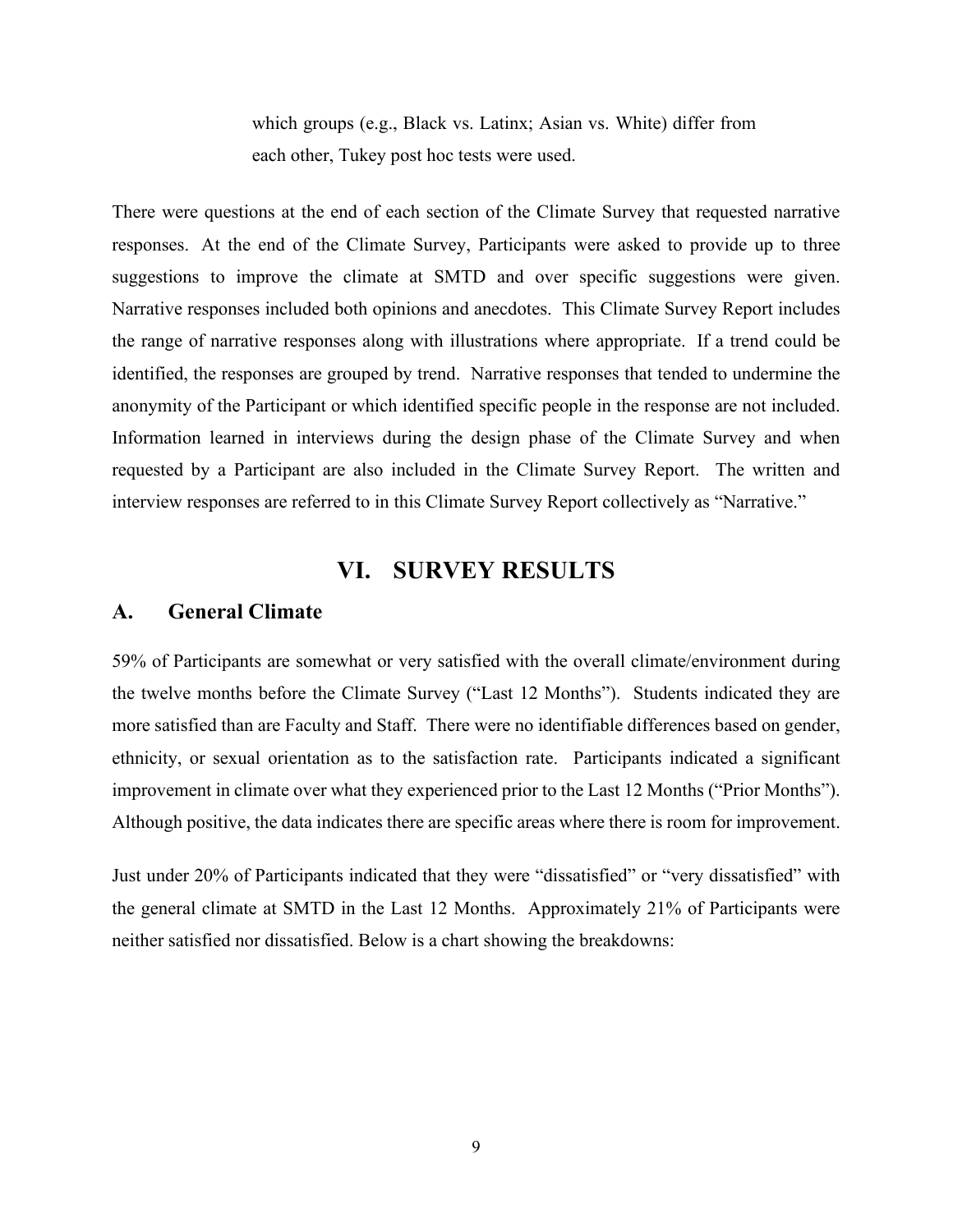**TABLE 4**



For Prior Months the percentage of satisfied was lower at 45.6% "very satisfied" or "satisfied," while approximately 24% were "dissatisfied" or "very dissatisfied" with 18% neither satisfied nor dissatisfied. Thus, the movement in the overall climate score has been positive during the Last 12 Months.

As another measure of overall climate, the Climate Survey asked questions to determine how many people had a mentor at SMTD and 52% responded they did. Participants whose response indicated they had a mentor, over 83% responded that they were "very satisfied" or "satisfied" with their mentor:

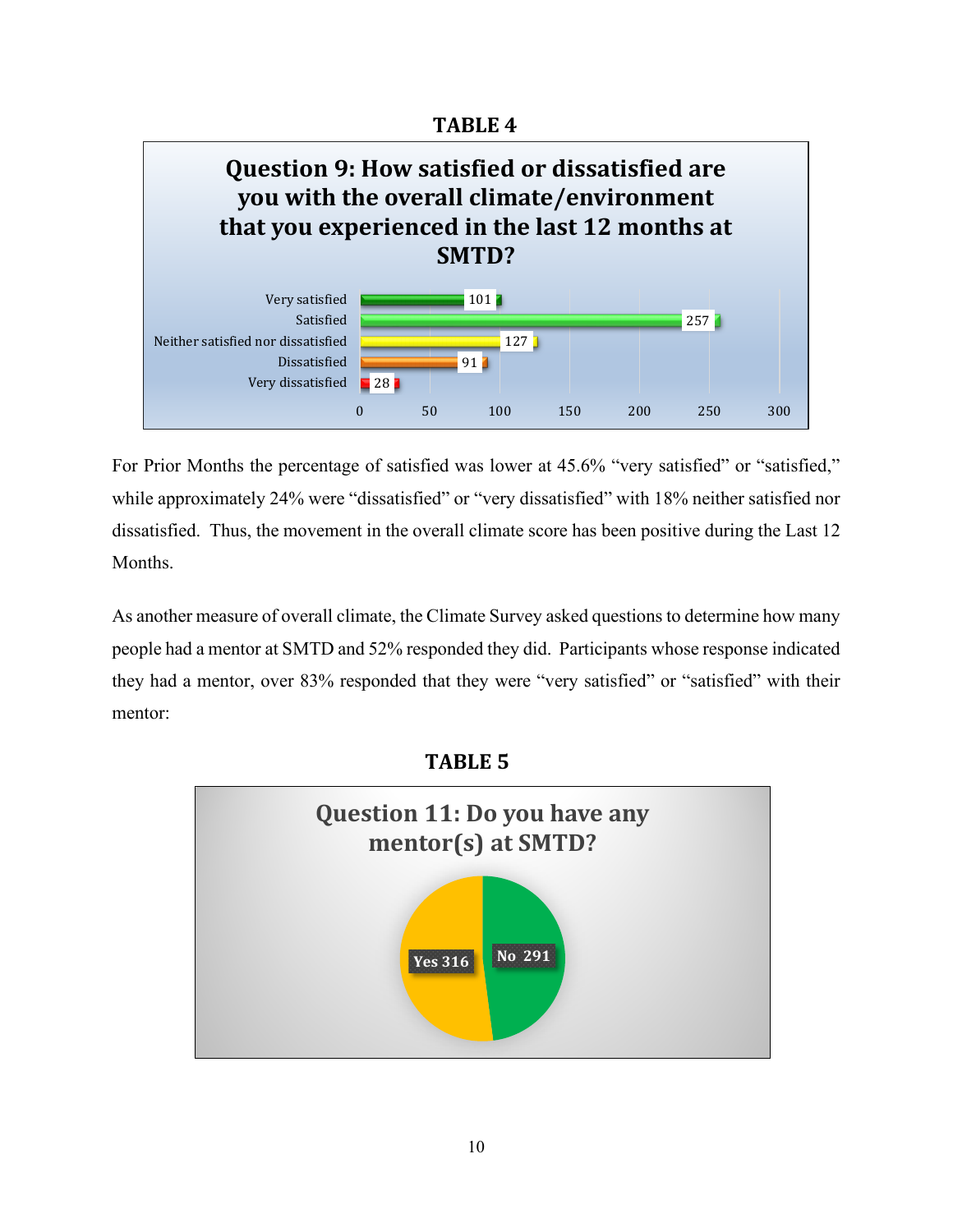**TABLE 6**



The availability of academic advising also correlates to overall climate satisfaction. The Climate Survey asked if Students had Staff advisors and 459 indicated that they did and 47% of those were "very satisfied" or "satisfied" with the Staff advising, while about 10% were "dissatisfied" or "very dissatisfied" and 19% were neither satisfied nor dissatisfied. With respect to Faculty academic advising, 466 Participants responded that they had an advisor and 49.4% indicated they were "satisfied" or "very satisfied" with the advisor. Only 12.8% answered they were "dissatisfied" or "very dissatisfied" and 15.5% were neither satisfied nor dissatisfied with their academic advisor.

To gather further information on general climate views, the Climate Survey asked about Participants' level of agreement or disagreement with a variety of statements that characterized SMTD in broad general terms. The majority responded that SMTD is competitive, not hostile, and not homophobic. A majority indicated that SMTD is safe, respectful, supportive and welcoming. The responses are summarized as follows: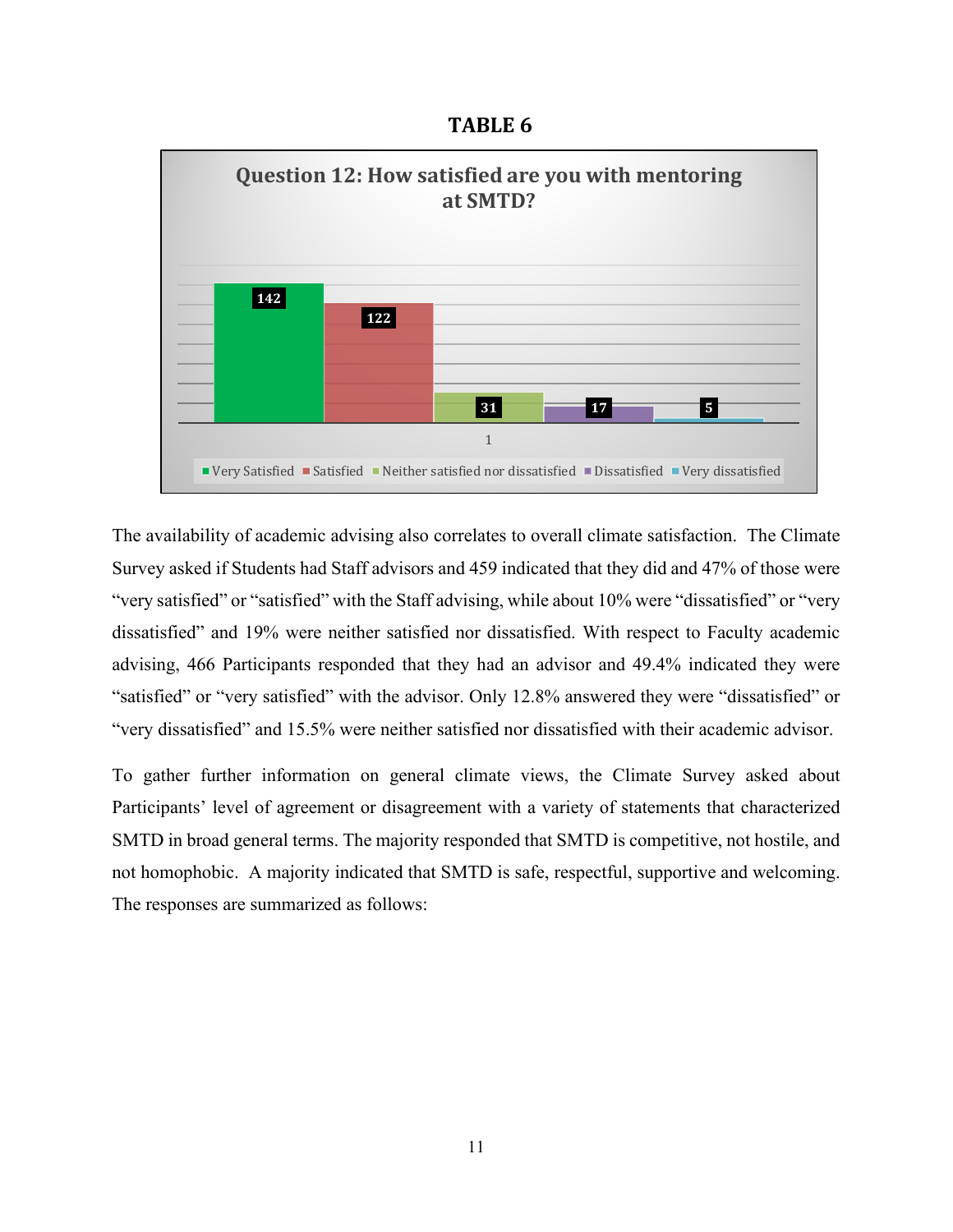**TABLE 7**



Despite the similarities among groups as to the number of incidences, there are differences in who feels SMTD is safe and who has confidence in SMTD's response to hostile, harassing, or intimidating behavior. For example, women find SMTD to be less safe than men do<sup>[7](#page-14-0)</sup> and Faculty

<span id="page-14-0"></span><sup>&</sup>lt;sup>7</sup> The mean score for women = 2.38 (.99) and for men = 2.12 (.93). This difference is statistically significant,  $t(516.90) = 3.11, p = .002$ .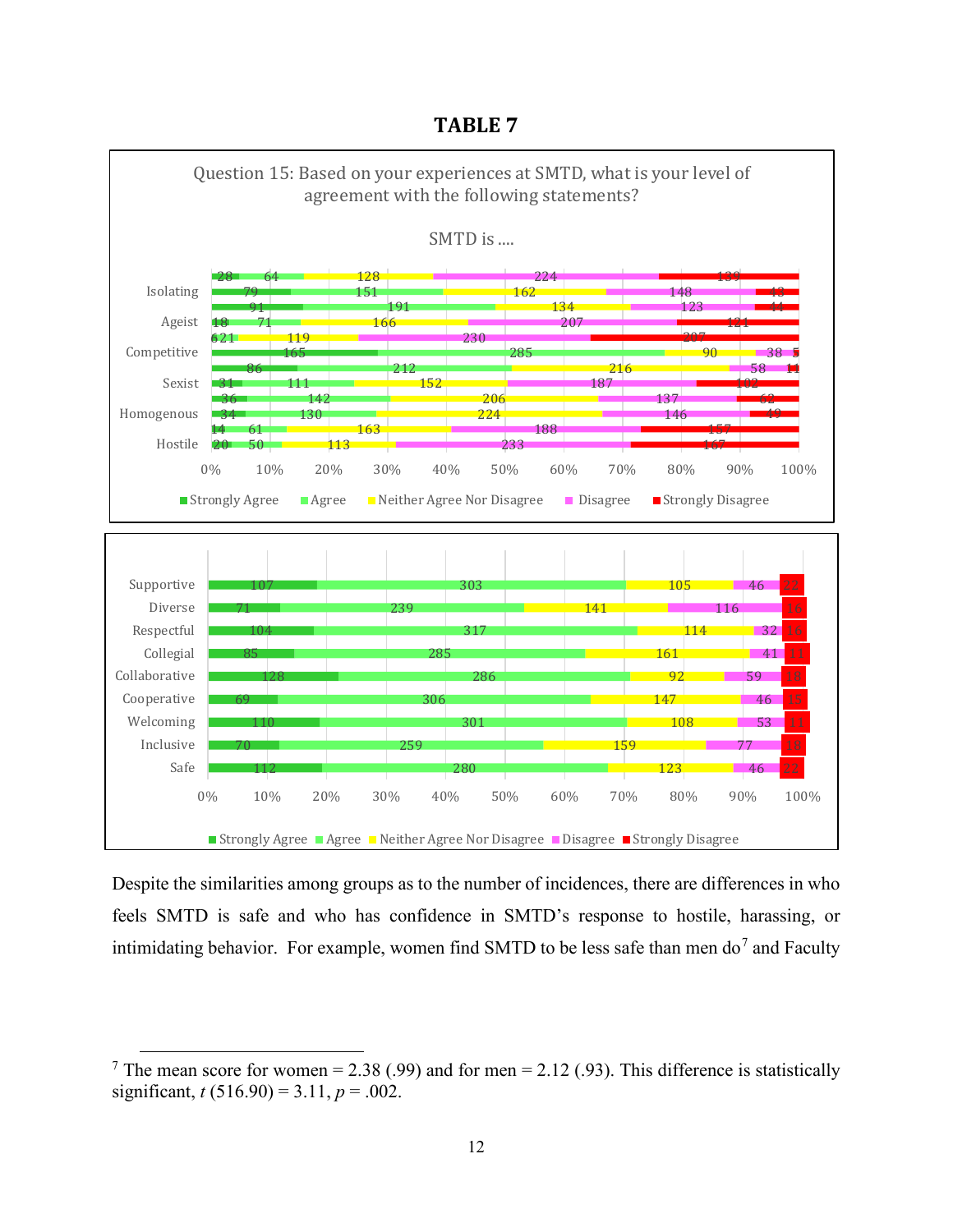feels less safe than other groups.<sup>[8](#page-15-0)</sup> There are no significant ethnic group differences in beliefs about feeling safe.

Narrative responses tended to show that most people feel physically safe while at SMTD and they appreciate having glass panels in the doors of classrooms and offices. There was some indication that having more security guards and additional lighting would be welcome.

The general culture regarding use of offensive language, jokes, or behaviors was probed in two questions. One asked if offensive language and behaviors is unacceptable to the community at large at SMTD and approximately 66% of Participants agreed it was unacceptable while 10.2% did not agree. [9](#page-15-1) Then when asked how satisfied Participants were that offensive language, jokes or behaviors are not tolerated, 60.5% of Participants were "very satisfied" or "satisfied" while 12.5% were "dissatisfied" or "very dissatisfied."<sup>10</sup> Thus, there were consistent responses that over 60% of Participants did not think the culture at SMTD supported offensive language and behavior.

The Climate Survey asked about how satisfied Participants were that Staff and Faculty sufficiently emphasized issues of diversity, equity and inclusion. Satisfaction with Staff was at approximately 61% (with dissatisfaction at about 10.4%) while satisfaction with Faculty registered at 54.6% (with dissatisfaction at about  $18.7\%$ ).<sup>[11](#page-15-3)</sup>

When asked, "How confident are you that SMTD will respond effectively to hostile, harassing or intimidating behaviors at SMTD?" the breakdown in responses was as follows:

<span id="page-15-0"></span><sup>&</sup>lt;sup>8</sup> There was a statistically significant difference in response as it relates to feeling safe at SMTD as represented by mean scores for Undergraduates  $= 2.07 (0.78)$ , Graduate Students  $= 2.24 (1.16)$ , Faculty = 2.51 (1.04) and Staff = 2.28 (0.80). This yields a statistically significant effect,  $F(3, 1)$  $498$ ) = 5.44,  $p < .001$ .

<span id="page-15-1"></span> $9$ Approximately 23.7% were neither satisfied nor dissatisfied with the SMTD community response.

<span id="page-15-3"></span><span id="page-15-2"></span><sup>&</sup>lt;sup>10</sup> Approximately 27% were neither satisfied nor dissatisfied.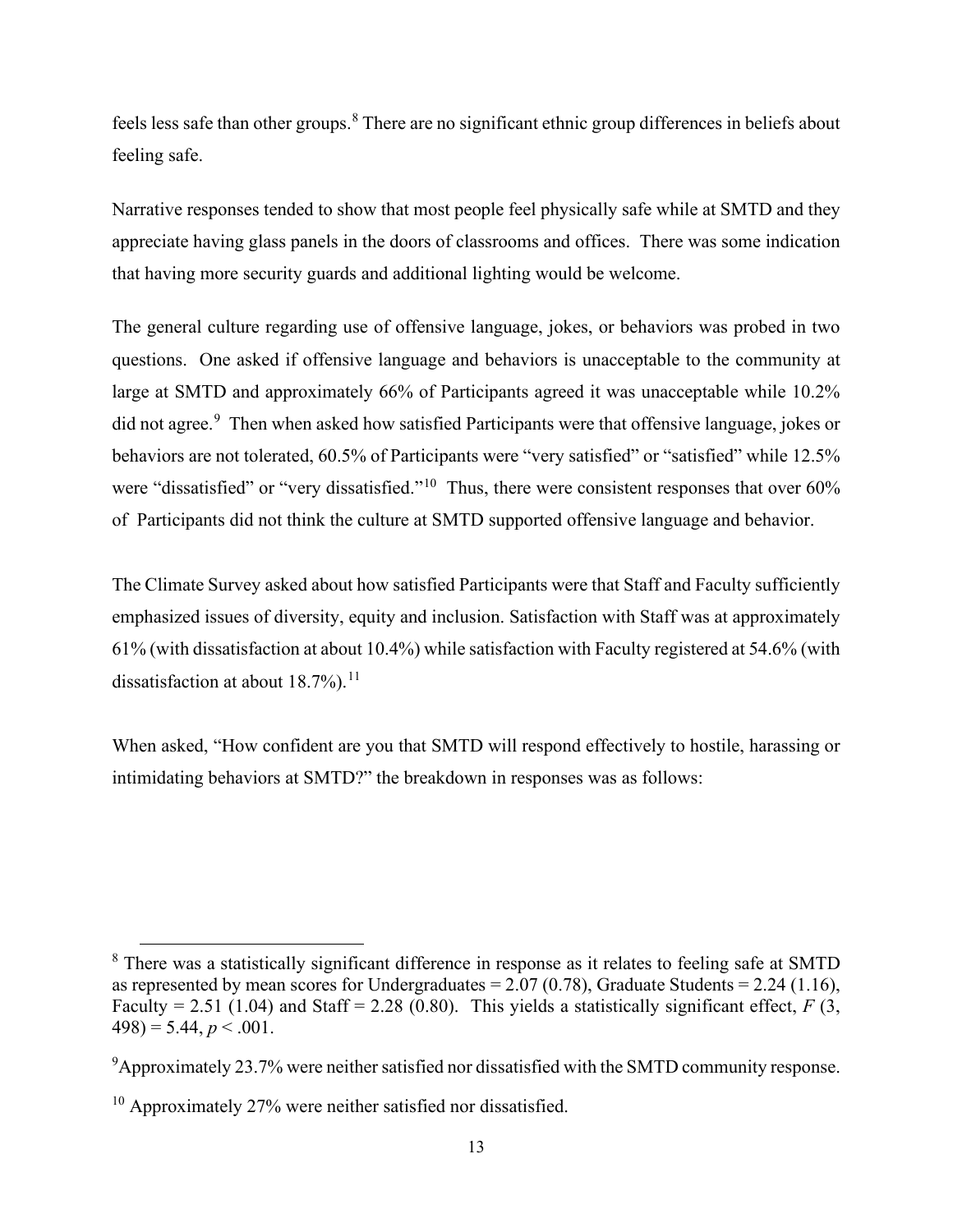**TABLE 8**



How confident people were that SMTD would respond effectively had a significant gender difference. Women indicated they are less confident than men.<sup>12</sup> There were no differences based on ethnicity nor on what Positions Participants held regarding how confident people were that SMTD would respond effectively.

Participants also were asked to rate their level of agreement with a list of statements about how they felt at SMTD. The statements queried issues about feeling respected, safe, and valued based on various Positions at SMTD. A summary of the results is shown in the chart below:

<span id="page-16-0"></span><sup>&</sup>lt;sup>12</sup> Means of 2.50 (1.22) vs 2.92 (1.24), respectively,  $t(530) = -3.88$ ,  $p < .001$ .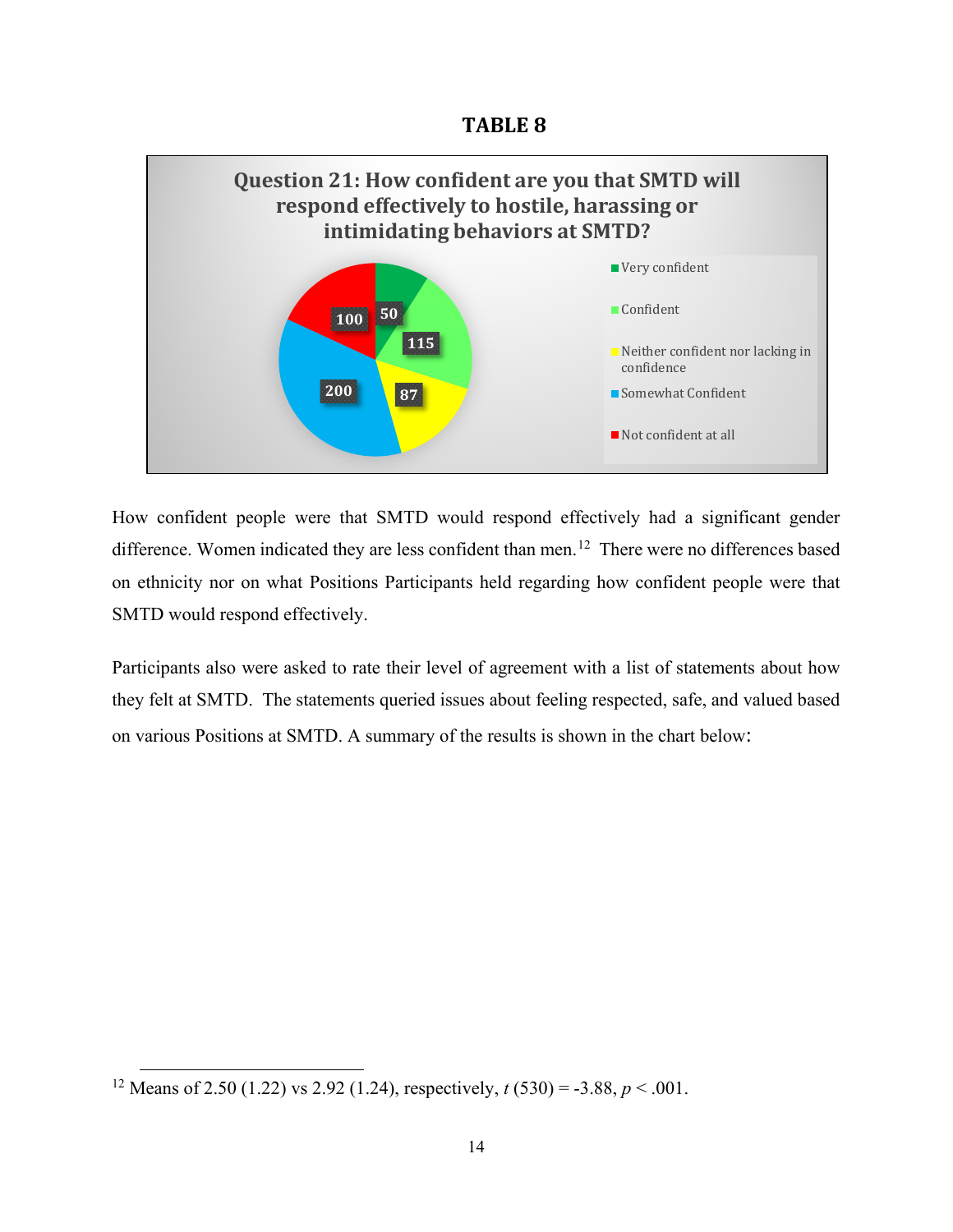# **TABLE 9**



Participants were also asked about how satisfied they were with the current overall reputation of SMTD and 58.8% were either "highly satisfied" or "satisfied", 21.3% were "dissatisfied" or "very dissatisfied" and 19.8% were neither satisfied nor dissatisfied.

The Narrative responses included suggestions about the need for: more resources and class offerings for jazz and dance; more management; changing the audition practices to make auditioning more inclusive; and, improved student treatment in large ensembles.

# **B. Disability**

Participants were asked if they had any physical or mental disability or impairment and 89% indicated they did not while 39 people (7.25%) did. The 39 people who identified as having a disability indicated the following areas of their lives were impacted: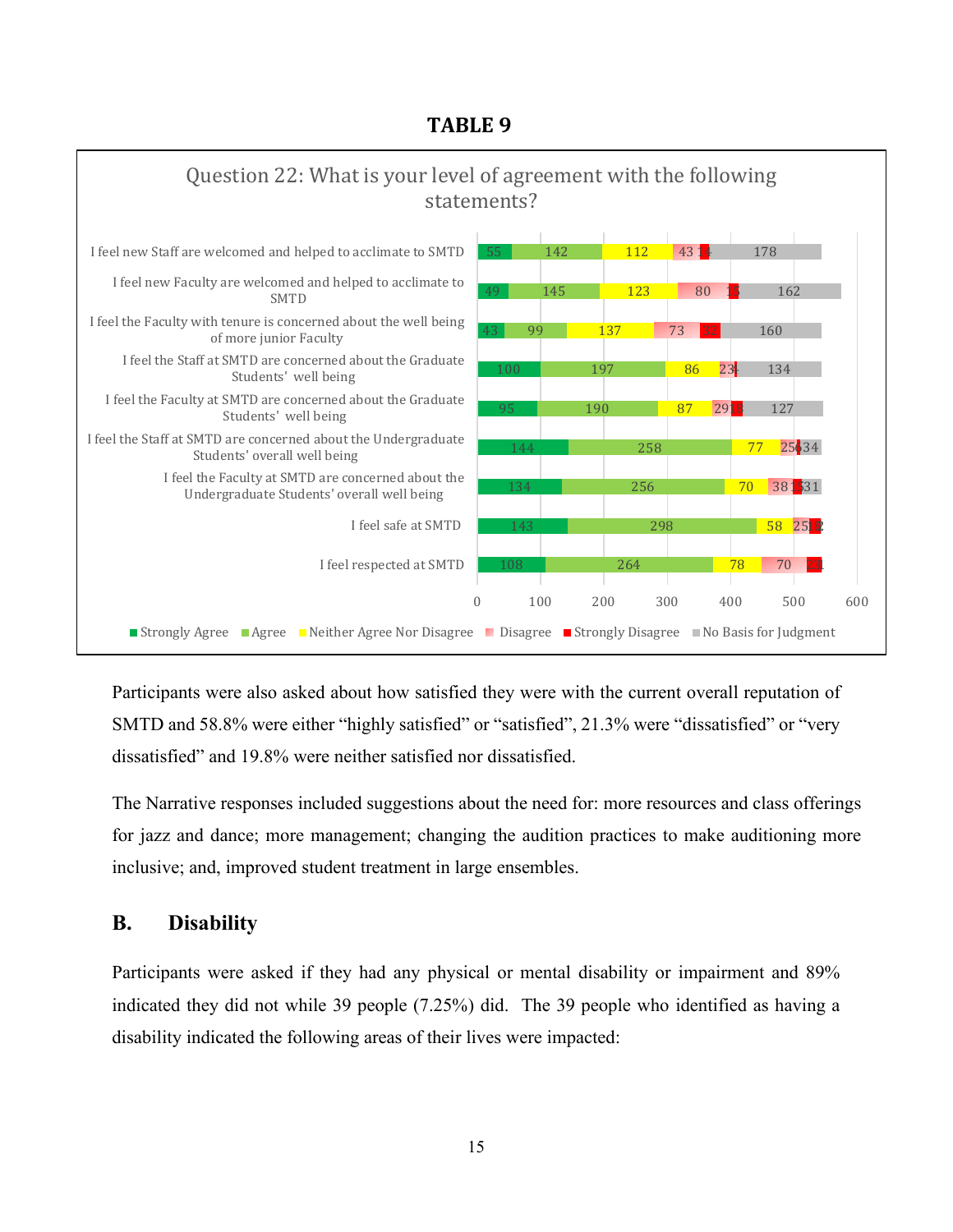**TABLE 10**



29 people indicated that they had a mental health disability and 13 indicated some physical health disability. The 39 people indicating they had a disability described having 62 types of disability over 7 categories. There was no relationship between which disability type people indicated and whether they requested an accommodation, or their level of satisfaction with the accommodations.

Students were more likely than Faculty or Staff to indicate they have a disability.<sup>[13](#page-18-0)</sup> Students indicated a disability or impairment at a rate of 10.5% while 3.2% of Faculty and 2.7% of Staff indicated a disability or impairment. Mental health was the most indicated category of disability or impairment and there is a significant difference in the responses by Students (6.4%), Faculty  $(0.7\%)$  and Staff  $(2.6\%)$ .<sup>[14](#page-18-1)</sup> There was no gender difference in the frequency of mental health issues indicated.

After self-identifying as disabled or impaired, Participants rated various locations, services, and other amenities as to whether they were accessible and adequate to meet their needs. Most Participants found the public spaces and bathrooms were accessible and adequate but there were varied results as to other areas of SMTD. The results by number of people agreeing that the areas were accessible were as follows:

- <span id="page-18-0"></span> $13 \left( \frac{\chi^2}{4} \right) = 14.31, p = .006$
- <span id="page-18-1"></span> $1^{\frac{14}{2}}$  ( $\chi^2(4) = 8.03, p = .018$ )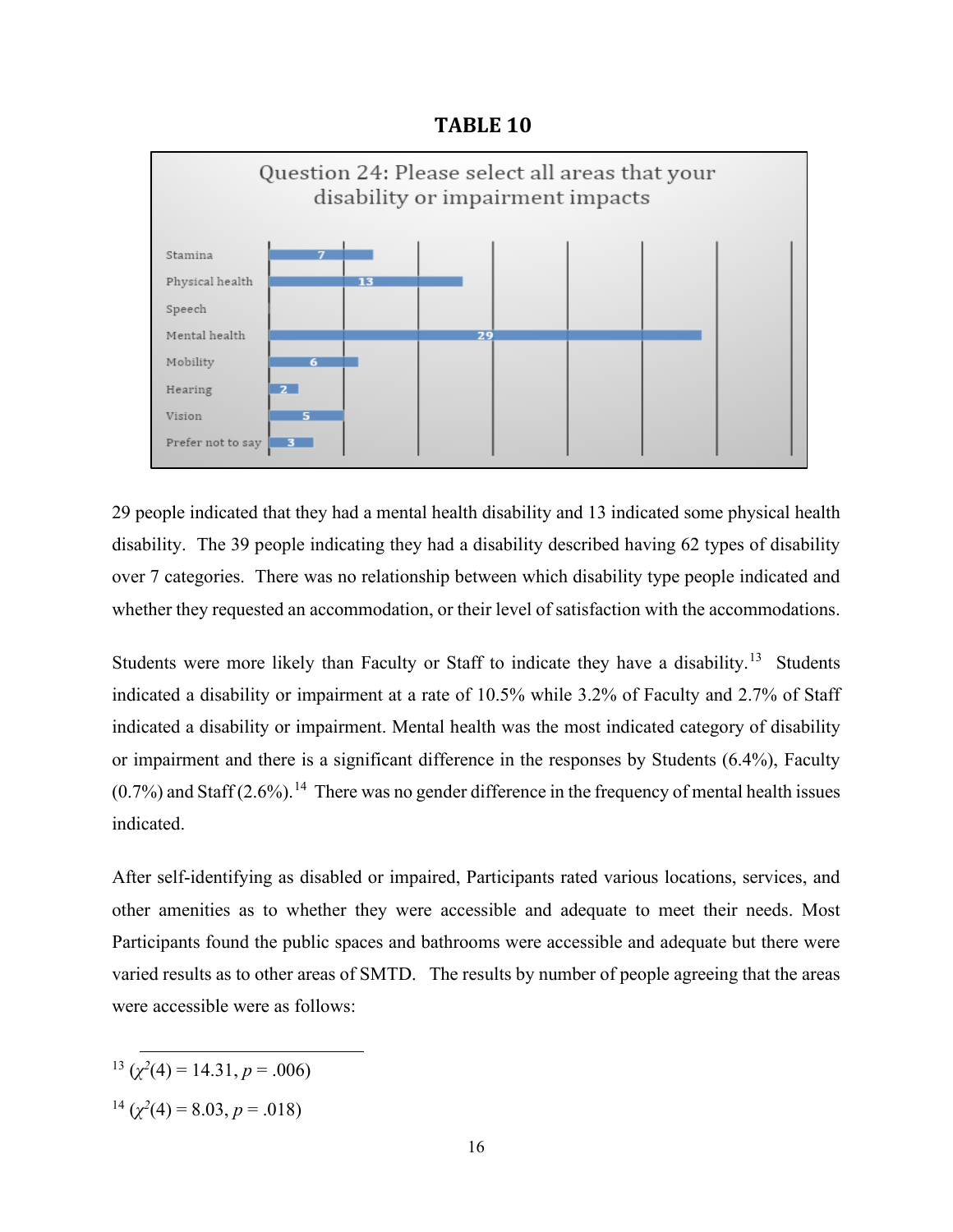**TABLE 11**



Less than half of Participants answering rated instructional materials and teaching methods as accessible. 33.33% of the Undergraduates and 38% of the Graduate Students who indicated that they experienced disabilities rated the instructional materials as adequate. In terms of teaching methods, 33.33% of the Undergraduates but only 23% of the Graduate Students rated them as adequate. In terms of living areas, only 47.06% endorsed these as accessible.

When asked about whether any form of accommodation was requested from SMTD, 40% said they had done so while 52.5% said they had not and 7.5% preferred not to say. There were no significant differences based on Position in terms of who requested accommodations but there were statistically significant gender differences.<sup>[15](#page-19-0)</sup> 56% of the women requested accommodations and only 9% of the men did. Of the 16 people who requested an accommodation only 37.5% were "very satisfied" or "satisfied" while 50% were "dissatisfied" or "very dissatisfied" and 12.5% were neither satisfied nor dissatisfied.

Narrative responses indicated that non-disabled Faculty were concerned that the campus needed improvement and should move beyond ADA requirements in order to encourage more physically challenged students to enroll. Other comments criticized Faculty for disclosing personal information of a medical nature in class or attempting to learn medical information. There was a

<span id="page-19-0"></span> $15 \left( \frac{\chi^2}{2} \right) = 10.66, p = .005$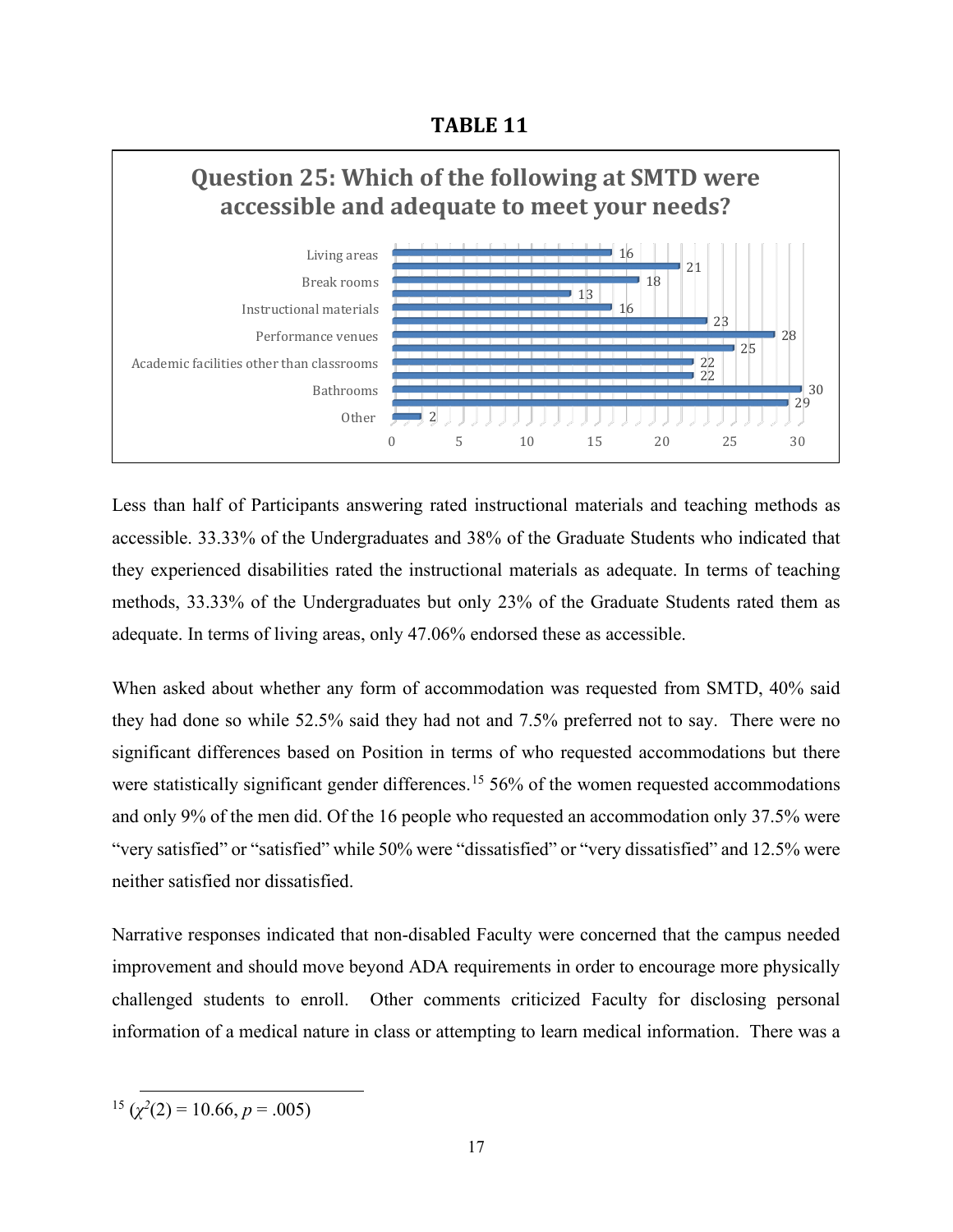sentiment that more collaboration is needed regarding access issues. There were specific observations that the doors were heavy and there are steps that create mobility issues.

## **C. Discrimination**

"Discrimination" was defined for Participants as meaning "any series of behaviors that are unjust, prejudicial, intimidating, hostile or offensive and are taken against a person on the basis of the person's race, color, sex, gender identity, sexual orientation, religion, national origin, age, genetic information, military service, pregnancy, disability or any other legally protected basis." More than 90% of Participants indicated they had no experience with most forms of Discrimination at SMTD.

To identify the actions Participants saw as being discriminatory, the survey Participants were asked how often, if at all, they had experienced a variety of negative consequences and the results were as follows:



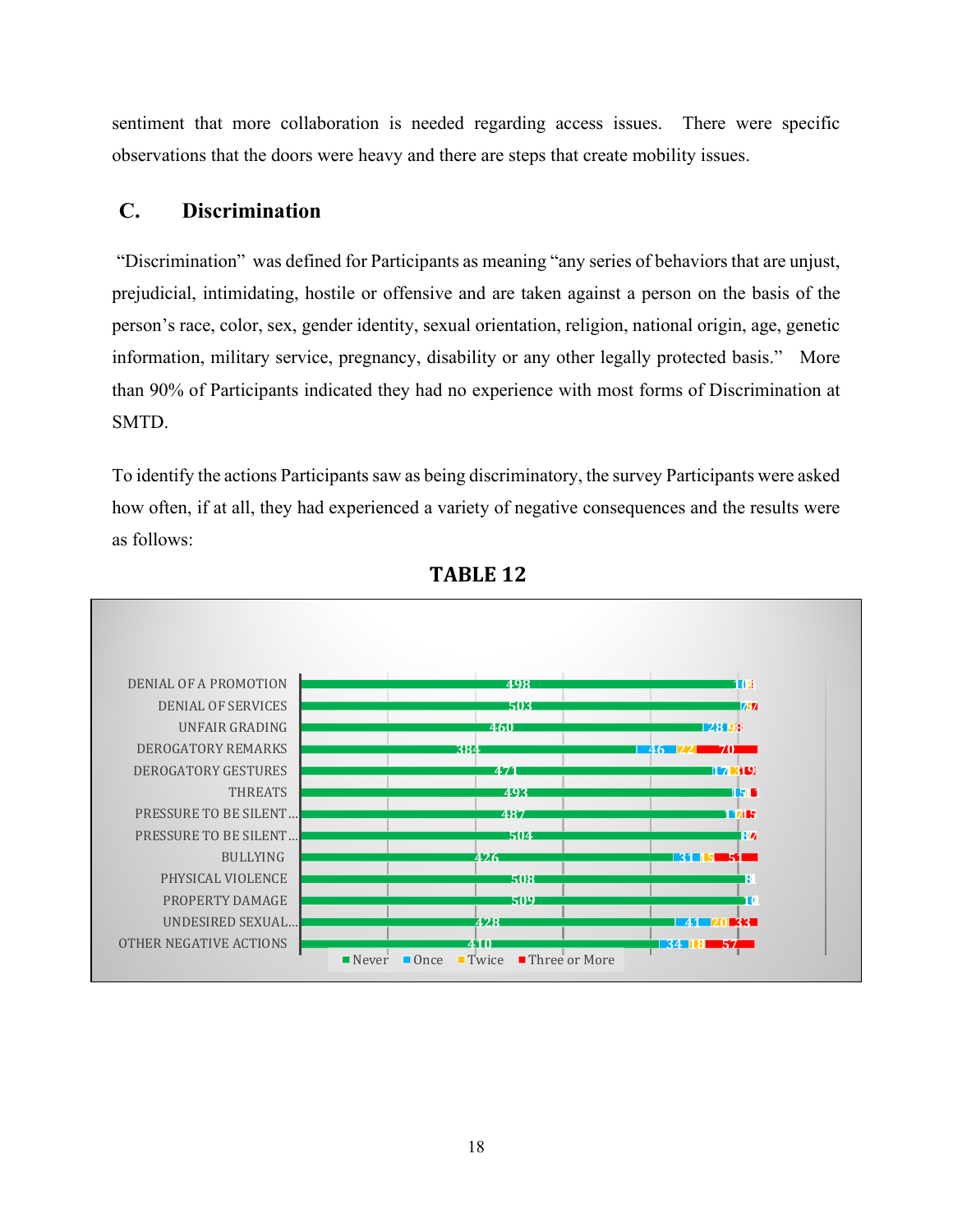Where there was perceived discrimination by a Participant ("Participants Experiencing Discrimination"), the order of prevalence as to the basis of the discrimination was:

| <b>BASIS OF DISCRIMINATION</b> | <b>PERCENTAGE</b> |
|--------------------------------|-------------------|
| Gender identity                | 16.0%             |
| Race/ethnicity                 | 12.6%             |
| Age                            | 8.4%              |
| <b>Sexual orientation</b>      | 7.4%              |
| Religion                       | 3.8%              |
| <b>Disability</b>              | 1.8%              |
| Nationality                    | 1.6%              |
| Pregnancy                      | 1.0%              |
| Veteran/military               | 0.0%              |
| <b>Other basis</b>             | 8.8%              |

**TABLE 13**

The "other basis" responses included non-protected classes such as intellectual freedom, personal dislike, studio affiliation, economic status, weight, and political affiliation.

Participants Experiencing Discrimination identified the following Positions as the discriminator by percentage:

**TABLE 14**

| <b>POSITION</b>         | <b>PERCENTAGE</b> |
|-------------------------|-------------------|
| Faculty                 | 72.5%             |
| Undergraduate           | 29.5%             |
| <b>Staff</b>            | 19.0%             |
| <b>Graduate Student</b> | 14.5%             |
| Supervisor/Employer     | 14.0%             |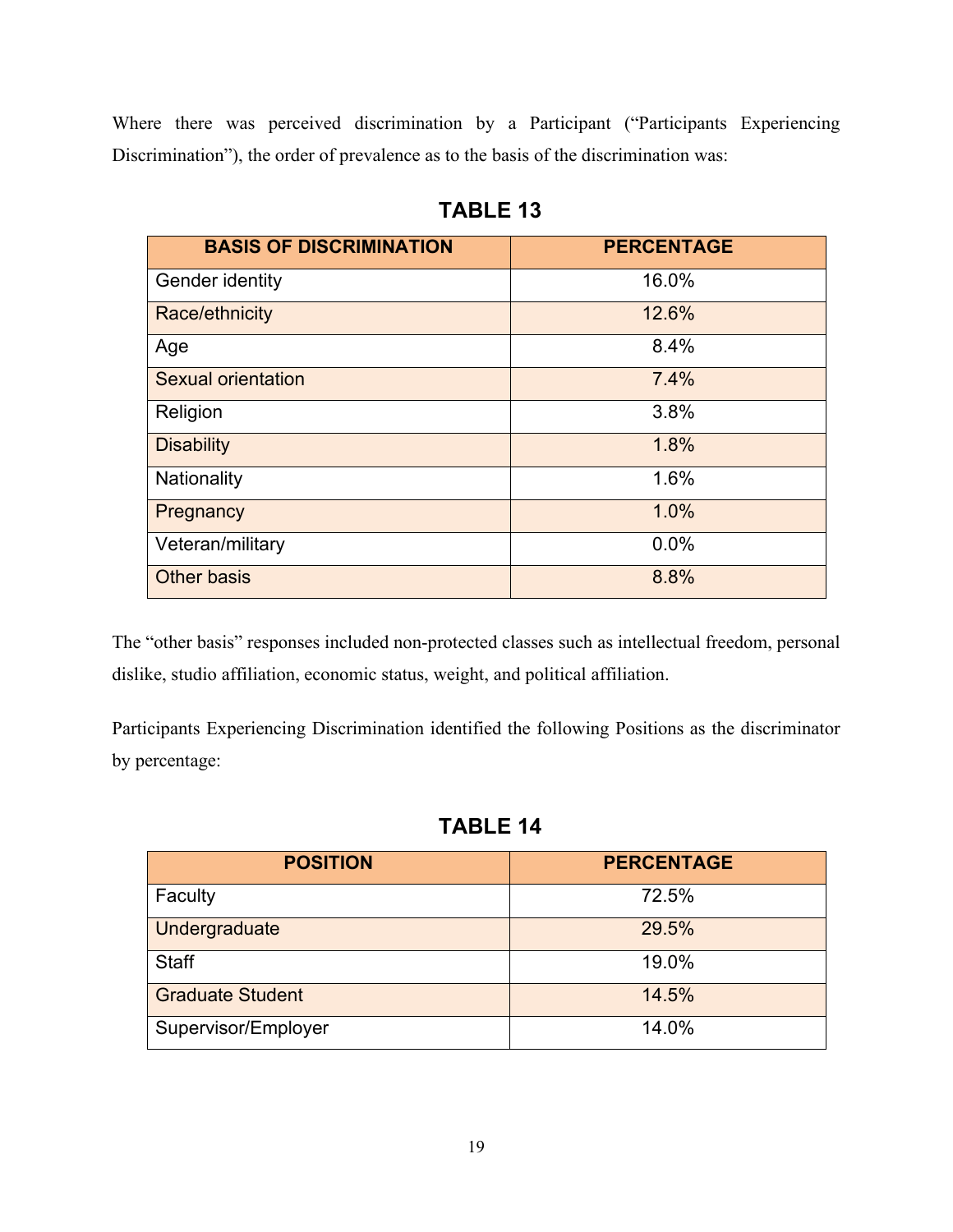There were no gender, sexual orientation, or race/ethnicity differences with respect to how Participants Experiencing Discrimination identified the Position of the discriminator. There were, however, statistically significant differences as to who the Staff, Students or Faculty identified as being the discriminator with 33.1% of the Faculty naming other Faculty compared to 16% of the Students and 15.8% of the Staff naming Faculty.<sup>[16](#page-22-0)</sup>

As to the 29.5%, or 59, people identifying discrimination by Undergraduates there were statistically significant ethnic group and sexual orientation differences:

| <b>ETHNICITY</b> | % NAMING UNDERGRADUATES |
|------------------|-------------------------|
| Asian            | 15.0%                   |
| <b>Black</b>     | 12.9%                   |
| Latinx           | 24.0%                   |
| White            | 6.4%                    |
| <b>Bi/Multi</b>  | 14.0%                   |

**TABLE 15**

# **TABLE 16**

| <b>SEXUAL ORIENTATION</b> | % NAMING UNDERGRADUATES |
|---------------------------|-------------------------|
| <b>Bisexual</b>           | 7.7%                    |
| Gay                       | 7.1%                    |
| Heterosexual              | 7.6%                    |
| Queer                     | 15.8%                   |
| Other                     | 20.3%                   |

The Climate Survey responses revealed that those identifying as Latinx were the most likely ethnic group to indicate they had been discriminated against by Undergraduates while Whites were most unlikely to indicate having had such experiences. When compared to bisexual, gay, or heterosexual orientations, people who identify as queer or some other sexual orientation were more likely to identify as having been discriminated against by Undergraduates.

<span id="page-22-0"></span> $^{16}$  ( $\chi^2(2)$  = 18.88, *p* < .001)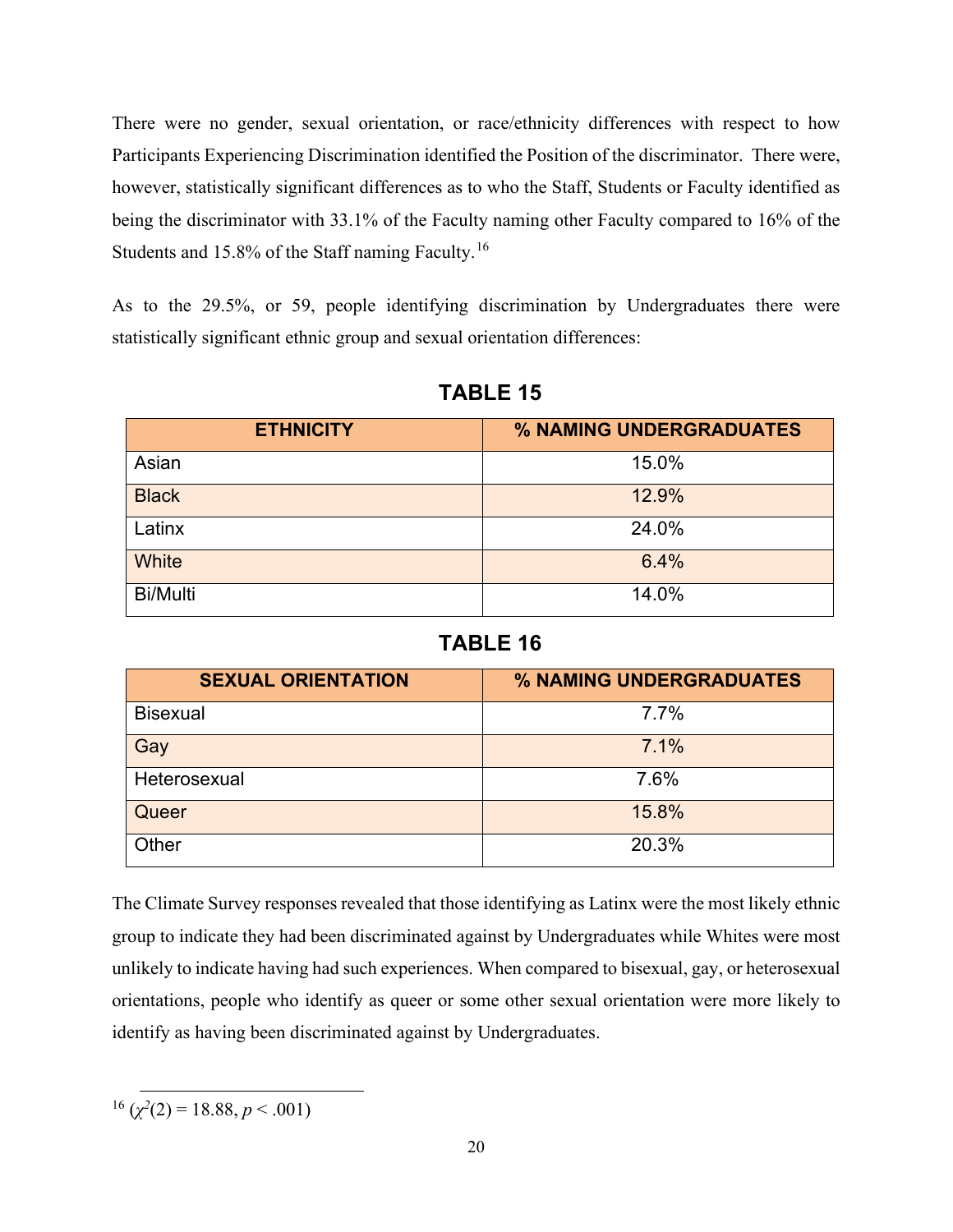The discrimination took place at SMTD 86.87% of the time and another 18.2% took place not at SMTD but on the University campus. The discrimination took place at the following places in the following percentages:

| <b>PLACE</b>                    | <b>PERCENTAGE</b> |
|---------------------------------|-------------------|
| Social Media                    | 5.0%              |
| In Writing (Email included)     | 14.6%             |
| Residence                       | 9.6%              |
| <b>SMTD event not on campus</b> | 6.6%              |
| Not at SMTD or University       | 7.0%              |

| Bl<br>н<br>١١ |
|---------------|
|---------------|

As to the 4 most indicated forms of discrimination, there were significant gender and status differences. For the purposes of data analysis, the various sexual orientation variables were collapsed into 5 categories: bisexual, gay, hetero, queer, and all others. Oneway ANOVAs with Tukey post hoc tests indicate no statistically significant group differences in experiences of derogatory comments, bullying, and undesired sexual attention but a difference on other negative actions as follows:

| <b>TYPE</b>            | $\frac{0}{0}$<br><b>NEVER</b> | <b>GENDER</b><br><b>DIFFERENCE</b> | <b>STATUS</b><br><b>DIFFERENCE</b>                               | <b>SEXUAL</b><br><b>ORIENTATION</b>  |
|------------------------|-------------------------------|------------------------------------|------------------------------------------------------------------|--------------------------------------|
| Derogatory<br>Comments | 73.56%                        | F > M, $t(483.13)$<br>$= 2.60,$    | Faculty > Stu/Staff,<br>$F(2, 446) = 9.79$ ,                     |                                      |
|                        |                               | $p = .01$                          | p < .001                                                         |                                      |
| <b>Bullying</b>        | 81.45%                        |                                    | <b>Faculty &gt; Stu/Staff</b><br>$F(2, 447) = 10.64, p$<br>< 001 |                                      |
| <b>Undesired</b>       | 81.99%                        | F>M, t (503.94)                    |                                                                  |                                      |
| sexual                 |                               | $= 3.12.$                          |                                                                  |                                      |
| attention              |                               | $p = .002$                         |                                                                  |                                      |
| Other                  | 79%                           |                                    | $\blacksquare$                                                   | $F(4,513) = 2.88$<br>$p = .022^{17}$ |

<span id="page-23-0"></span> $17$  While there is a difference in the means for people who defined themselves as queer versus those who defined themselves as heterosexual, it was not large enough to be statistically significant in a Tukey post-hoc test. Therefore, it should not be considered particularly meaningful.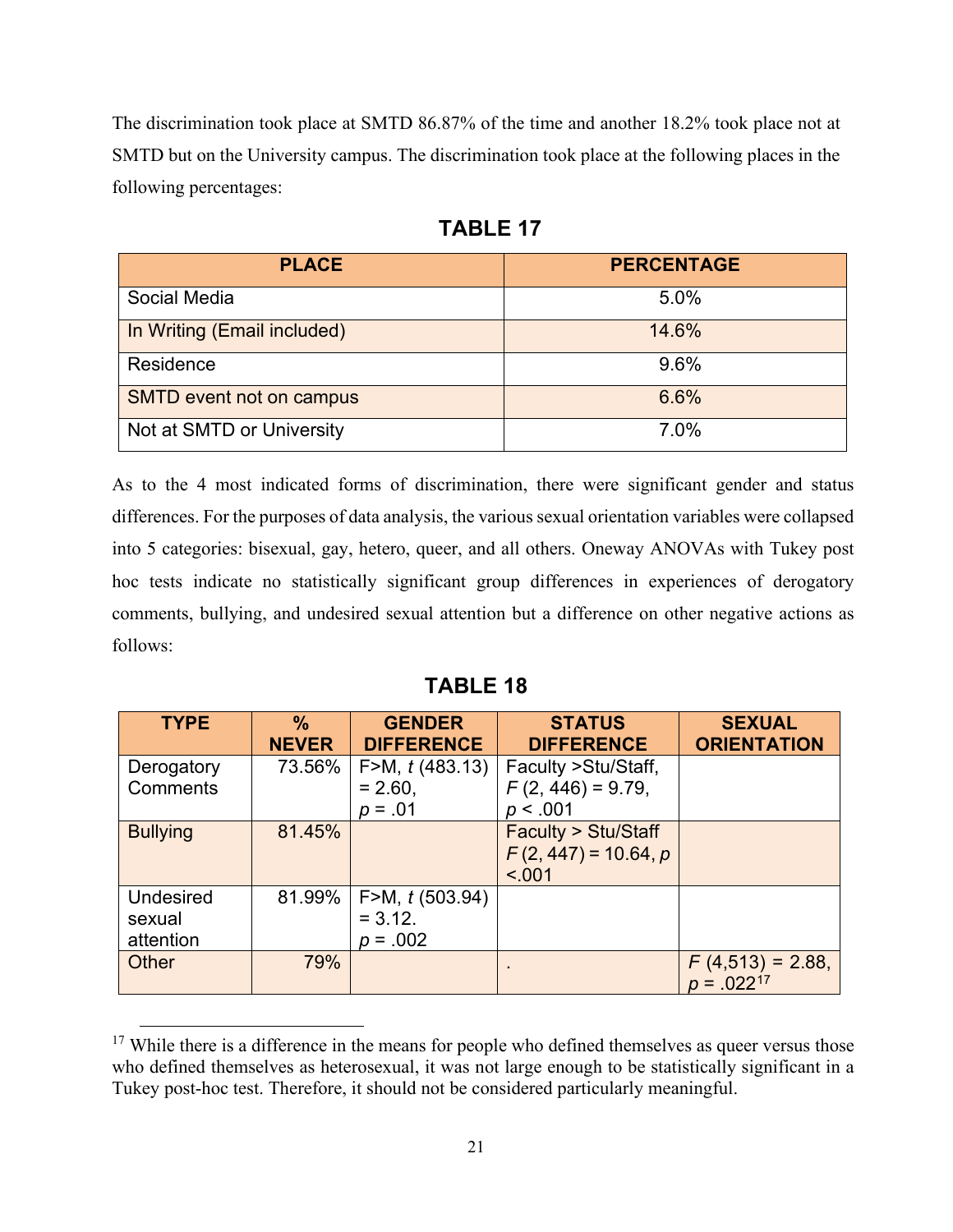Five bases for discrimination were identified by more than 10 people: gender identity, sexual orientation, race/ethnicity, religion, and age. Table 19 records the statistically significant differences:

| <b>BASIS</b>                        | N  | <b>POSITION</b>           | <b>GENDER</b>    | <b>RACE/</b><br><b>ETHNICITY</b> | <b>SEXUAL</b><br><b>ORIENTATION</b>                                                  |
|-------------------------------------|----|---------------------------|------------------|----------------------------------|--------------------------------------------------------------------------------------|
| Gender<br><b>Identity</b>           | 80 |                           | Women<br>$>$ Men |                                  | <b>Bisexual &amp; Queer</b><br>higher than Gay &<br>Hetero <sup>18</sup> Gay lowest. |
| <b>Sexual</b><br><b>Orientation</b> | 37 |                           |                  |                                  | Queer>Other>Gay><br>B>Hetero (Queer =<br>$21.1\%$ vs Hetero=<br>$2.6\%$ say yes)     |
| Race/Ethnicity                      | 63 | Faculty><br>Student>Staff |                  | White <all<br>others.</all<br>   |                                                                                      |
| <b>Religion</b>                     | 19 |                           |                  |                                  |                                                                                      |
| Age                                 | 42 | Staff higher              |                  |                                  |                                                                                      |

Different experiences of racial discrimination were indicated among racial/ethnic groups, particularly in comparison with responses by people who identified as White. The percentages for each group indicating such experiences are:

| <b>GROUP</b>    | <b>PERCENT</b><br><b>EXPERIENCING</b> |
|-----------------|---------------------------------------|
| Asian           | 28.3%                                 |
| <b>Black</b>    | 32.3%                                 |
| Latinx          | 24%                                   |
| White           | 2%                                    |
| <b>Bi/Multi</b> | 26%                                   |

<span id="page-24-0"></span><sup>18</sup> Women report much higher gender identity-based discrimination than men (24% vs. 1.5%). This may help explain why the Gay category is quite low.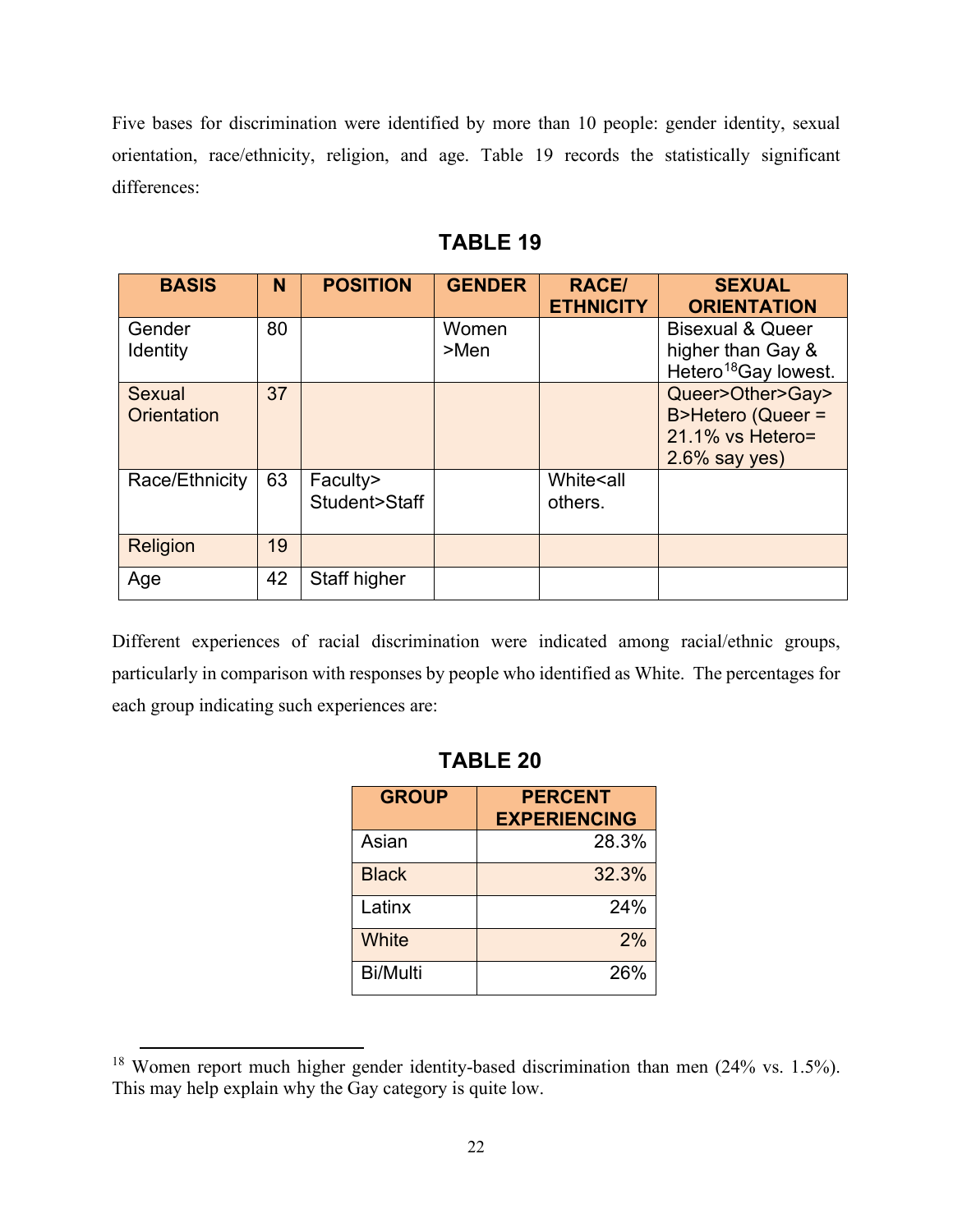Two of the most common reactions to experiences of racial discrimination were to consider leaving SMTD or the University (73 people or 65.18%) and discouraging others from joining SMTD (67 people or 59.82%). There were statistically significant differences among the responses of Students, Faculty and Staff:

| <b>REACTION</b>                            | N  | <b>STUDENT</b><br>$\frac{9}{6}$ | <b>FACULTY</b><br>$\%$ | <b>STAFF</b><br>$\frac{9}{6}$ |
|--------------------------------------------|----|---------------------------------|------------------------|-------------------------------|
| <b>Leave SMTD</b><br>but not<br>University | 34 | 3.5%                            | 7.4%                   | 11.7%                         |
| <b>Leave SMTD</b><br>& University          | 73 | 7.3%                            | 26.5%                  | 7.8%                          |
| Consult a<br>lawver                        | 36 | 2.3%                            | 15.4%                  | 3.9%                          |

**TABLE 21**

25.98%, or 53 people, responded that they had made a report regarding discrimination to a person in authority at SMTD or the University. There were no gender, race/ethnicity, sexual orientation, or Position differences in who reported Discrimination to someone in authority at SMTD or the University.

# **D. Sexual Misconduct**

The Climate Survey asked about Participants' attitudes, knowledge, and experience on the SMTD campus with 8 categories of sexual misconduct which were defined in the Climate Survey and are used in this Climate Survey Report (collectively "Sexual Misconduct"). The definitions of the 8 categories of Sexual Misconduct included in the Climate Survey are as follows:

"*Inappropriate Sexual Comments*" means sexual slurs, demeaning jokes, use of explicitly sexual pictures or videos whether delivered verbally, in writing or electronically through emails, texts or social media.

"*Threats or Bribes*" means any threats made for not agreeing to engage in sexual behaviors of any kind, or bribes made to them to engage in sexual behaviors of any kind.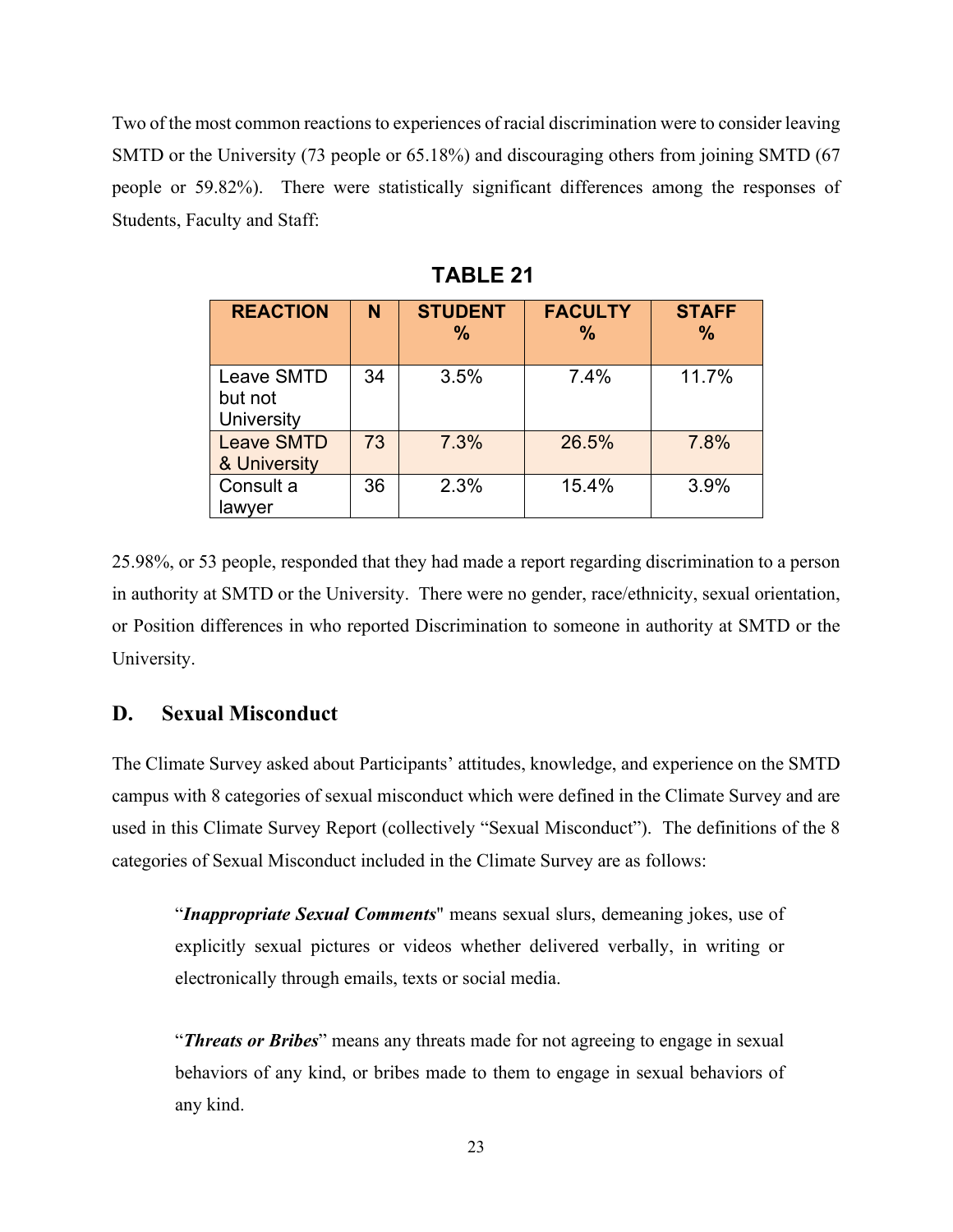"*Distributed Private Information*" means anyone at SMTD who viewed or distributed images or recordings of private sexual activity or naked pictures without consent.

"*Unwanted Contact*" means unwanted phone calls, emails, voicemails, texts, instant messages, posted messages and/or pictures or videos on social networking sites which were posted or sent in a way that made the person feel unsafe.

*"Stalking and Spying"* means personal experiences with anyone who spied on or watched someone either in person or using technology in a way that made the person feel unsafe.

"*Forcibly Touched*" means sexual touching without consent including all unwanted sexual touching no matter how slight, vaginally, orally, or anally with any body part or with an object and does not include penetration.

"*Penetration Without Consent*," "*Penetration Without Your Consent*" and "*Penetrated You Without Consent*" means penetration, no matter how slight, vaginally, orally, or anally with any body part or with an object.

"*Intimate Partner Violence*" means violence from a current or former romantic or sexual partners, one-time hook-ups, casual or serious dating relationships, or those Participants lived with while at SMTD.

The Sexual Misconduct questions were broken into incidents happening in the last 12 months ("Last 12 Months") and incidents prior to the last 12 months ("Prior Months").[19](#page-26-0) The Participant was instructed that the Sexual Misconduct had to have a relationship to SMTD, either by geography or by the people involved. Participants were permitted to skip questions and to check

<span id="page-26-0"></span><sup>&</sup>lt;sup>19</sup> These two categories were employed to see if recent events, recent trainings and recent change in SMTD leadership had an impact on behavior. There was no timeframe for the Prior Months and therefore it is unknown when the incidents reported as during Prior Months occurred.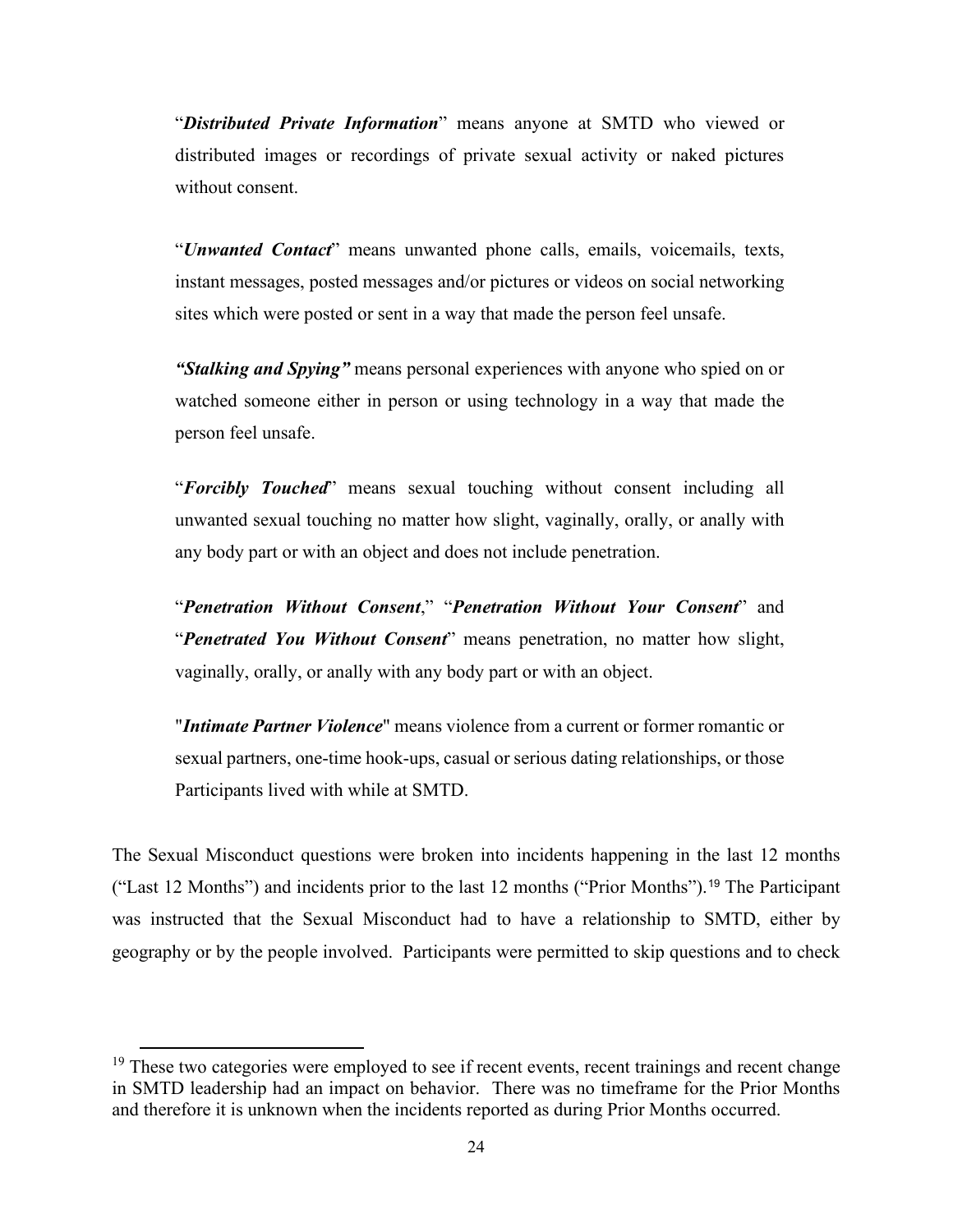multiple categories (thus percentages do not always equal 100%). It should be noted that a person could respond regarding experiencing multiple categories of Sexual Misconduct.<sup>[20](#page-27-0)</sup>

#### *1. Overview*

Before looking at each type of Sexual Misconduct specifically, some overview is helpful. The number of Participants who responded that they had experienced some form of Sexual Misconduct during the Last 12 Months in the Climate Survey is as follows:

| <b>TYPE OF</b><br><b>MISCONDUCT</b> | <b>NUMBER</b>  | <b>GENDER DIFFERENCE</b> |
|-------------------------------------|----------------|--------------------------|
| <b>Sexual Comments</b>              | 43             | No                       |
| <b>Threats or Bribes</b>            | 12             | <b>No</b>                |
| <b>Distributed Pictures</b>         | $\overline{2}$ | No                       |
| <b>Unwanted Contact</b>             | 23             | Women>Men                |
| <b>Stalked</b>                      | 8              | No                       |
| <b>Spied</b>                        | 4              | <b>No</b>                |
| <b>Forcibly Touched</b>             | 12             | No                       |
| <b>Penetration w/o Consent</b>      | 3              | <b>No</b>                |
| <b>TOTAL</b>                        | 107            |                          |

 **TABLE 22**

A total of 107 incidents were identified in the Climate Survey with Sexual Comments being the largest category and accounting for over 40% of the total. Unwanted Touching was the next largest category. More detail as to responses regarding each category is discussed below.

The small number of Respondents indicating that they experienced Sexual Misconduct in most categories for the Last 12 Months preclude meaningful statistical analysis of the differences among groups of Participants. Participant responses indicating having experiences of Sexual Comments, Unwanted Contact, and Forcible Touching were sufficiently numerous to warrant a statistical analysis of differences as to Position, gender and ethnic groups. There were no ethnic group differences. There was a gender difference when using a one-tailed test. While 6.5% of the women indicated experiencing Unwanted Contact, only 3.5% of men did. This result is statistically

<span id="page-27-0"></span> $20$  For example, although the definition of Forcible Touching specifically excludes Penetration without Consent, it is possible that a respondent answered affirmatively to both sections based on a single event.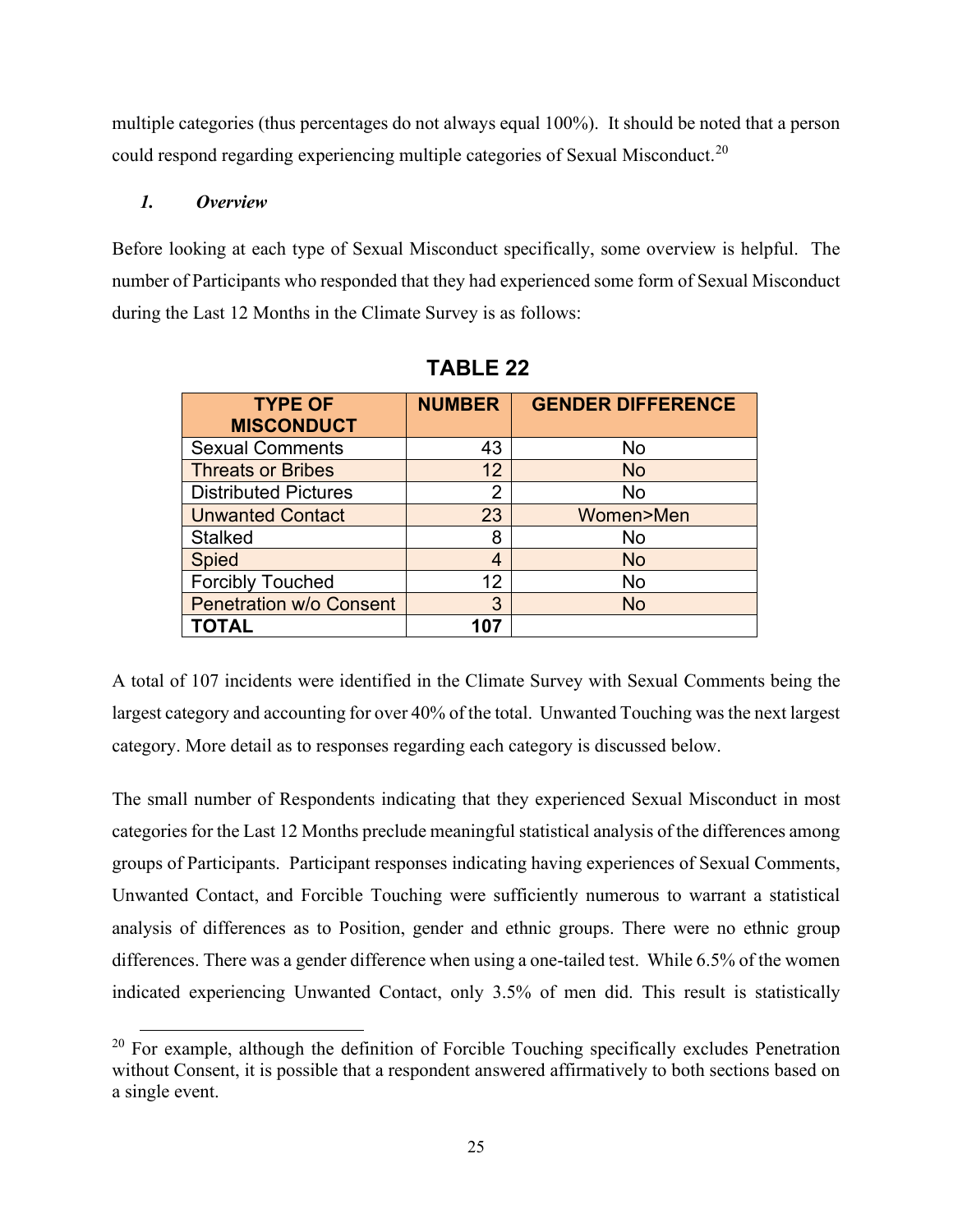significant (one-tailed test).<sup>[21](#page-28-0)</sup> In addition, Undergraduates (10% of them) were marginally more likely to respond that they had experienced Unwanted Contacts than were Graduate Students (two-tailed test).<sup>[22](#page-28-1)</sup>

When comparing the Last 12 Months with all Prior Months, there were more incidents in all Prior Months than in the Last 12 Months:

| <b>TYPE OF MISCONDUCT</b>      | <b>NUMBER</b><br><b>IN PRIOR</b><br><b>MONTHS</b> | <b>GENDER</b><br><b>DIFFERENCE</b> |
|--------------------------------|---------------------------------------------------|------------------------------------|
| <b>Sexual Comments</b>         | 67                                                | No                                 |
| <b>Threats or Bribes</b>       | 21                                                | <b>No</b>                          |
| <b>Distributed Pictures</b>    | 3                                                 | <b>No</b>                          |
| <b>Unwanted Contact</b>        | 37                                                | <b>No</b>                          |
| <b>Stalked</b>                 | 14                                                | No                                 |
| <b>Spied</b>                   | 5                                                 | <b>No</b>                          |
| <b>Forcibly Touched</b>        | 16                                                | No                                 |
| <b>Penetration w/o Consent</b> | 6                                                 | <b>No</b>                          |
| <b>TOTAL</b>                   | 169                                               |                                    |

|  | <b>TABLE 23</b> |
|--|-----------------|
|--|-----------------|

The role of the Faculty as accused perpetrators of Sexual Misconduct is an overarching theme that should be noted before review of each category. In the responses to the Climate Survey, the Faculty were the alleged perpetrators as a percentage of the total in each type of Sexual Misconduct as follows:

<span id="page-28-0"></span><sup>21</sup>  $\chi^2$  (1) = 3.31, *p* = .035

<span id="page-28-1"></span> $^{22}$   $\chi^2$  (5) = 10.94, *p* = .053. The statistical testing required that each person appear only once in the analysis and Survey Monkey may count the same person more than once is reporting its raw numbers. For example, for statistical purposes, Participants who checked two categories in the ethnic category were moved to one multi/bi-ethnic category. Any categories with zero or extremely small numbers were omitted.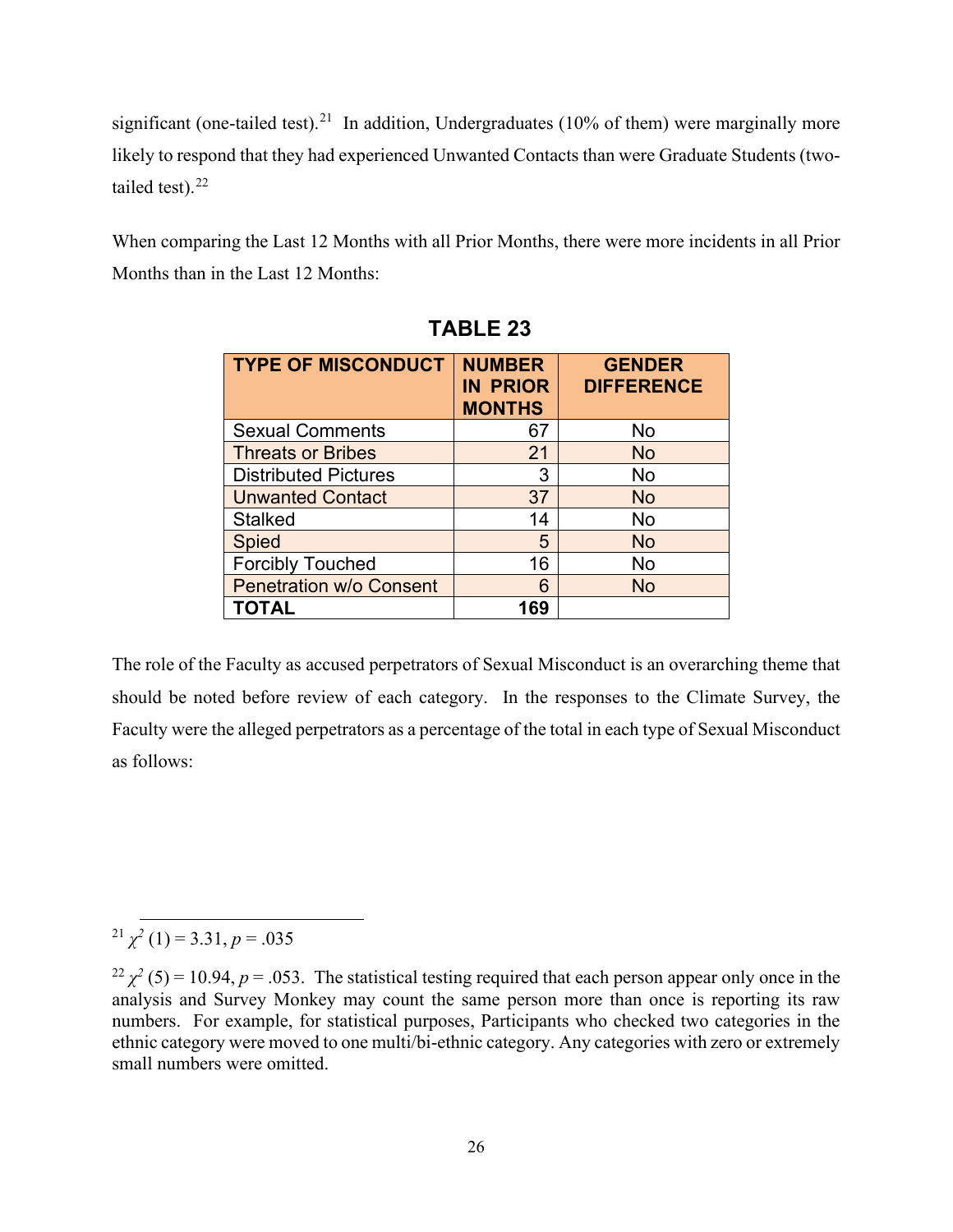| <b>TYPE OF</b><br><b>MISCONDUCT</b> | <b>FACULTY LAST 12</b><br><b>MONTHS</b> | <b>FACULTY PRIOR</b><br><b>MONTHS</b> |
|-------------------------------------|-----------------------------------------|---------------------------------------|
| <b>Sexual Comments</b>              | 21(41%)                                 | 44 (62%)                              |
| <b>Threats or Bribes</b>            | 5(33%)                                  | 14 (67%)                              |
| <b>Unwanted Contact</b>             | 6(27%)                                  | 20 (49%)                              |
| <b>Forcibly Touched</b>             | 6(43%)                                  | 7(47%)                                |
| <b>TOTAL</b>                        | 38                                      | 85                                    |

**TABLE 24**

While percentages are lower for the Last 12 Months compared to the Prior Months, Faculty are still a high percentage of the incidents of Sexual Misconduct identified in the Climate Survey and by far the largest group of alleged perpetrators.

The Climate Survey asked about personal experiences with each category of Sexual Misconduct. Participants were then asked to identify how many incidents they had heard about. The Participants heard about considerably more Sexual Misconduct than were reported in the personal experience section of the Climate Survey:

| <b>TYPE OF MISCONDUCT</b>      | <b>NUMBER HEARD</b> |  |  |
|--------------------------------|---------------------|--|--|
|                                | <b>ABOUT</b>        |  |  |
| <b>Sexual Comments</b>         | 158                 |  |  |
| <b>Threats or Bribes</b>       | 35                  |  |  |
| <b>Distributed Pictures</b>    | 6                   |  |  |
| <b>Unwanted Contact</b>        | 108                 |  |  |
| <b>Stalked</b>                 | 44                  |  |  |
| <b>Spied</b>                   | 14                  |  |  |
| <b>Forcibly Touched</b>        | 76                  |  |  |
| <b>Penetration w/o Consent</b> | 34                  |  |  |
| <b>TOTAL</b>                   | 475                 |  |  |

**TABLE 25**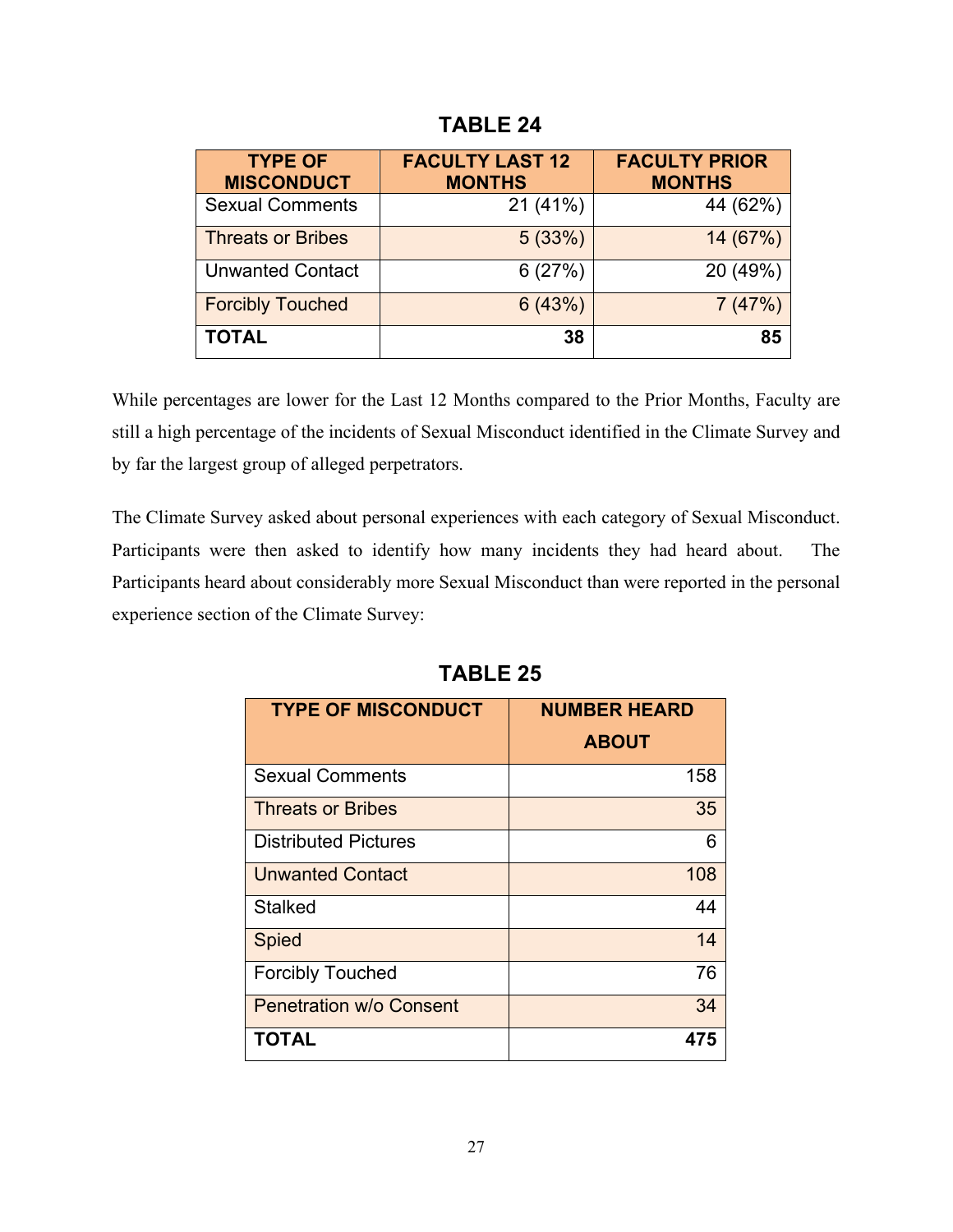This category of "heard about" is a particularly difficult category to interpret because it is unknown from the Climate Survey from whom or when the information was heard.

#### *2. Responses Regarding Inappropriate Sexual Comments*

For the Last 12 Months, 462 people responded regarding Inappropriate Sexual Comments having been made and 90.7% of them indicated that no person associated with SMTD had made inappropriate Sexual Comments to them. The 9.3% who indicated that Inappropriate Sexual Comments were made, 46.7% of the comments were made by Faculty and 33.3% were made by Undergraduates. The remaining comments were made 20% of the time by Graduate Students and13.3% by Staff. As to employment comments, 8.9% were made by a Co-worker, 4.4% by an SMTD Supervisor/employer and 2.2% by a non-SMTD Staff working at SMTD. Inappropriate Sexual Comments were made on the campus of SMTD 75% of the time and 25% of the time were made on the University campus someplace other than at SMTD. Social media accounted for 2.3% of the Inappropriate Sexual Comments while other written or non-social media electronic communications accounted for 13.6% of the comments.

For the Prior Months, 85.5% of Participants responded they experienced no Inappropriate Sexual Comments and 14.5% responded that they had. Participants who had experienced such comments, responded that 63.8% of the comments came from Faculty, 15.9% came from Undergraduates, 14.5% by Staff, 14.5% were made by a Co-worker, 8.7% Graduate Students, 4.3% SMTD Supervisor/employer, 2.9% by non-SMTD Staff working at SMTD and 4.3% were made by someone where the association with SMTD was unknown. Inappropriate Sexual Comments were made on the campus of SMTD 79.4% of the time and 14.7% of the time were made on the campus of the University but not at SMTD. Social media accounted for 5.9% of the Inappropriate Sexual Comments and written or non-social media electronic communications accounted for 7.3% of the comments.

When asked if any other SMTD person told Participants that someone had made inappropriate Sexual Comments to them, 34.3% said yes and 65.7% said no.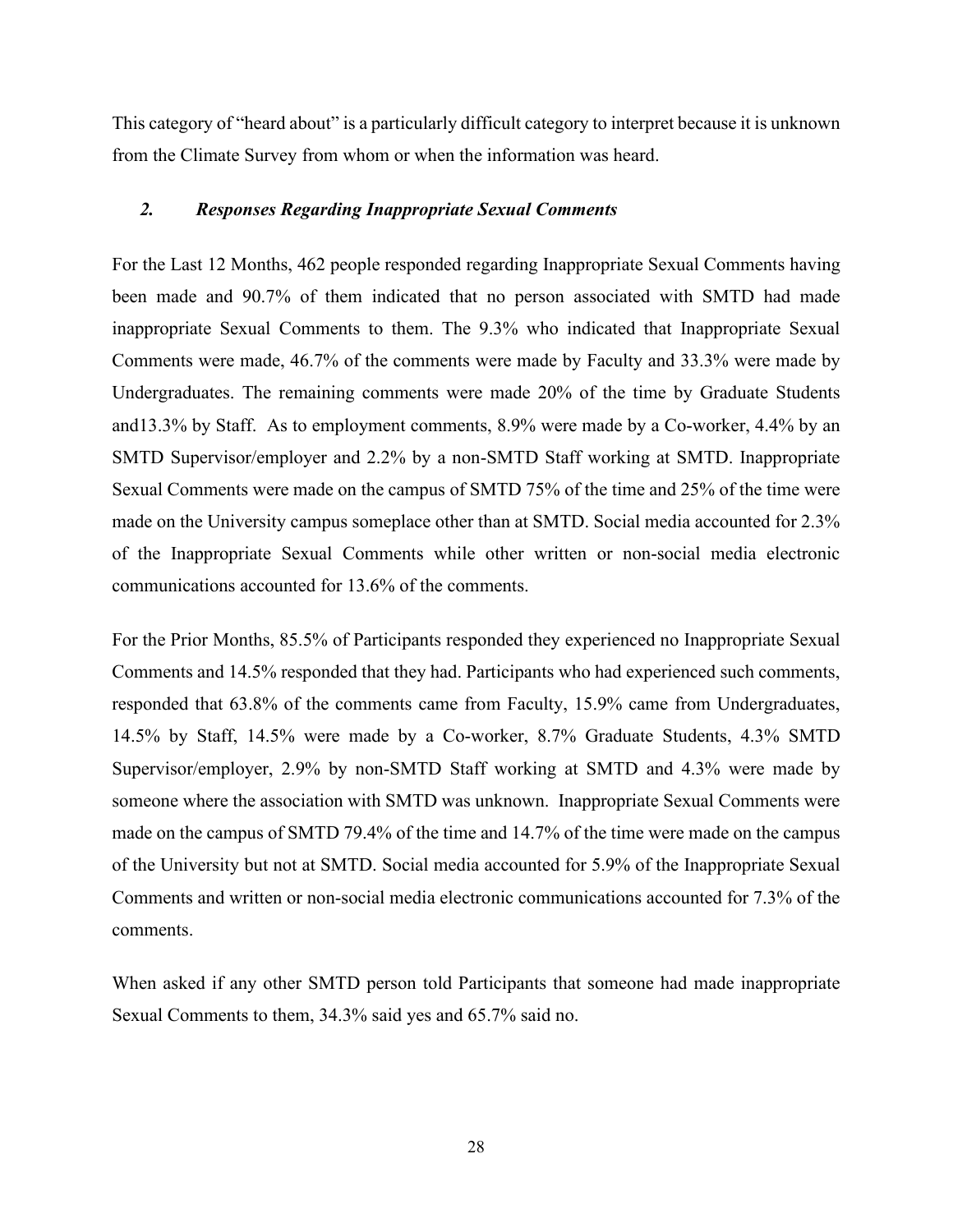The Narrative responses regarding Inappropriate Sexual Comments included examples of the type of comments made. These comments included statements on someone's appearance in the workplace, false rumors being repeated, jokes regarding male anatomy, porn jokes, jokes about gender identity and one person indicated having been called "hot" in an improper setting. Women identified Inappropriate Sexual Comments about women in the profession and other demeaning comments related to gender.

#### *3. Responses Regarding Threats or Bribes*

As to Threats or Bribes, 97.4% responded that no one at SMTD had made any Threats or Bribes to them in the Last 12 Months while 2.6% responded affirmatively. When asked to describe who made the Threats or Bribes, Participants responded they were made by the following: Faculty 41.7%, Staff 33.3%, Undergraduates 25%, Graduate Students 25%, SMTD Supervisor/employer 8.3%, and unknown association with SMTD 8.3%. The Threats or Bribes occurred on the SMTD campus 66.7% of the time and 33.3% not at SMTD or at the University. The Threats or Bribes took place on social media 8.3% of the time and in written or non-social media electronic communications 16.7% of the time.

For the Prior Months, 95.5% of the Climate Survey responses were negative as to any Threats or Bribes with 4.5% responding affirmatively. In this group, 70% of the Threats or Bribes were made by Faculty, 15% by Staff, 15% by a SMTD Co-workers, 10% by Undergraduates and 10% by Graduate Students. 90% of the Threats or Bribes were made on the SMTD campus. Social media accounted 4.8% of the Threats or Bribes and written other non-social media electronic communications such as email accounted for 14.3%.

In response to the question, "Has another SMTD Person told you that Threats or Bribes were made to them?" 35 Participants (7.6%) responded affirmatively and the remaining 426 (92.4%) responded negatively.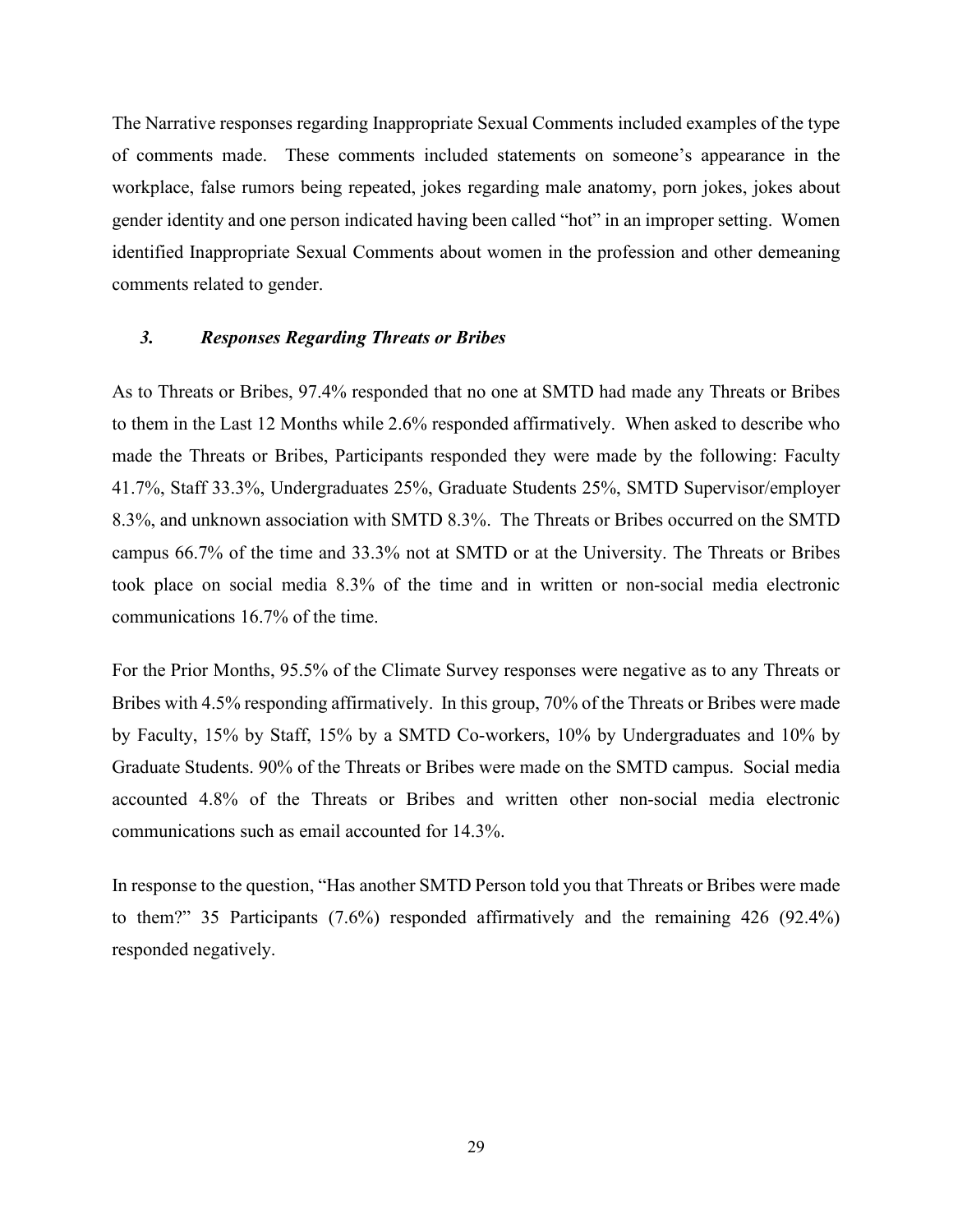#### *4. Responses Regarding Distributed Private Information*

Only 2 Participants said someone had, in the Last 12 Months Distributed Private Information about them. One Participant indicated the pictures were distributed by Faculty and the other indicated it was by Staff.

When the time frame was changed to Prior Months, 3 people responded that someone had Distributed Private Information. The 3 people named Faculty, Staff, and an Undergraduate as the source of the Distributed Private Information.

When asked if at any time any person at SMTD told the Participant that there was Distributed Private Information about them, 6 Participants responded affirmatively.

#### *5. Responses Regarding Unwanted Contact*

5% of the Participants responded that in the Last 12 Months they experienced Unwanted Contact. When asked the Position of the person(s) who initiated the Unwanted Contact,  $46.1\%$  said Undergraduates, 38.5% said Faculty and 11.5% said Staff. The Unwanted Contact occurred at SMTD 60.9% of the time and on the University campus, but not at SMTD, 21.7% of the time.

For the Prior Months, 8% of the Participants responded that someone engaged in Unwanted Contact with them. Faculty was named as initiating the Unwanted Contact 52.6% of the time followed by Undergraduates at 26.3%, and an SMTD Co-worker 13.2% of the time. The Unwanted Contact occurred at SMTD 64.9% of the time followed by 29.7% of the time on the University campus but not at SMTD.

While there were few examples, some of the Narrative responses are illustrative of the responses to the Climate Survey. One person responded that the Unwanted Contact included an unwelcome hand on a leg. One person indicated that the Unwanted Contact was with someone in a "high administrative role." Interesting one comment was as follows: "Once I got tenure, I told the faculty member who always found ways to touch me, to never touch me again." Another person indicated having filed a Title IX complaint and although there was a finding of responsibility, stated there was no corrective action taken.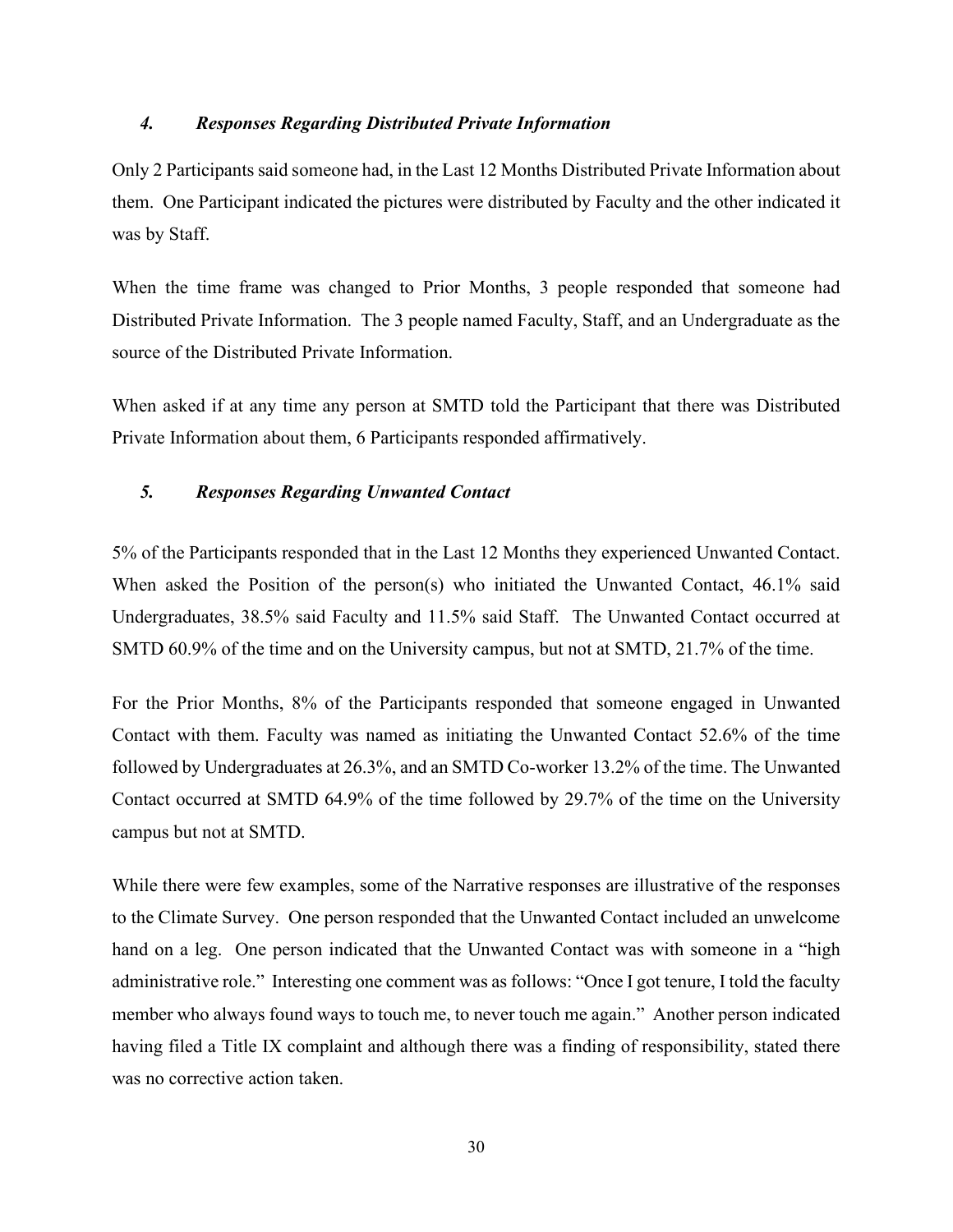#### *6. Responses Regarding Stalking and Spying*

In the Last 12 Months, 8 people or 1.7% of Participants stated that someone had Stalked them. Of the 8 people, Undergraduates were identified as responsible for the Stalking 87.5% of the time and the remaining 25% were people with no association to SMTD. The Stalking took place 37.5% of the time at SMTD and 62.5% of the time on the University campus not at SMTD. Of the Stalking responses, 25% were on social media and 37.5% in written or non-social media electronic communications.

The percentage, while still small, went up when reviewing responses regarding Stalking for the Prior Months. 14 people or 3% of the Participants responded that someone Stalked them. Of those 14, an Undergraduate was named as the Stalker 35.7% of the time, 28.6% had no association with SMTD and 14.3% the association of the Stalker with SMTD was unknown. The Stalking took place at SMTD 64.3% of the time and on the University campus but not at SMTD 42.9% of the time. In a much higher percentage than with other surveyed categories, Stalking was conducted in written or non-social media electronic communication 50% of the time and on social media 42.9% of the time.

Only 4 of the Participants identified feeling Spied on during the Last 12 Months and 5 Participants during the Prior Months. It was most often Faculty that was identified as doing the Spying and it was most often on the SMTD campus.

44 (9.6%) of Participants responded that they had been told about Stalking by another person at SMTD and 14 (3%) said they were told about Spying.

#### *7. Responses Regarding Forcible Touching*

97.4% of Participants answered that they had not been Forcibly Touched in the Last 12 Months. Of those that responded that they had been Forcible Touched in the Last 12 months, 8 (1.7%) Participants said it occurred one time and 4 (.87%) Participants said it had occurred more than once. Of the 12 Participants that responded they had been Forcibly Touched, 76.9% said 1 person had touched them, 15.4% said 2 people had touched them and 7.7% said 3 people had Forcibly Touched them. The perpetrator of the Forcible Touching was identified as Faculty 46% of the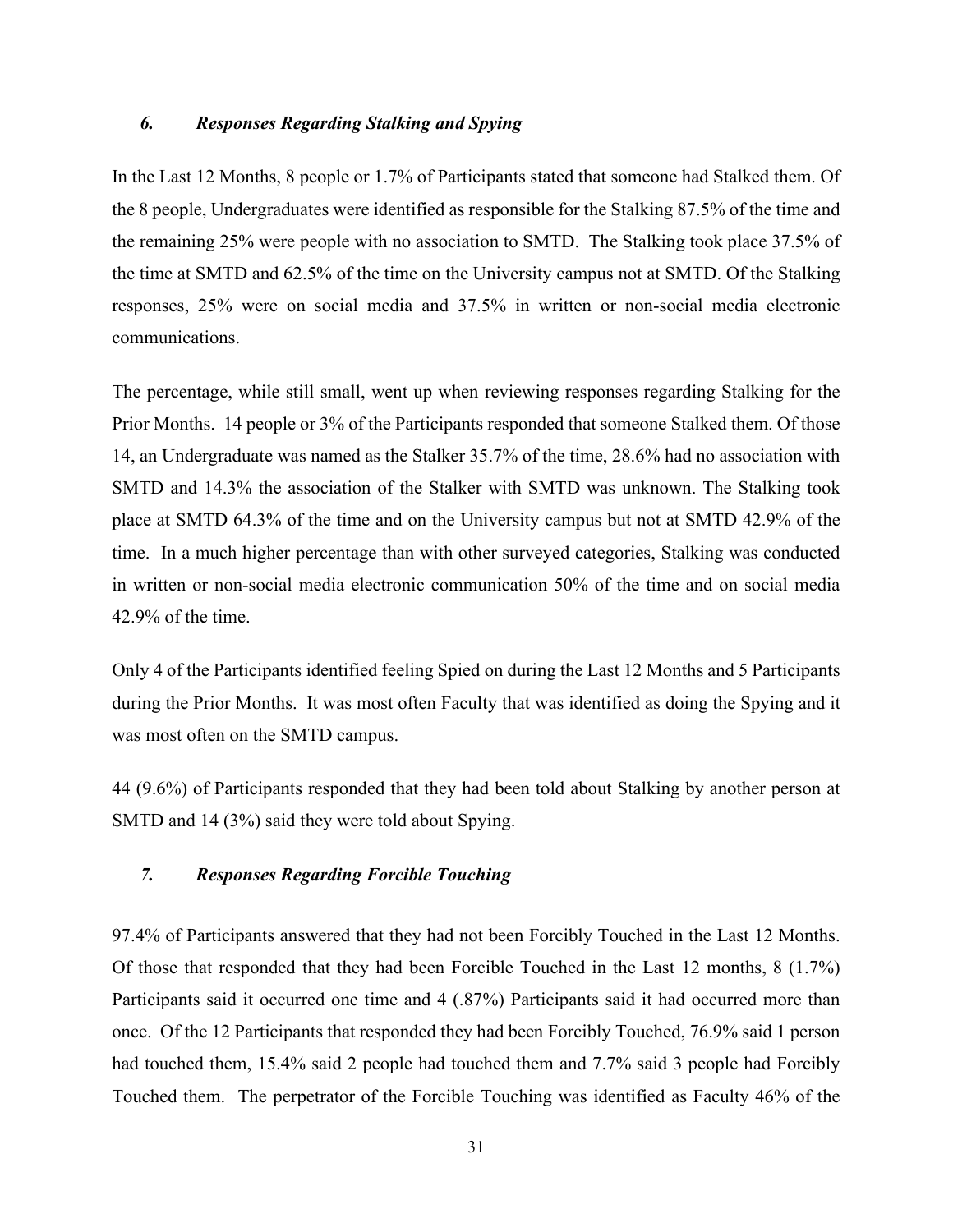time, Undergraduates 38.5% of the time, Graduate Students 15.4% of the time, STMD Co-worker 15.4% of the time, Staff at 7.7%; of the time and no association with SMTD at 7.7% of the time. The Forcible Touching happened at SMTD 38.5% of the time, not at SMTD but on the University campus 30.8% of the time; and, 30.8% of the time not at SMTD nor the University. The Forcible Touching took place at Participants' residence 15.4% of the time.

Of the 12 who responded affirmatively about being Forcibly Touched, 2 people indicated that at least one of the times included someone holding them down with their body weight, pinning their arms, hitting or kicking them, or using or threatening to use a weapon against them. 2 people also said that at least one of the times when they were Forcibly Touched, they were passed out, drugged, drunk, asleep or in some way incapacitated.

When asked about being Forcibly Touched at SMTD during the Prior Months, 16 people responded that they had been Forcibly Touched. Of these 16 people, 12 (75%) responded that one person Forcibly Touched them, 2 people responded that they were Forcibly Touched by 2 different people and 2 responded that 3 different people Forcibly Touched them. The perpetrator was identified as the Faculty 43.7% of the time, Undergraduates 43.7% of the time, SMTD Co-worker 12.5% of the time, Graduate Students 6.2% of the time and other 6.2% of the time. The Forcible Touching took place at the SMTD campus 50% of the time, 31.2% of the time it was not at the campus SMTD or the University and 18.7% it was on the University campus but not at SMTD. 18.7% of the time the Forcible Touching was at Participants' residence. Out of these 16 Participants who identified as being Forcibly Touched, 5 (31.2%) said that at least one of the times included someone holding them down with their body weight, pinning their arms, hitting or kicking them, or using or threatening to use a weapon against them and the same number, 5 (21.2%) said that at least one of the times when they were Forcibly Touched they were passed out, drugged, drunk, asleep or in some way incapacitated.

76 Participants (many more than those reporting a personal experience) responded that in the Last 12 Months or the Prior Months someone at SMTD told them that the other person had been Forcibly Touched.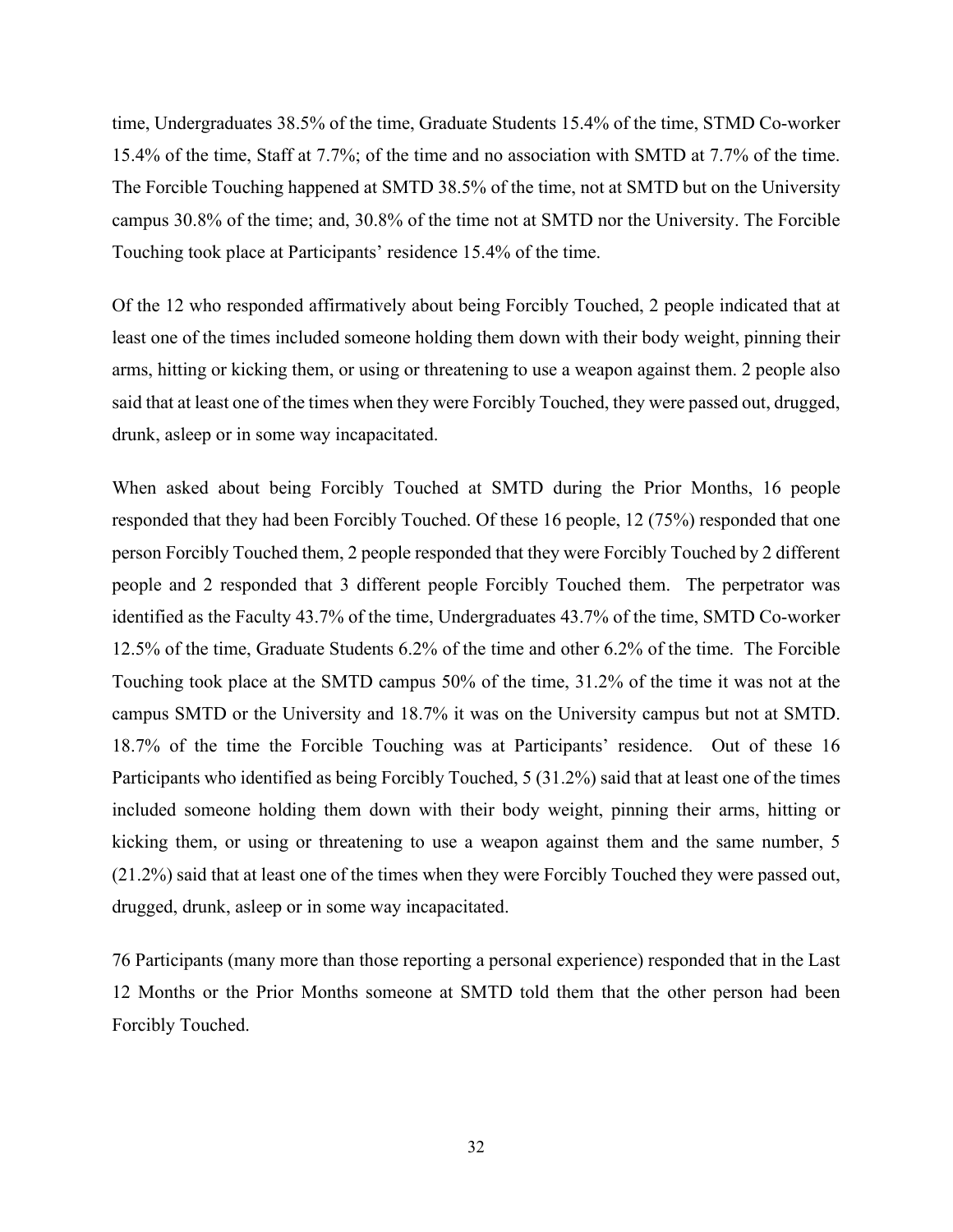#### *8. Responses Regarding Penetration Without Consent*

3 people responded that they had experienced Penetration Without Consent in the Last 12 Months. While there were 3 people, there were 4 incidents of Penetration Without Consent in the responses to the Climate Survey. The perpetrators were identified as an Undergraduate, a Graduate Student, Staff and a person with an unknown relationship to SMTD. The Penetration Without Consent took place at the perpetrator's residence 25% of the time, at Participants' resident 50% of the time and at a SMTD affiliated event or program not on the SMTD or University campus 25% of the time. 33% said that at least one of the times there was Penetration Without Consent it included someone holding them down with their body weight, pinning their arms, hitting or kicking them, or using or threatening to use a weapon against them. None responded that they were Penetrated Without Consent when they were passed out, drugged, drunk, asleep or in some way incapacitated.

All 3 people told someone or multiple people. All told a friend, 2 told a Graduate Student, 1 told non-SMTD Staff, 1 told a University residence advisor, 1 told a hospital or rape crisis advisor and 1 told a University health services counselor.

When the date range for Penetration Without Consent was changed to the Prior Months, 4 responses were affirmative. The perpetrators were listed as an Undergraduates, a Graduate Student, Staff, and a person having an unknown association with SMTD. The Penetration Without Consent took place not at SMTD but on the University campus 33.3% of the time, at a SMTD affiliated event or program not on the University campus 16.7% of the time, at Participants' residence 33% of the time and at the perpetrator's residence 16.8% of the time. One of the people who responded regarding having an incident of Penetration Without Consent said that at least one of the times included someone holding them down with their body weight, pinning their arms, hitting or kicking them, or using or threatening to use a weapon against them. 50% of the time the Penetration Without Consent took place when the Participant was passed out, drugged, drunk, or in some way incapacitated. Penetration Without Consent was reported only 1 time to someone in authority at SMTD, however, it was reported to the following people in the following numbers: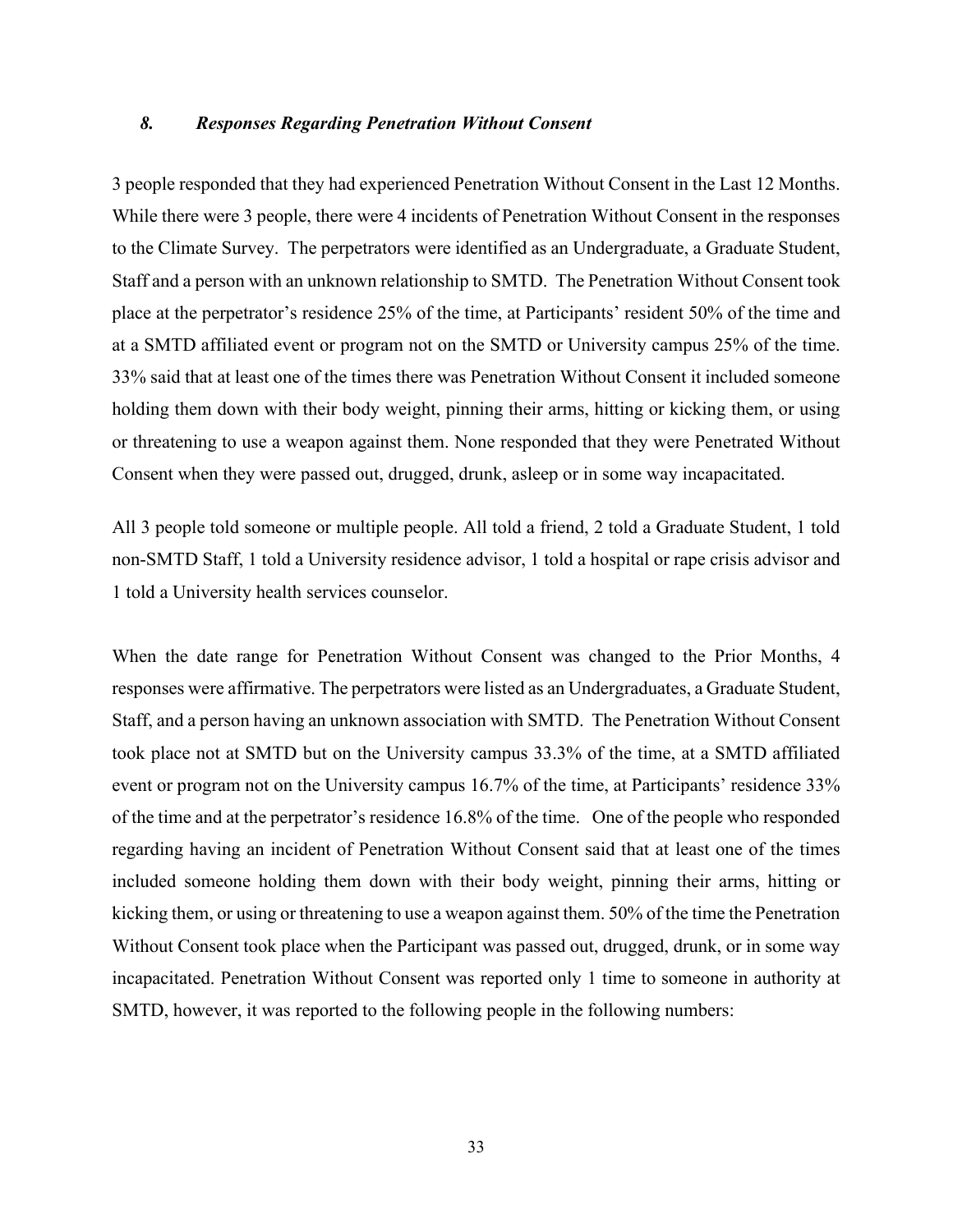#### **TABLE 26**



#### *9. Responses Regarding Intimate Partner Violence*

9 Participants responded that an intimate partner had threatened physical violence against them or their loved ones. 5 Participants responding yes identified as women and 4 as men. 5 Participants responding yes were Students and 6 identified as heterosexual. Both Undergraduates and Faculty indicated they had this experience. No one indicated having a Faculty member as an intimate partner while they were an Undergraduate but 3 responded that they had Faculty members as partners while they were Graduate Students. 3 Participants indicated supervisors as intimate partners but none of those were Undergraduate or Graduate Students.

#### *10. Responses Regarding Alcohol Use and Consent*

The responses regarding Participants' seeking consent from others were as one would expect – more than 90% indicated seeking consent in all circumstances.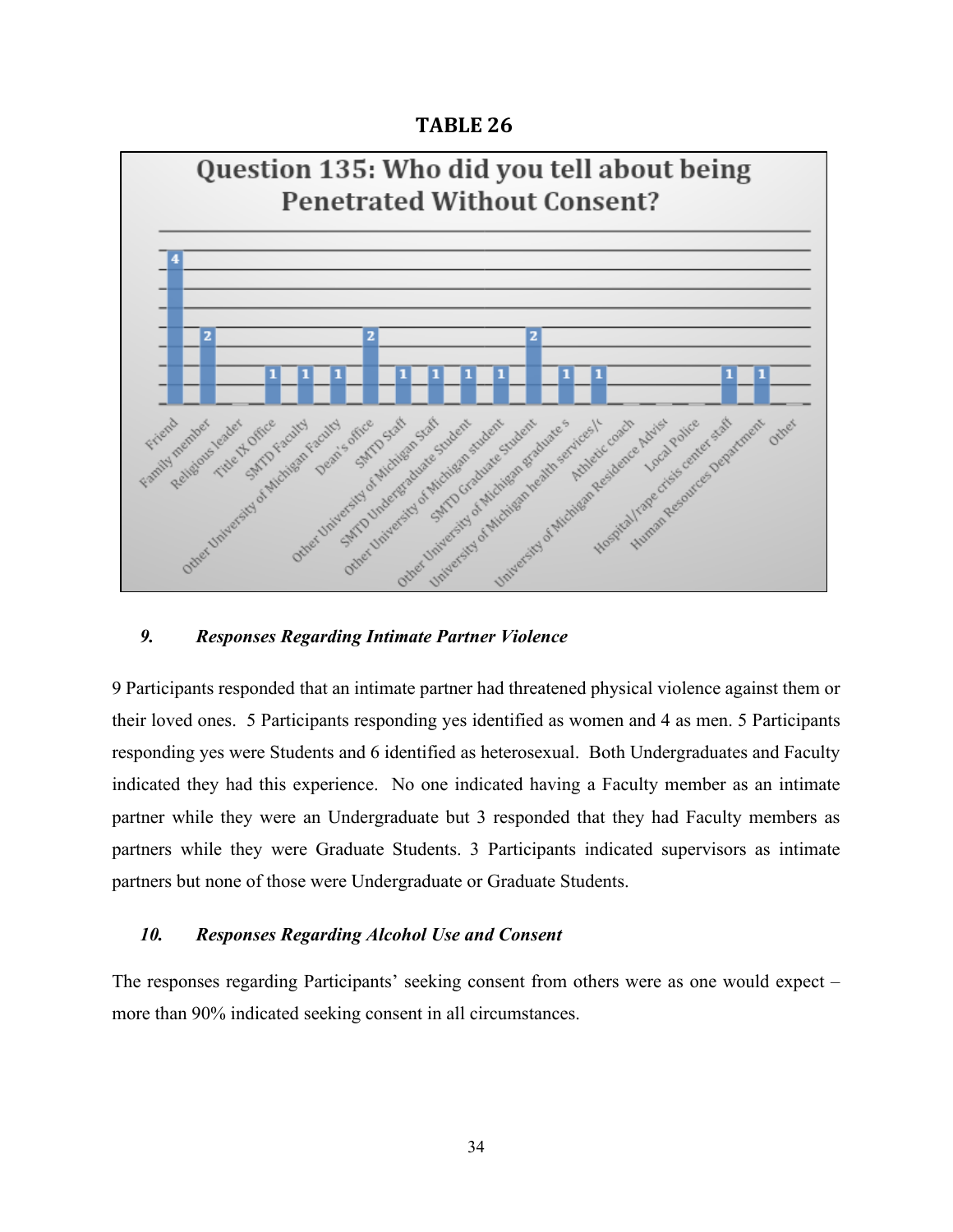Questions were asked to explore the impact of alcohol and/or drug ingestion on the incidences of Sexual Misconduct. Only a minority  $(\leq 20\%)$  of the Participants indicated that they or the other person involved in Sexual Misconduct had been drinking. When asked about whether a person who was Forcibly Touched was passed out, drugged, drunk, asleep or otherwise incapacitated before the Forcible Touching, 31.25% indicated some degree of incapacitation to consent. As to other forms of Sexual Misconduct, there was little to no indication that either party had used alcohol or drugs, either voluntarily or involuntarily.

There were no gender differences revealed with respect to the consent questions and ethnic differences were too small to analyze. Table 27 sets forth the analysis for each gender and Position for each of the consent questions based on possible answers of Likely (=1), Neither Likely nor Not Likely  $(=2)$  and Not Likely  $(=3)$ .

| <b>QUESTION</b>                                              | <b>GENDER/</b> | <b>NUMBER</b> | <b>MEAN</b> | Std.             |
|--------------------------------------------------------------|----------------|---------------|-------------|------------------|
|                                                              | <b>STATUS</b>  |               |             | <b>DEVIATION</b> |
| I stop sexual activity with a                                | Women          | 249           | 1.0482      | .27985           |
| partner if they want to stop,<br>even if the sexual activity | Men            | 182           | 1.0275      | .16391           |
| started with Consent                                         | Undergraduate  | 141           | 1.0496      |                  |
| Likely: 96.65%                                               | Graduate       | 85            | 1.0824      |                  |
|                                                              | <b>Faculty</b> | 86            | 1.0581      |                  |
|                                                              | <b>Staff</b>   | 70            | 1.0000      |                  |
| I do not have sexual activity                                | Women          | 250           | 1.0400      | .23371           |
| with a partner if I am not sure<br>if they are not able to   | Men            | 181           | 1.0442      | .20611           |
| Consent                                                      | Undergraduate  | 141           | 1.0426      |                  |
| Likely: 95.76%                                               | Graduate       | 85            | 1.0824      |                  |
|                                                              | <b>Faculty</b> | 86            | 1.0698      |                  |
|                                                              | <b>Staff</b>   | 70            | 1.0286      |                  |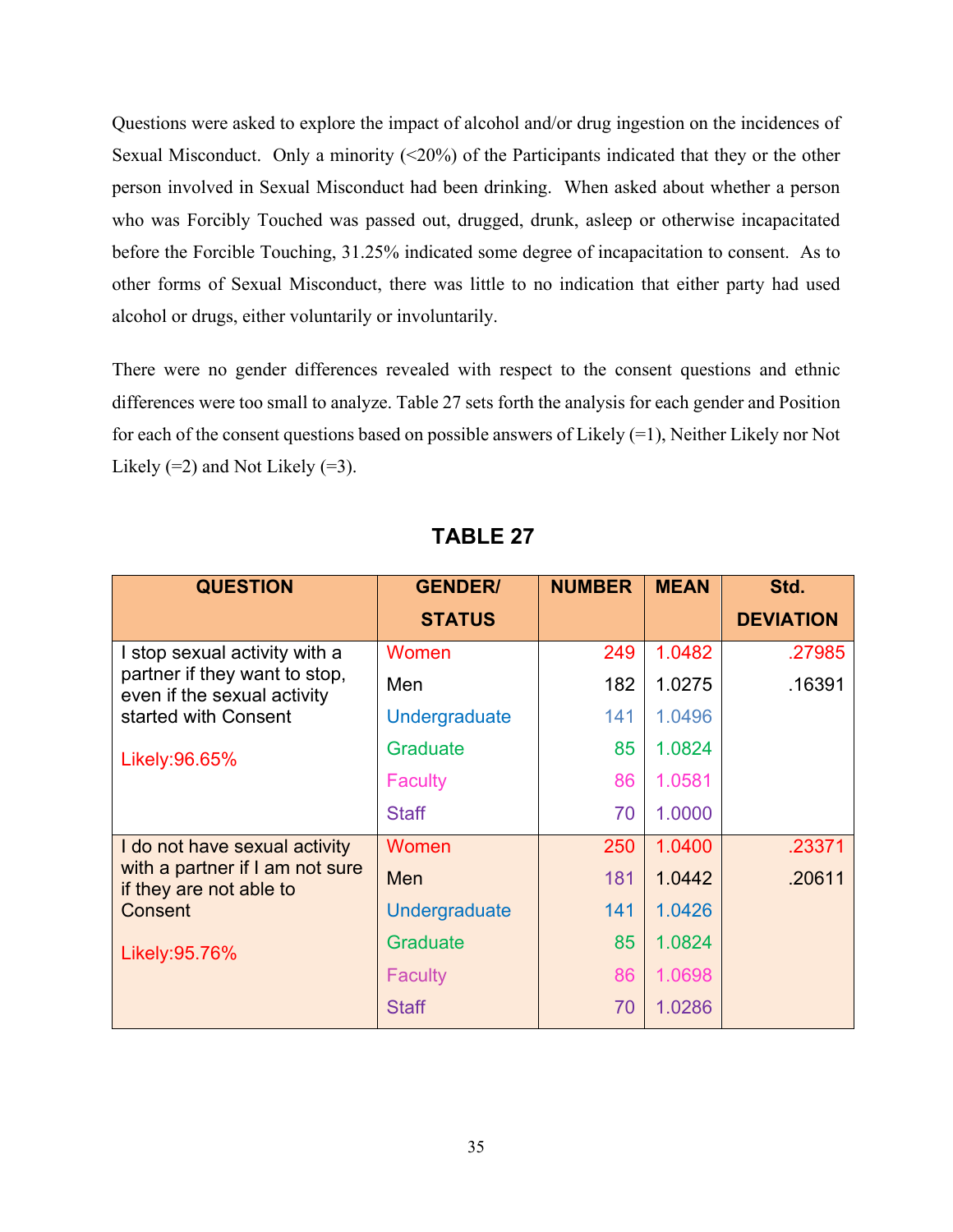| <b>QUESTION</b>                                              | <b>GENDER/</b>       | <b>NUMBER</b> | <b>MEAN</b> | Std.             |
|--------------------------------------------------------------|----------------------|---------------|-------------|------------------|
|                                                              | <b>STATUS</b>        |               |             | <b>DEVIATION</b> |
| Even if a partner and I are                                  | Women                | 251           | 1.1235      | .35311           |
| engaging in one form<br>of sexual activity, I ask my         | Men                  | 181           | 1.1492      | .37247           |
| partner for Consent to                                       | Undergraduate        | 142           | 1.1268      |                  |
| engage in another form                                       | <b>Graduate</b>      | 85            | 1.1412      |                  |
| Likely:87.08%                                                | <b>Faculty</b>       | 86            | 1.2093      |                  |
|                                                              | <b>Staff</b>         | 70            | 1.1000      |                  |
| I ask my partner for Consent                                 | Women                | 248           | 1.2137      | .49152           |
| for sexual activity even when<br>we are in a long-term       | Men                  | 179           | 1.1955      | .45069           |
| relationship                                                 | <b>Undergraduate</b> | 142           | 1.1620      |                  |
| Likely:81.76%                                                | <b>Graduate</b>      | 85            | 1.2706      |                  |
|                                                              | <b>Faculty</b>       | 83            | 1.3373      |                  |
|                                                              | <b>Staff</b>         | 70            | 1.1429      |                  |
| I stop sexual activity when                                  | Women                | 250           | 1.0360      | .20706           |
| asked to, even if I do not<br>want to stop                   | Men                  | 179           | 1.0112      | .10541           |
|                                                              | Undergraduate        | 142           | 1.0282      |                  |
| Likely: 97.31%                                               | <b>Graduate</b>      | 85            | 1.0471      |                  |
|                                                              | <b>Faculty</b>       | 83            | 1.0482      |                  |
|                                                              | <b>Staff</b>         | 70            | 1.0000      |                  |
| I would not continue sexual                                  | Women                | 250           | 1.0600      | .29792           |
| activity with another person if<br>they were pushing me away | Men                  | 179           | 1.0615      | 32085            |
| but not saying anything                                      | Undergraduate        | 142           | 1.0915      |                  |
| verbally                                                     | Graduate             | 85            | 1.0471      |                  |
| Likely: 95.52%                                               | <b>Faculty</b>       | 83            | 1.0964      |                  |
|                                                              | <b>Staff</b>         | 70            | 1.0143      |                  |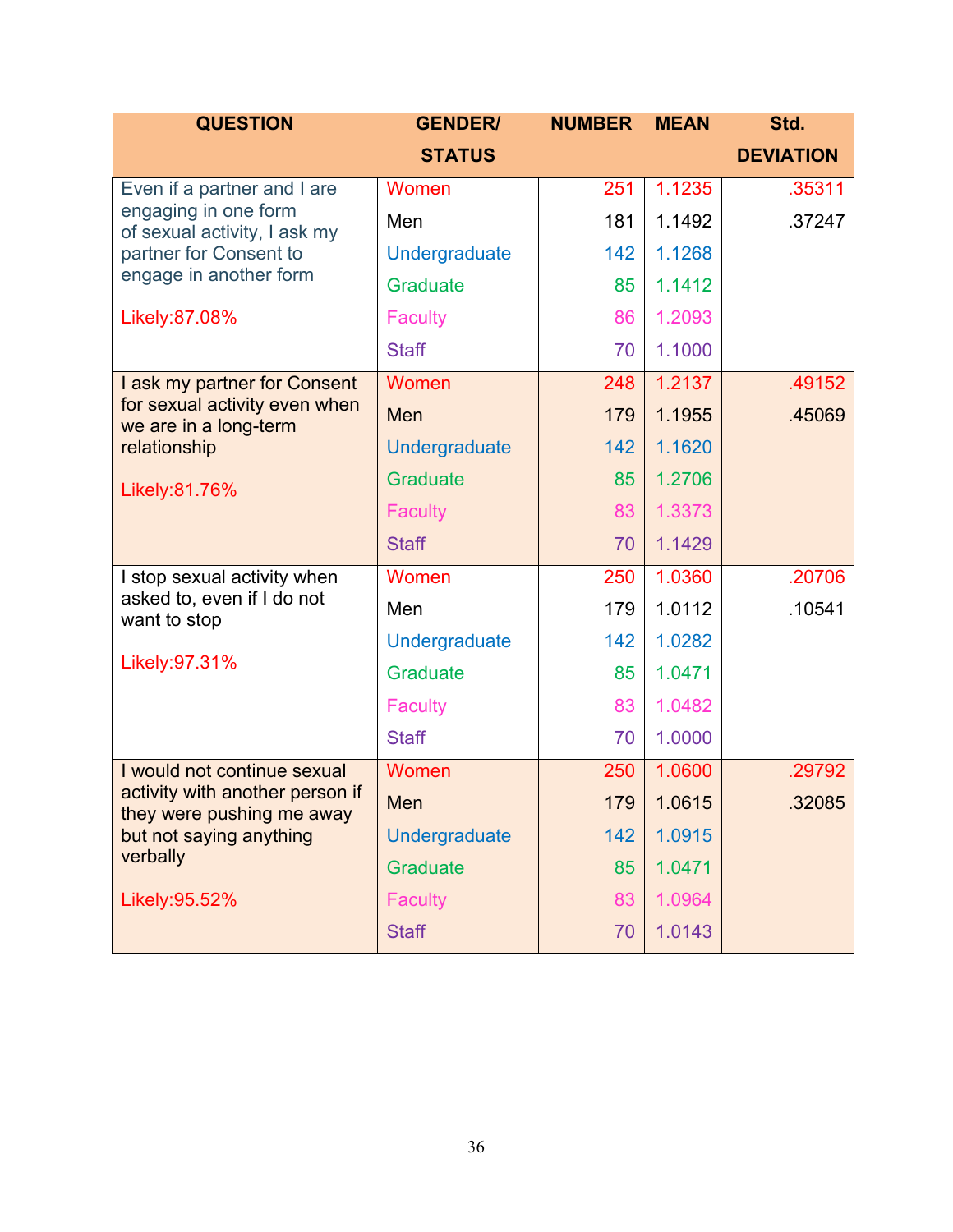#### *11. Responses Regarding Effect of Sexual Misconduct*

The Climate Survey asked about the effect of Sexual Misconduct when the Participant indicated having had some experience with Sexual Misconduct at SMTD. The Climate Survey responses indicated that the academic and work lives of the Participants who experienced Sexual Misconduct had been impacted. Over 65% of the Participants who experienced Sexual Misconduct answered that they changed their behavior at SMTD in some way as a direct result of Sexual Misconduct. At least 10 Participants described the following effects from their Sexual Misconduct experience:

> Prevented from studying; Caused to miss class; Caused to change schedule of activities; Caused to hand in an assignment late; Caused lowered grades; Caused to request a change in work assignment; Prevented from attending a rehearsal or appearing in public; and, Prevented from performing.

The responses indicate a variety of different, and yet related, reactions to experiencing Sexual Misconduct. The Climate Survey responses indicate that people changed their behavior, often to avoid situations (class, rehearsal, work) where they might encounter the perpetrator. Whether this reflects general distress from the experience or an active attempt to avoid the perpetrator involved is unknown. The responses did not indicate that there were any significant difference in the impact of Sexual Misconduct between women and men.

#### **E. Reporting Discrimination and Sexual Misconduct**

Each portion of the Climate Survey asked Participants who indicated they had experiences with Discrimination or Sexual Misconduct if a report to authorities was made. Some of the responses regarding reporting are discussed above. Where a person chose not to report to authorities, the Climate Survey then inquired why. The Climate Survey also probed what resources each Participant would consider using if they were to have something to report in the future.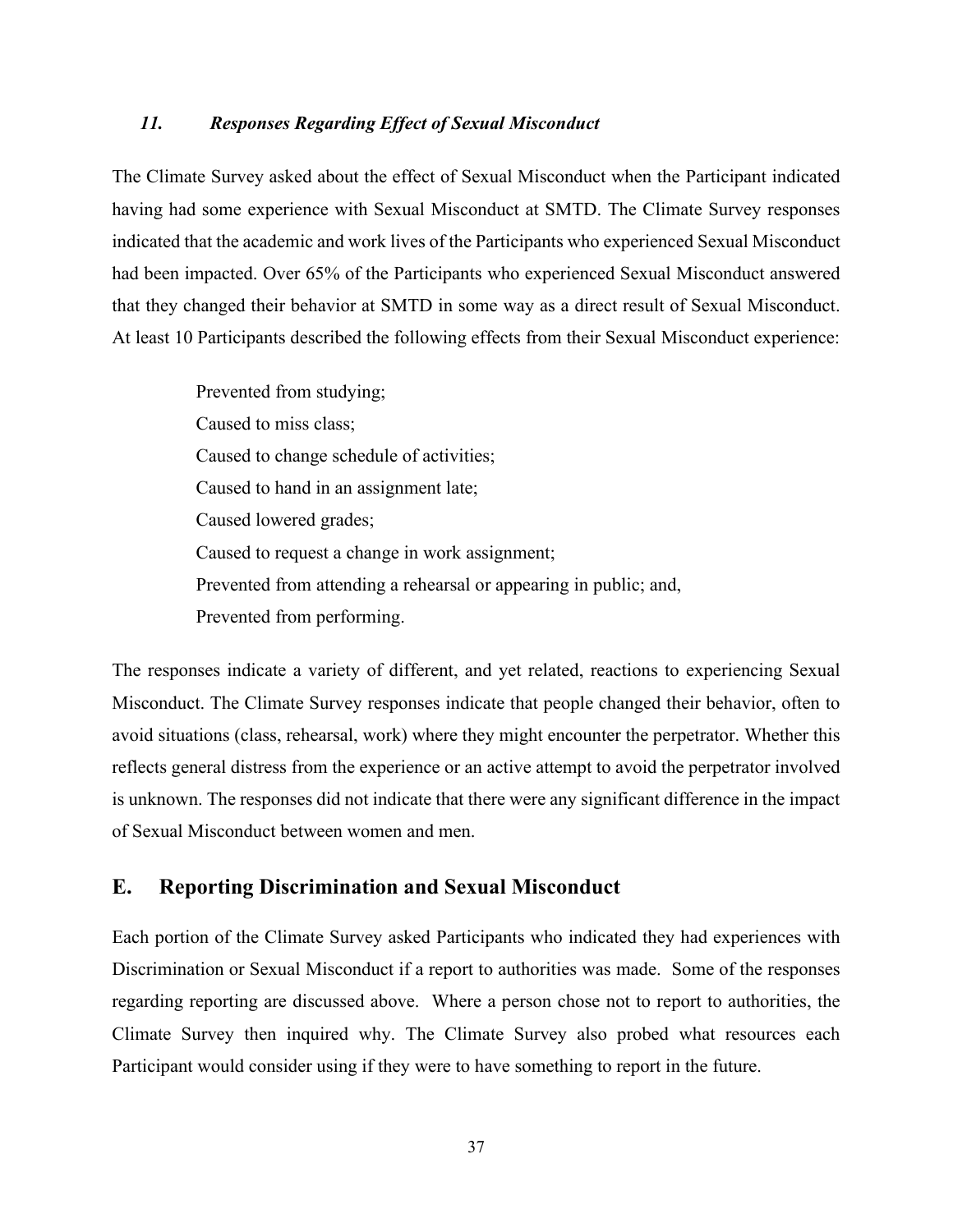As to Participants who responded that they had experienced Sexual Misconduct in the Last 12 Months the number in each category of Sexual Misconduct and the number who reported the Sexual Misconduct to authorities was as follows:

| <b>TYPE OF</b><br><b>MISCONDUCT</b> | <b>NUMBER</b> | <b>REPORTED TO</b><br><b>AUTHORITY</b> |
|-------------------------------------|---------------|----------------------------------------|
| <b>Sexual Comments</b>              | 43            | 10 (23%)                               |
| <b>Threats or Bribes</b>            | 12            | $6(50\%)$                              |
| <b>Distributed Pictures</b>         | 2             | (50%                                   |
| <b>Unwanted Contact</b>             | 23            | 6(26%)                                 |
| <b>Stalked</b>                      | 8             | 2(25%                                  |
| <b>Spied</b>                        | 4             | 1(25%)                                 |
| <b>Forcibly Touched</b>             | 12            | 3(25%)                                 |
| <b>Penetration w/o Consent</b>      | 3             |                                        |
| <b>TOTAL</b>                        |               | 29                                     |

**TABLE 28**

As to Participants who responded that they had experienced Sexual Misconduct in the Prior Months the number in each category of Sexual Misconduct and the number who reported the Sexual Misconduct to authorities was as follows:

| <b>TYPE OF MISCONDUCT</b>      | <b>NUMBER</b> | <b>REPORTED TO</b><br><b>AUTHORITY</b> |
|--------------------------------|---------------|----------------------------------------|
| <b>Sexual Comments</b>         | 67            | 12 (18%)                               |
| <b>Threats or Bribes</b>       | 21            | 11 (52%)                               |
| <b>Distributed Pictures</b>    | 3             | 0 (0%)                                 |
| <b>Unwanted Contact</b>        | 37            | 19 (51%)                               |
| <b>Stalked</b>                 | 14            | 10 (71%)                               |
| <b>Spied</b>                   | 5             | 2(40%)                                 |
| <b>Forcibly Touched</b>        | 16            | 5(31%)                                 |
| <b>Penetration w/o Consent</b> | 6             | 1(17%)                                 |
| <b>TOTAL</b>                   | 169           | 60 (35.5%)                             |

**TABLE 29**

Of the 107 incidents in the Last 12 Months, 27% of those people provided a report regarding the incident to someone in authority and of the 169 incidents in the Prior Months, 35.5% reported the incident to someone in authority. For the total of 276 incidents (107 during the Past 12 Months and 169 in the Prior Months) indicated by Participants of some form(s) of Sexual Misconduct while they were at SMTD, 32%, or 89 people, reported the experiences to someone in authority.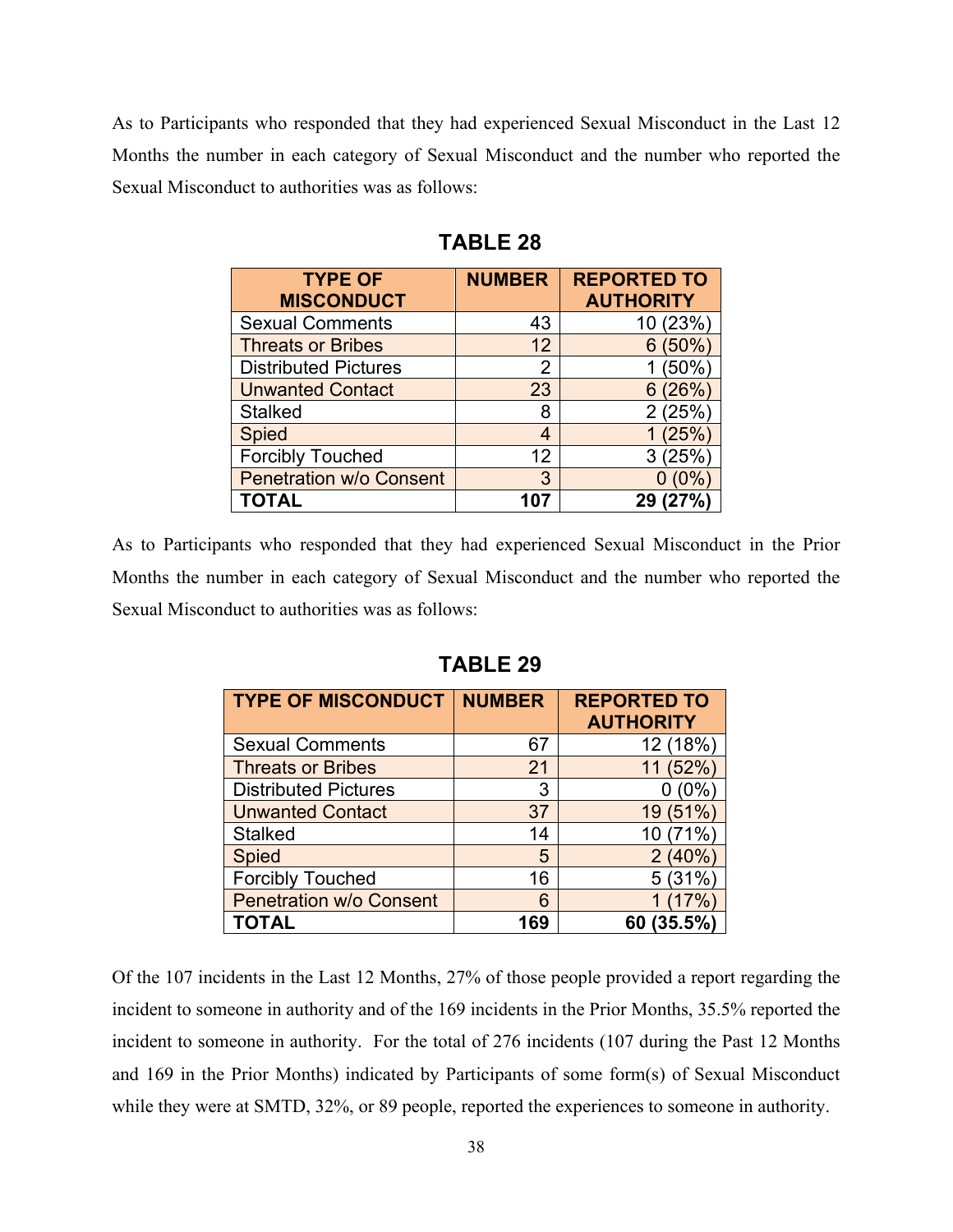With respect to Discrimination, the responses regarding where Participants would go for information or help regarding Discrimination demonstrates that most Participants would not involve the resources of the University or of SMTD with some notable exceptions:

| <b>RESOURCE</b>                                   | I WOULD GO FOR<br><b>INFORMATION</b> | <b>I WOULD</b><br><b>GO FOR</b><br><b>HELP</b> | <b>WOULD</b><br><b>NOT</b><br><b>USE</b> |
|---------------------------------------------------|--------------------------------------|------------------------------------------------|------------------------------------------|
| University Title IX Webpage                       | 57.81%                               | 9.94%                                          | 42.60%                                   |
| University Title IX Coordinator                   | 32.05%                               | 25.76%                                         | 50.71%                                   |
| <b>University Campus Counselor</b>                | 26.77%                               | 41.19%                                         | 43.20%                                   |
| <b>University Campus Health</b><br><b>Service</b> | 22.72%                               | 33.67%                                         | 54.36%                                   |
| <b>University Campus Security</b>                 | 18.26%                               | 34.69%                                         | 54.56%                                   |
| <b>SMTD Staff</b>                                 | 37.53%                               | 39.76%                                         | 40.16%                                   |
| <b>SMTD Faculty</b>                               | 35.70%                               | 46.45%                                         | 34.28%                                   |
| <b>University Faculty</b>                         | 27.59%                               | 25.96%                                         | 56.80%                                   |
| <b>University Staff</b>                           | 26.98%                               | 24.75%                                         | 58.01%                                   |
| <b>Supervisor at Work</b>                         | 22.52%                               | 26.17%                                         | 62.27%                                   |
| <b>Faculty Chair of Department</b>                | 26.37%                               | 34.48%                                         | 51.93%                                   |
| <b>Deans Office</b>                               | 32.45%                               | 33.67%                                         | 46.45%                                   |
| <b>Human Resources</b>                            | 36.51%                               | 26.17%                                         | 50.10%                                   |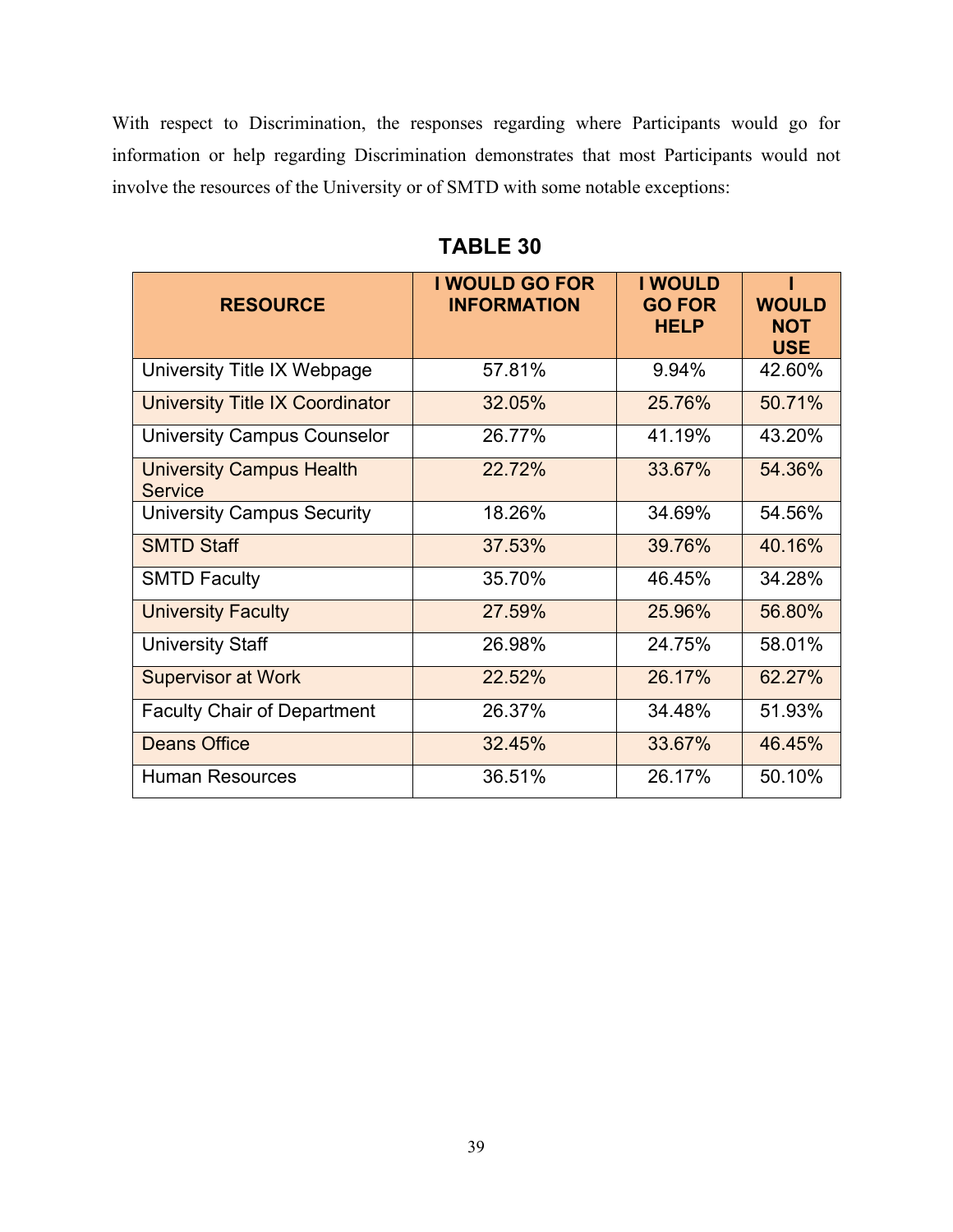When asked about their knowledge about reporting Sexual Misconduct, Participants had 4 choices; very knowledgeable, knowledgeable, somewhat knowledgeable, and, not at all knowledgeable. The responses were as follows:

| <b>STATEMENT</b>                                                   | <b>VERY</b> | <b>KNOWLEDGE-</b><br><b>ABLE</b> | <b>SOMEWHAT</b> | <b>NOT AT</b><br><b>ALL</b> |
|--------------------------------------------------------------------|-------------|----------------------------------|-----------------|-----------------------------|
| I know where to go at<br>SMTD to get help                          | 15.02%      | 32.72%                           | 37.04%          | 15.23%                      |
| I know the formal<br>procedures to report                          | 14.81%      | 21.81%                           | 33.13%          | 30.25%                      |
| I know my rights if I<br>experience Sexual<br>Misconduct           | 16.87%      | 26.34%                           | 33.33%          | 23.46%                      |
| I know my rights if I<br>am accused of Sexual<br><b>Misconduct</b> | 11.52%      | 13.17%                           | 28.19%          | 47.12%                      |

| $\mathbf 1$ |
|-------------|
|             |

As indicated, less than half of Participants indicated they were more than somewhat knowledgeable as to where to go to report, how to report or what their rights would be.

The Climate Survey also explored perceptions of the process if a report regarding Sexual Misconduct were to be made. These responses were as follows:

| <b>SMTD AND/OR THE</b><br><b>UNIVERSITY WOULD</b> | <b>LIKELY</b> | <b>NEITHER LIKELY</b><br><b>NOR NOT LIKELY</b> | <b>NOT LIKELY</b> |
|---------------------------------------------------|---------------|------------------------------------------------|-------------------|
| Take any report seriously                         | 68.49%        | 19.75%                                         | 11.76%            |
| Conduct a fair investigation                      | 51.89%        | 31.09%                                         | 17.02%            |
| Provide necessary support                         | 48.53%        | 31.09%                                         | 20.38%            |
| Take steps to protect you from<br>further harm    | 48.74%        | 29.41%                                         | 21.85%            |
| Take appropriate action against<br>the accused    | 39.08%        | 37.18%                                         | 23.74%            |
| Protect you from retaliation                      | 38.24%        | 36.34%                                         | 25.42%            |
| Keep it confidential                              | 60.50%        | 24.37%                                         | 15.13%            |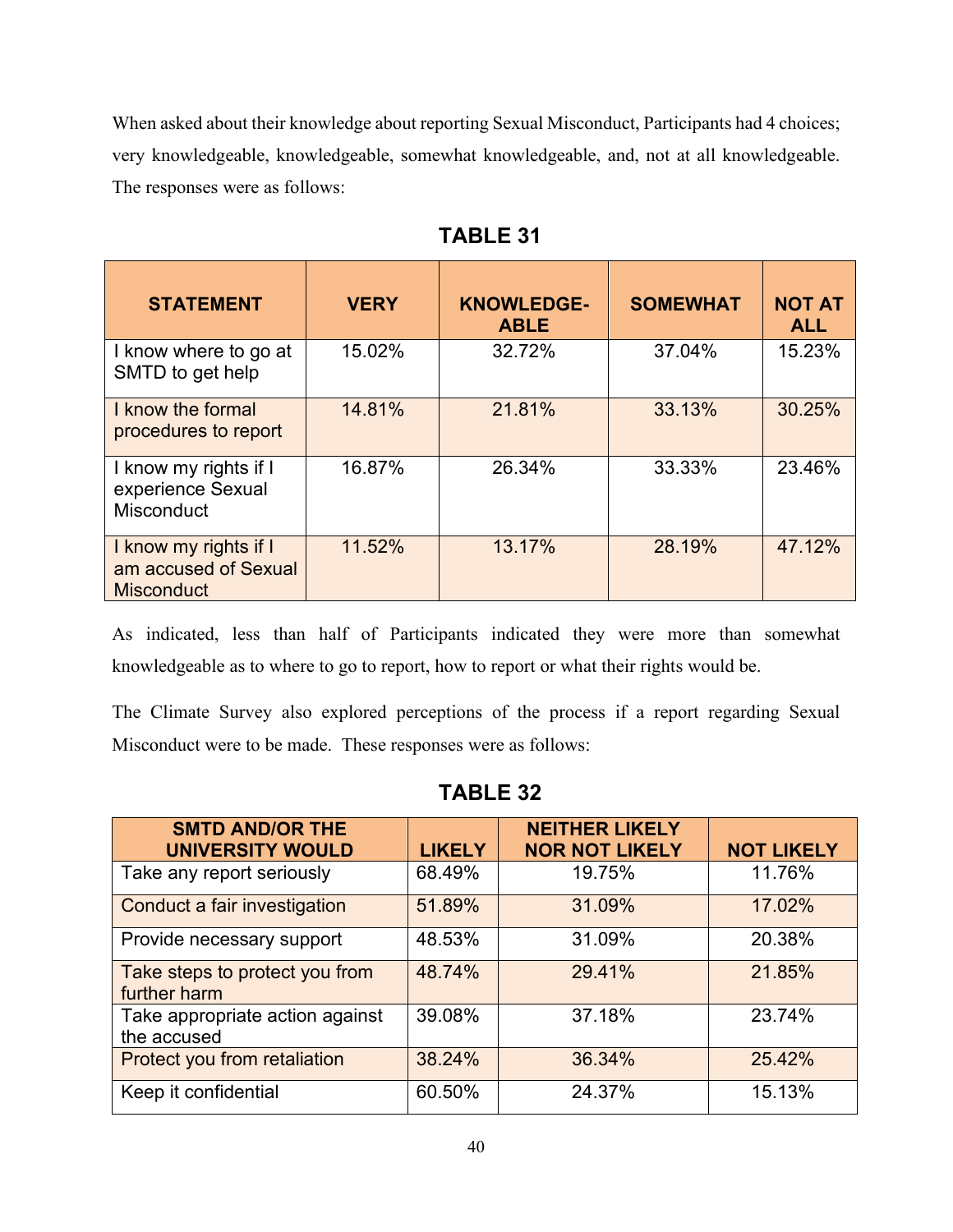The responses were broken down further by gender and Position as follows:

| <b>QUESTION</b>                                      | <b>GENDER/POSITION</b>                   | <b>NUMBER</b> | <b>MEAN</b> | STD.             |
|------------------------------------------------------|------------------------------------------|---------------|-------------|------------------|
|                                                      |                                          |               |             | <b>DEVIATION</b> |
| I know where to go at                                | Women                                    | 274           | 2.5839      |                  |
| SMTD to get help if I<br>or someone else             | Men                                      | 194           | 2.4381      | .85703           |
| experiences Sexual                                   | Undergraduate                            | 149           | 2.7651      |                  |
| Misconduct                                           | <b>Graduate Student</b>                  | 93            | 2.5591      |                  |
|                                                      | <b>Faculty</b>                           | 101           | 2.2376      |                  |
|                                                      | <b>Staff</b>                             | 73            | 1.1603      |                  |
| I know the formal                                    | Women                                    | 274           | 2.8431      | 1.06260          |
| procedures at SMTD                                   | Men                                      | 194           | 2.7010      | .97815           |
| to report an incident of<br><b>Sexual Misconduct</b> |                                          | 491           | 3.1544      |                  |
|                                                      | Undergraduate<br><b>Graduate Student</b> | 93            | 2.8495      |                  |
|                                                      | <b>Faculty</b>                           | 101           | 2.2772      |                  |
|                                                      | <b>Staff</b>                             | 73            | 2.451       |                  |
|                                                      |                                          |               |             |                  |
| I know my rights at                                  | Women                                    | 274           | 2.6898      | 1.03886          |
| SMTD if I experience<br><b>Sexual Misconduct</b>     | Men                                      | 194           | 2.5412      | .98215           |
|                                                      | Undergraduate                            | 149           | 2.8658      |                  |
|                                                      | <b>Graduate Student</b>                  | 93            | 2.6559      |                  |
|                                                      | <b>Faculty</b>                           | 101           | 2.3069      |                  |
|                                                      | <b>Staff</b>                             | 73            | 2.3836      |                  |
| I know my rights at                                  | Women                                    | 274           | 3.1387      | 1.01766          |
| <b>SMTD if I were</b><br>accused of committing       | Men                                      | 194           | 3.0773      | 1.02265          |
| <b>Sexual Misconduct</b>                             | Undergraduate                            | 149           | 3.3221      |                  |
|                                                      | <b>Graduate Student</b>                  | 93            | 3.0645      |                  |
|                                                      | Faculty                                  | 101           | 2.9604      |                  |
|                                                      | <b>Staff</b>                             | 73            | 2.9178      |                  |
| SMTD would take                                      | Women                                    | 268           | 1.5075      | .72666           |
| your report seriously                                | Men                                      | 191           | 1.3194      | .62204           |
|                                                      | Undergraduate                            | 146           | 1.4932      |                  |
|                                                      | Graduate                                 | 89            | 1.4494      |                  |
|                                                      | <b>Faculty</b>                           | 99            | 1.2727      |                  |
|                                                      | <b>Staff</b>                             | 73            | 1.2055      |                  |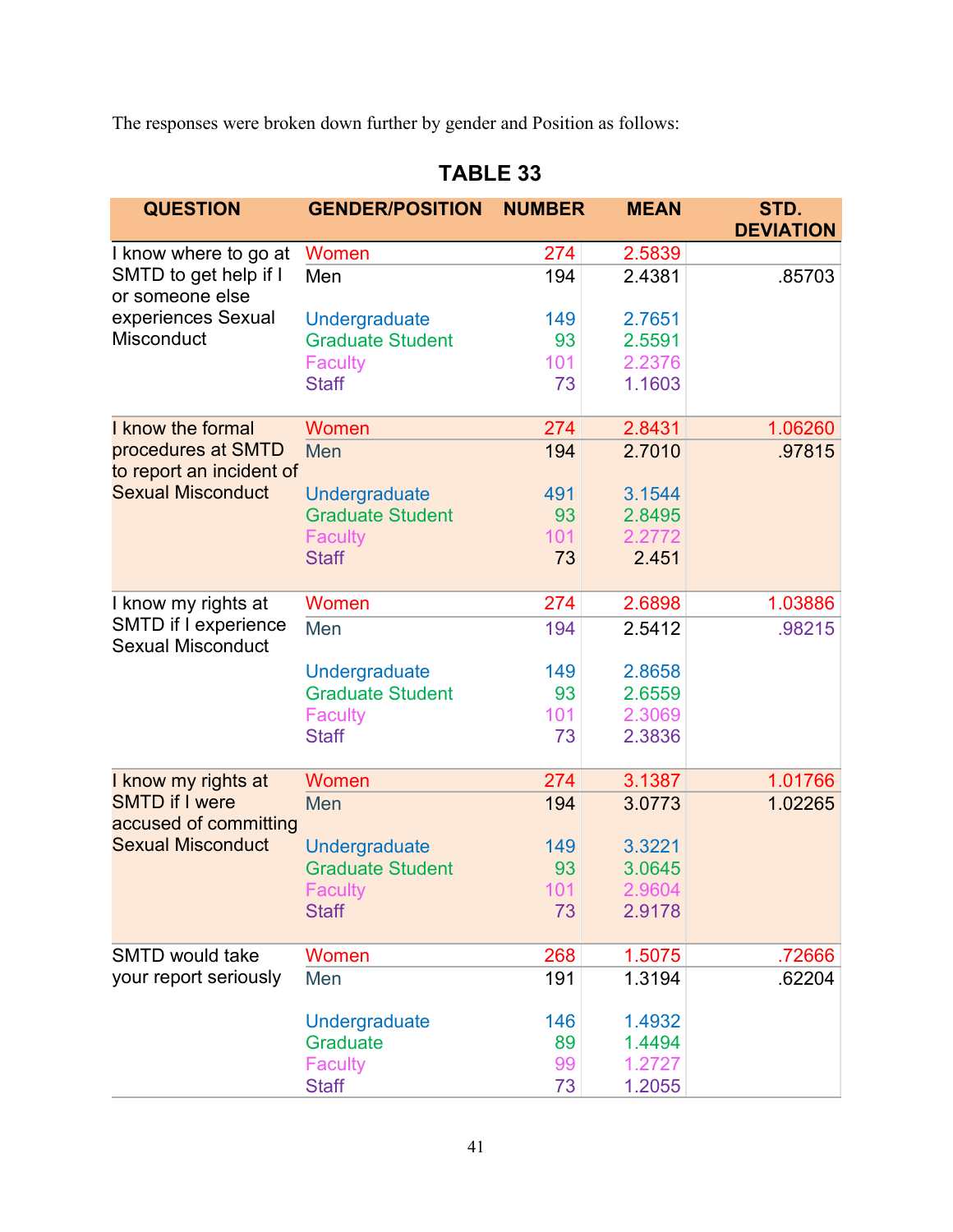| <b>QUESTION</b>                           | <b>GENDER/POSITION</b> | <b>NUMBER</b> | <b>MEAN</b> | STD.<br><b>DEVIATION</b> |
|-------------------------------------------|------------------------|---------------|-------------|--------------------------|
| <b>SMTD would conduct</b>                 | Women                  | 268           | 1.6679      | .74814                   |
| a fair investigation                      | Men                    | 191           | 1.6073      | .75236                   |
|                                           | Undergraduate          | 146           | 1.6781      |                          |
|                                           | <b>Graduate</b>        | 89            | 1.6517      |                          |
|                                           | <b>Faculty</b>         | 99            | 1.4646      |                          |
|                                           | <b>Staff</b>           | 73            | 1.5068      |                          |
|                                           | Women                  | 268           | 1.7500      | .77472                   |
| SMTD would provide<br>you with the        | Men                    | 191           | 1.6702      | .78880                   |
| necessary support                         | <b>Undergraduate</b>   | 146           | 1.7534      | .77515                   |
| during an investigation                   | <b>Graduate</b>        | 89            | 1.6966      | .77466                   |
|                                           | <b>Faculty</b>         | 99            | 1.5960      | .79436                   |
|                                           | <b>Staff</b>           | 73            | 1.5890      | .72333                   |
| <b>SMTD would take</b>                    | Women                  | 268           | 1.7724      | .79586                   |
| steps to protect you                      | Men                    | 191           | 1.6754      | .80090                   |
| from further harm by<br>the accused       | Undergraduate          | 146           | 1.7466      |                          |
|                                           | <b>Graduate</b>        | 89            | 1.7640      |                          |
|                                           | <b>Faculty</b>         | 99            | 1.6364      |                          |
|                                           | <b>Staff</b>           | 73            | 1.5616      |                          |
| <b>SMTD would take</b>                    | Women                  | 268           | 1.8993      | .77479                   |
| appropriate action<br>against the accused | Men                    | 191           | 1.7592      | .77772                   |
|                                           | Undergraduate          | 146           | 1.8630      |                          |
|                                           | <b>Graduate</b>        | 89            | 1.7978      |                          |
|                                           | Faculty                | 99            | 1.7677      |                          |
|                                           | <b>Staff</b>           | 73            | 1.7260      |                          |
| <b>SMTD would protect</b>                 | Women                  | 268           | 1.9328      | .79510                   |
| you from retaliation                      | Men                    | 191           | 1.7749      | .77228                   |
|                                           | Undergraduate          | 146           | 1.8836      | .76573                   |
|                                           | <b>Graduate</b>        | 89            | 1.7978      | .81436                   |
|                                           | <b>Faculty</b>         | 99            | 1.8384      | .75196                   |
|                                           | <b>Staff</b>           | 73            | 1.8219      | .78780                   |
| SMTD would keep youWomen                  |                        | 268           | 1.5149      | .72137                   |
| confidential                              | Men                    | 191           | 1.5654      | .76410                   |
|                                           | Undergraduate          | 146           | 1.4863      | .69715                   |
|                                           | <b>Graduate</b>        | 89            | 1.5955      | .80790                   |
|                                           | <b>Faculty</b>         | 99            | 1.5556      | .73154                   |
|                                           | <b>Staff</b>           | 73            | 1.5068      | .72884                   |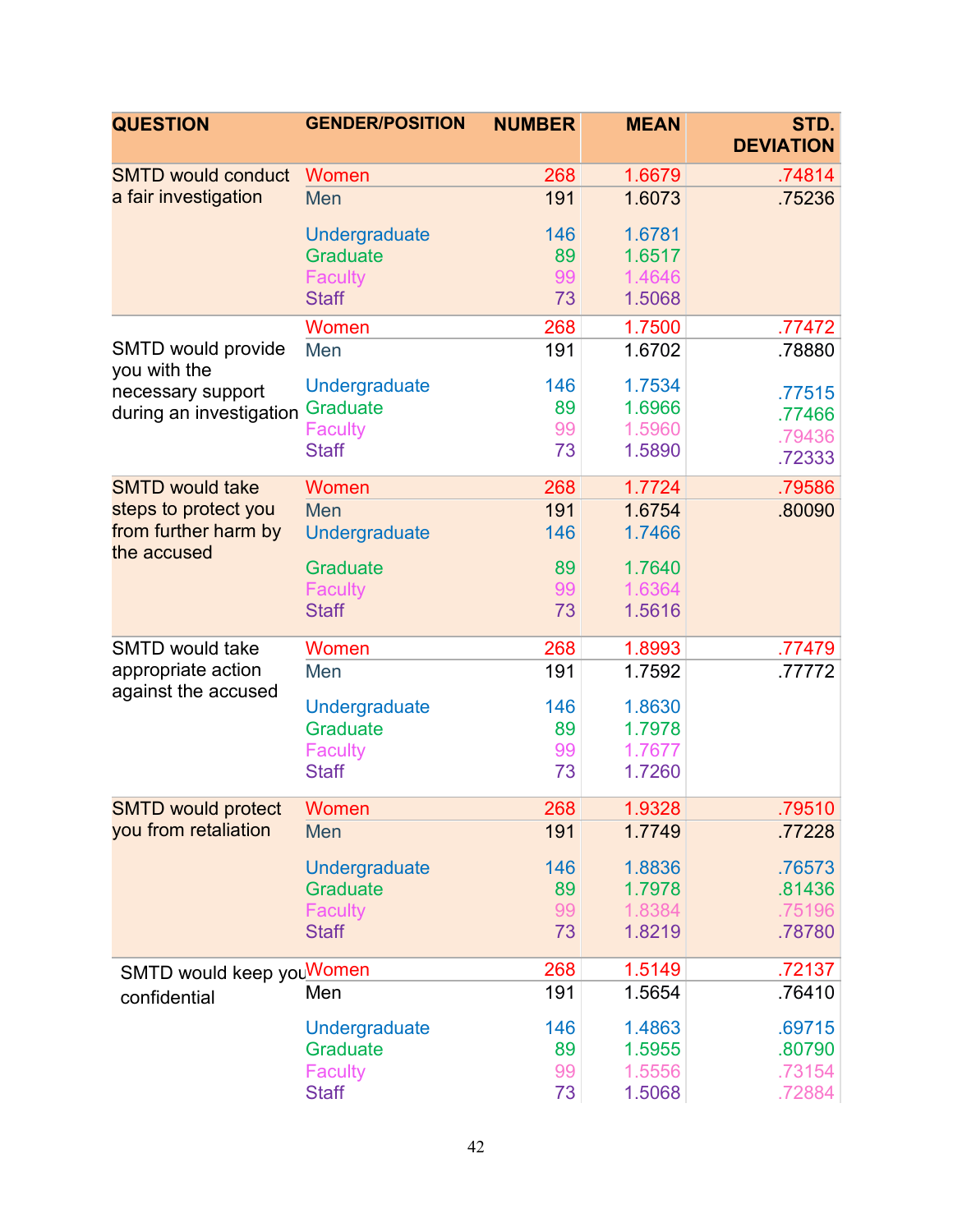The Climate Survey asked not only whether a report was made to someone in authority but also whether a report about the incident was made to anyone. 47 Participants said "yes" and 34 answered "no." Women (67% of the time) were more likely to tell someone about an incident than were men (48% of the time) but this difference is not statistically significant.

Where Participants indicated telling someone, they indicated most often (74% of the time) that friends were told, followed by telling family (52% of the time) and Faculty (40%). Only 8%, or 4 Participants, reported an incident to the Title IX office and all 4 of the reporters were women.

Only 33 Participants responded to the question asking why people did not tell anyone about an incident. The small number of Participants answering this question makes it difficult to draw any conclusions. By far the most common response (48.48% or 16 Participants) indicated it was "because I worried it was not serious enough to report." No other reason was cited by 10 or more Participants and there were no significant gender differences. The other two responses worth noting were 27.27% (9 Participants) feared retaliation from the person who engaged in the Sexual Misconduct and 24.24% (7 Participants) did not want the person who engaged in the Sexual Misconduct to get in trouble.

The Narrative regarding reporting was consistent with the analysis noted above. Some Narrative responders said the power dynamic between Students and Faculty makes reporting difficult. Some Faculty said the pressure to attain tenure makes it unlikely that wrongdoing would be reported. Several responses indicated that the outcome of a report depended more on the identity of the alleged perpetrator than on the facts. Not wanting to "cause a commotion" or have trouble with "a teacher" were reasons for not reporting. There was some repetition to the belief that nothing would done even if a report was made.

#### **F. Training About the Title IX Process**

A majority of the Climate Survey Participants responded being only "somewhat knowledgeable" or "not at all knowledgeable" about the Title IX process at SMTD and the University. Undergraduates were less knowledgeable than both Faculty and Staff.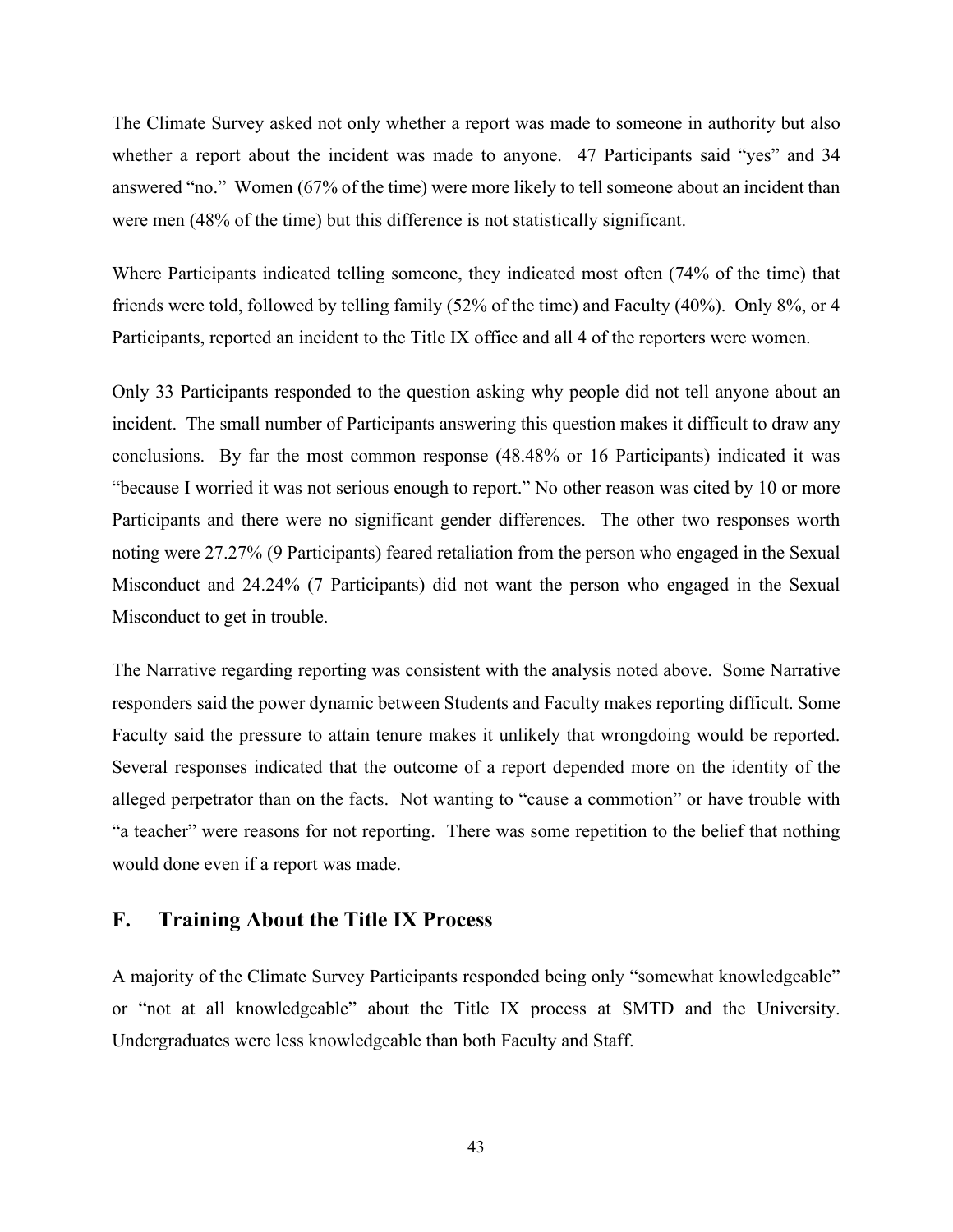29.35% of Participants indicated that they had not attended Title IX training since coming to SMTD. The Climate Survey responses demonstrated no significant gender differences in rates of training. However, there were significant differences based on Position. Whereas 37% of the Undergraduates and 30% of the Graduate Students indicated that they not attended training, only 18% of the Faculty and 8% of the Staff said that they had attended training. During the Last 12 Months, only 40 (18.1%) Undergraduates and 23 (18.7%) Graduate Students indicated attending formal Title IX training while 40 (29%) of the Faculty and 45 (58.4%) of the Staff responded that they had attended training.

More Participants attended virtual training than in-person training. 30 (13.6%) Undergraduates, 39 (31.7%) Graduate Students, 60 (44.1%) Faculty, and 45 (58.4%) Staff responded that they had gone to or used an SMTD or University website.

The majority responded feeling "somewhat" or "not at all" knowledgeable about the Title IX process and 25% said they were "very knowledgeable" or "knowledgeable." As indicated in Table 33 above, there were no gender differences on knowledge base but there were significant differences based on Position:

- Undergraduates were less likely to know where to get help than were Faculty or Staff;
- Undergraduate and Graduate Students were less knowledgeable than Faculty or Staff as to the procedures on how to report an issue;
- Undergraduates were less informed regarding the rights of a complainant than were Faculty or Staff; and
- Undergraduates were less informed regarding the rights of an accused than were Faculty or Staff.

As Table 33 summarizes, there were the following statistically significant differences in Participants' impression of how the administration would handle a Title IX investigations:

- Women were less likely than men to believe the administration will take a report seriously and less likely to believe they will be protected from retaliation.
- Undergraduates were less likely than Staff and Faculty to believe that the administration will take their reports seriously.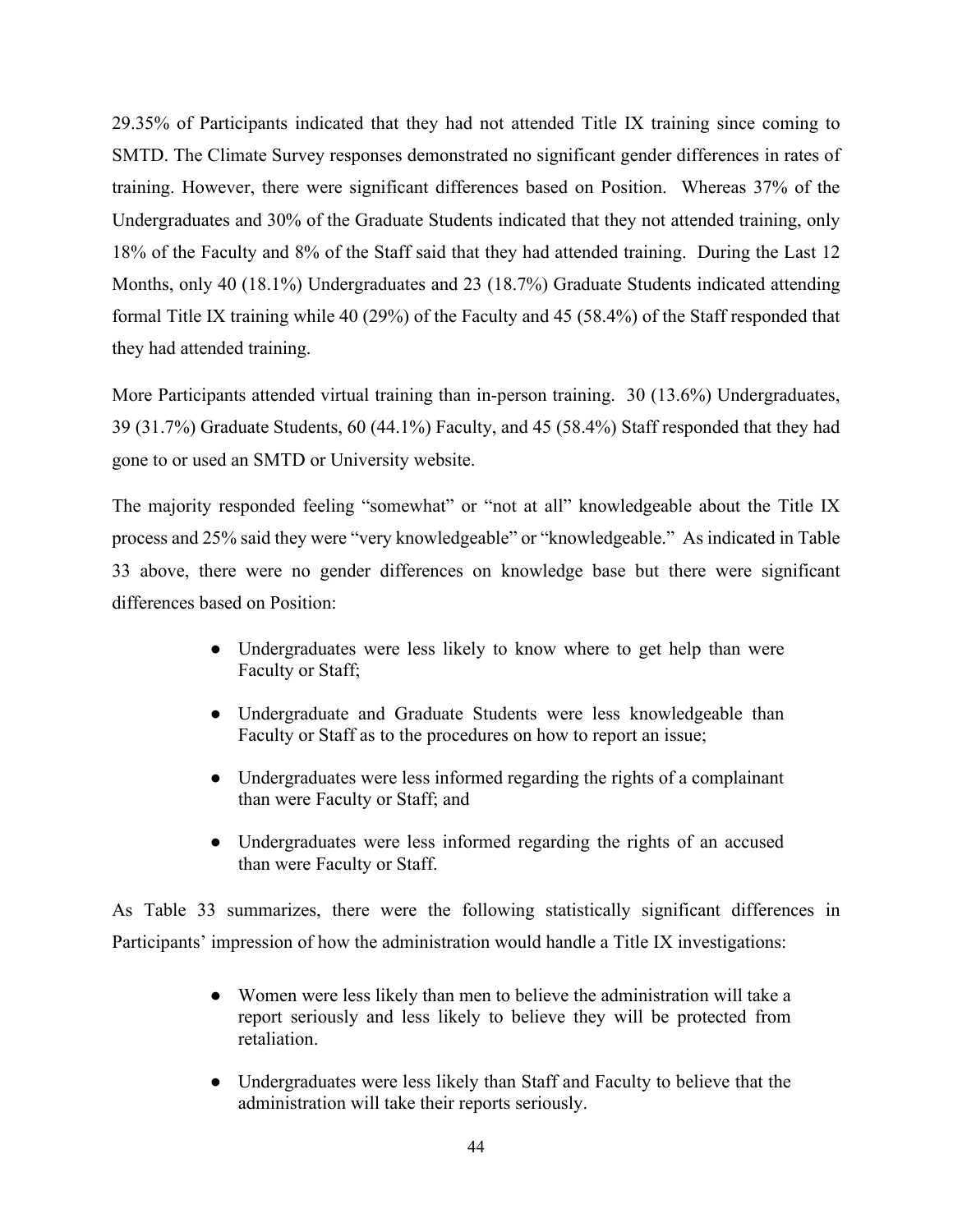#### **G. Staff and Faculty**

Before designing specific questions for the Climate Survey, a broad cross-section of Faculty and Staff were confidentially interviewed to get input into issues the Climate Survey should explore. There were questions in the Climate Survey that were open only to Faculty and Staff to answer and the responses to those question are discussed below.

#### *1*. *Faculty Responses*

136 Faculty members responded to the survey, 75 (55%) identified as men and 55 (40%) as women. Nearly 81% identified as heterosexual/straight, 5% as bisexual and 5% as gay. While over 5% identified as Asian and over 5% as Latinx, fully 79% identified as White.

*Faculty-Staff Relationships.* In general, Faculty responded that they are positive about the relationships between the Faculty and Staff. However, there is a notable minority of 25% who expressed dissatisfaction with those relationships. Some of the discontent in this regard seems to stem from personality issues or from a disagreement as to the role of certain Staff.

*Influence and Responsiveness.* 38.5% of the Faculty responded that they were satisfied or very satisfied with their ability to influence decisions at SMTD and 29.2% said they were dissatisfied or very dissatisfied (the remainder were neutral). While not statistically significant it is noteworthy that Faculty were more satisfied with SMTD's response to Faculty concerns (39.1 % satisfied/very satisfied and 33.3% dissatisfied/very dissatisfied) than with the response to Staff concerns (29.3% satisfied/very satisfied and 31.1% dissatisfied/very dissatisfied).

*Work Environment.* Many elements of work environment other than salary were surveyed and this Climate Survey Report identifies the areas where improvement could be made to the work environment. The Climate Survey responses by number and percentage are all included in the Appendix to this Climate Survey Report and the positive responses outnumber the negative, but for purposes of this Climate Survey Report, we highlight the areas where there are issues which may have a negative impact on the work environment. In response to whether they were satisfied or not with the feedback regarding their job performance, 33.4% of the responding Faculty said they were dissatisfied or very dissatisfied while 38.5% said they were satisfied/very satisfied.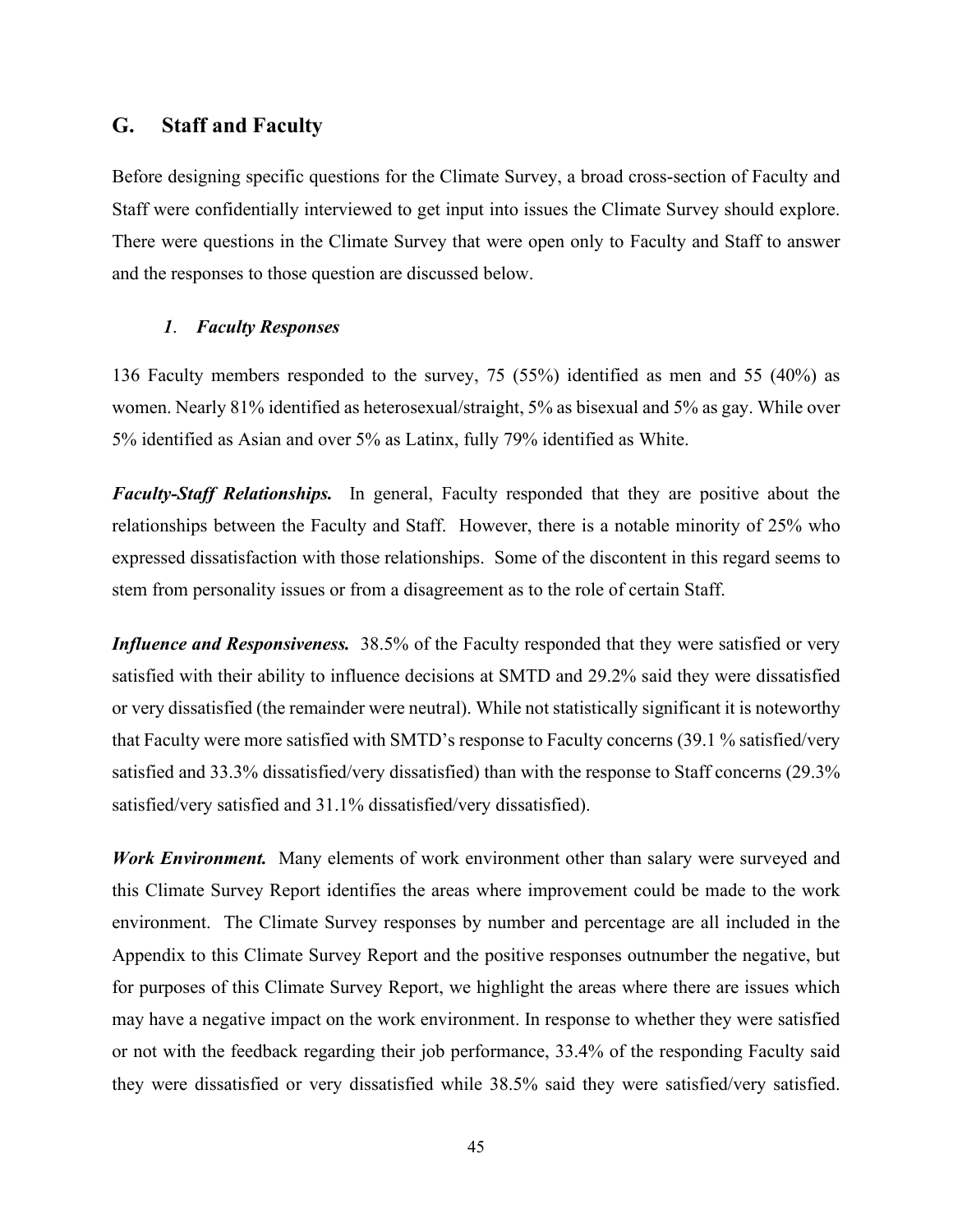There were areas of general work environment where, while not a majority, there were blocks of dissatisfied/very dissatisfied as follows:

32.6% with their knowledge of what it takes to succeed at SMTD;

34.4% with their opportunities for promotion;

29.5% with how well their job supports high performance; and,

36.5% with how well their job supports their well-being.

The Faculty responses indicated general satisfaction with how well SMTD accommodates their family life with only 19.8% indicating they are dissatisfied/very dissatisfied. 11.5% of the Faculty indicated they are dissatisfied/very dissatisfied with their Department Chair's commitment to diversity and inclusion.

Being a junior Faculty member may impact issues of overall satisfaction. 28% disagreed/strongly disagreed that Faculty with tenure were concerned about junior Faculty and 24% disagreed/strongly disagreed that that junior Faculty were welcomed and helped to acclimate. While these numbers do not indicate widespread dissatisfaction with the treatment of junior Faculty (though the answers come from all levels of Faculty as opposed to just junior Faculty), they do suggest that seniority may play a role in the overall views of the Faculty.

*Satisfaction with Staff.* While the Faculty are generally satisfied with the organization of the Staff (only 20% say they are dissatisfied or very dissatisfied), there was some indication of dissatisfaction with specific people in specific positions (30.2% are dissatisfied/very dissatisfied). That said, an overwhelming 73.7% indicated they are positive/very positive about the changes since 2018 and only 3.2% are negative/very negative about the changes. In terms of some specific aspects of interaction with Staff: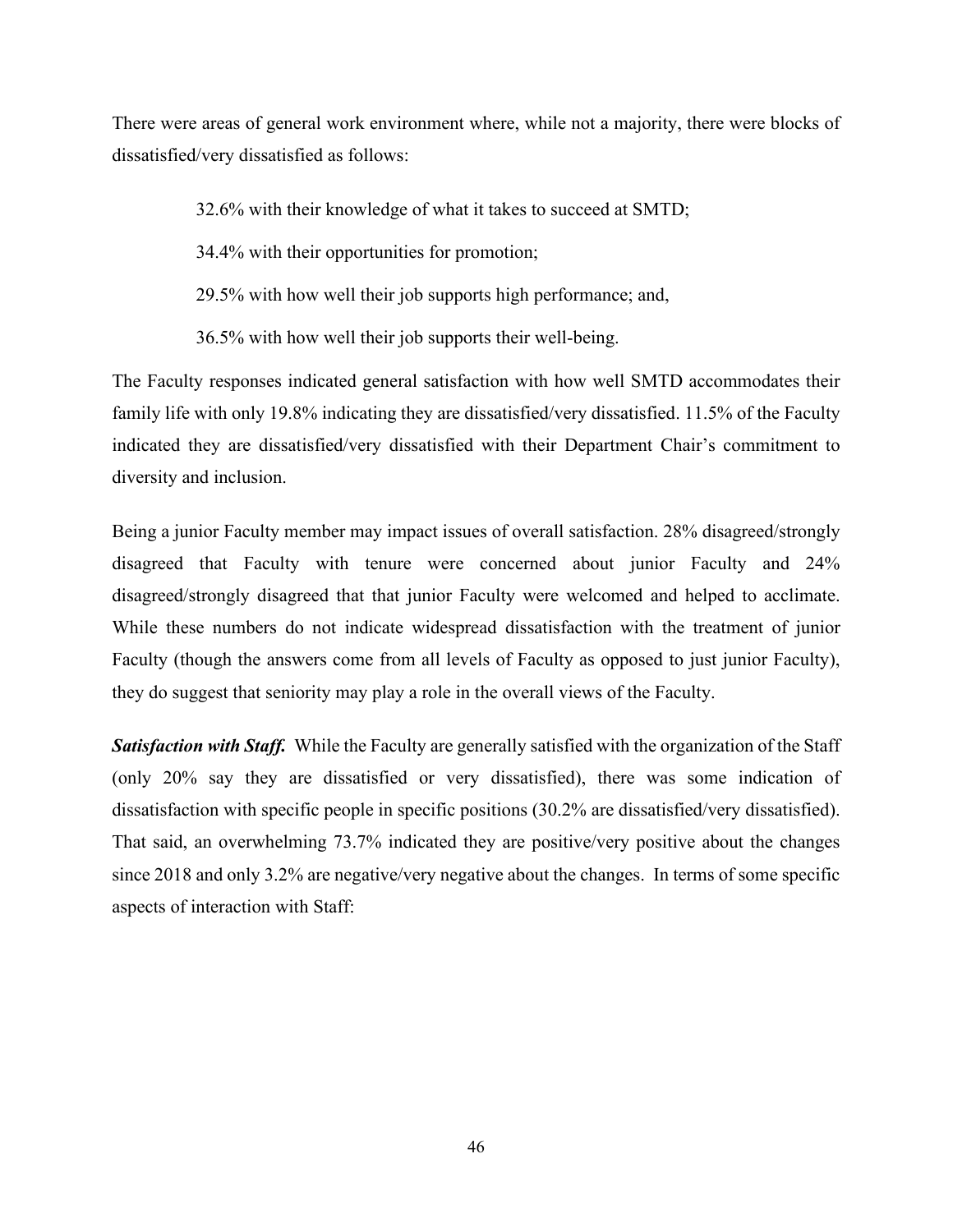**TABLE 34**

| <b>ASPECT</b>                            | % NOT TRUE/ VERY FALSE |
|------------------------------------------|------------------------|
| Communicates well                        | 26.2%                  |
| Keeps me up to date                      | 24.0%                  |
| Handling sexual misconduct appropriately | 25.0%                  |
| Encouraged to find ways to do job better | 42.7%                  |
| Conflict resolved quickly                | 55.3%                  |
| <b>SMTD is successful</b>                | 17.7%                  |
| I am clear about appropriate behavior    | 3.1%                   |
| I have the materials & equipment I need  | 21.9%                  |

*Retaliation.* 40.6% of the Faculty said that they had not reported an issue they experienced because they were fearful of the potential for retaliation.

*Salary.* 43.8% of the Faculty responded that they are either dissatisfied or very dissatisfied with their pay as compared to others at SMTD, with 38.9% saying they are currently looking for a better paying job. A majority of Faculty, 64.9%, are dissatisfied when comparing themselves to others at the University. A correlated *t-test* indicated a statistically significant difference<sup>[23](#page-49-0)</sup> between the dissatisfaction with their salary relative to others at STMD and the dissatisfaction with their salaries relative to the University as a whole. In addition to being dissatisfied with their pay, 41% are dissatisfied with the process that determines their pay and 42.6% said they were dissatisfied/very dissatisfied with the criteria used to determine their salaries. 39.3% responded that they are dissatisfied/very dissatisfied with the time they have for research while only 18.3% are dissatisfied/very dissatisfied with the support they receive for research/professional activity and they are generally positive about technology and other materials available to them for teaching.

<span id="page-49-0"></span><sup>&</sup>lt;sup>23</sup> *t*(93) = -6.32, *p* < .001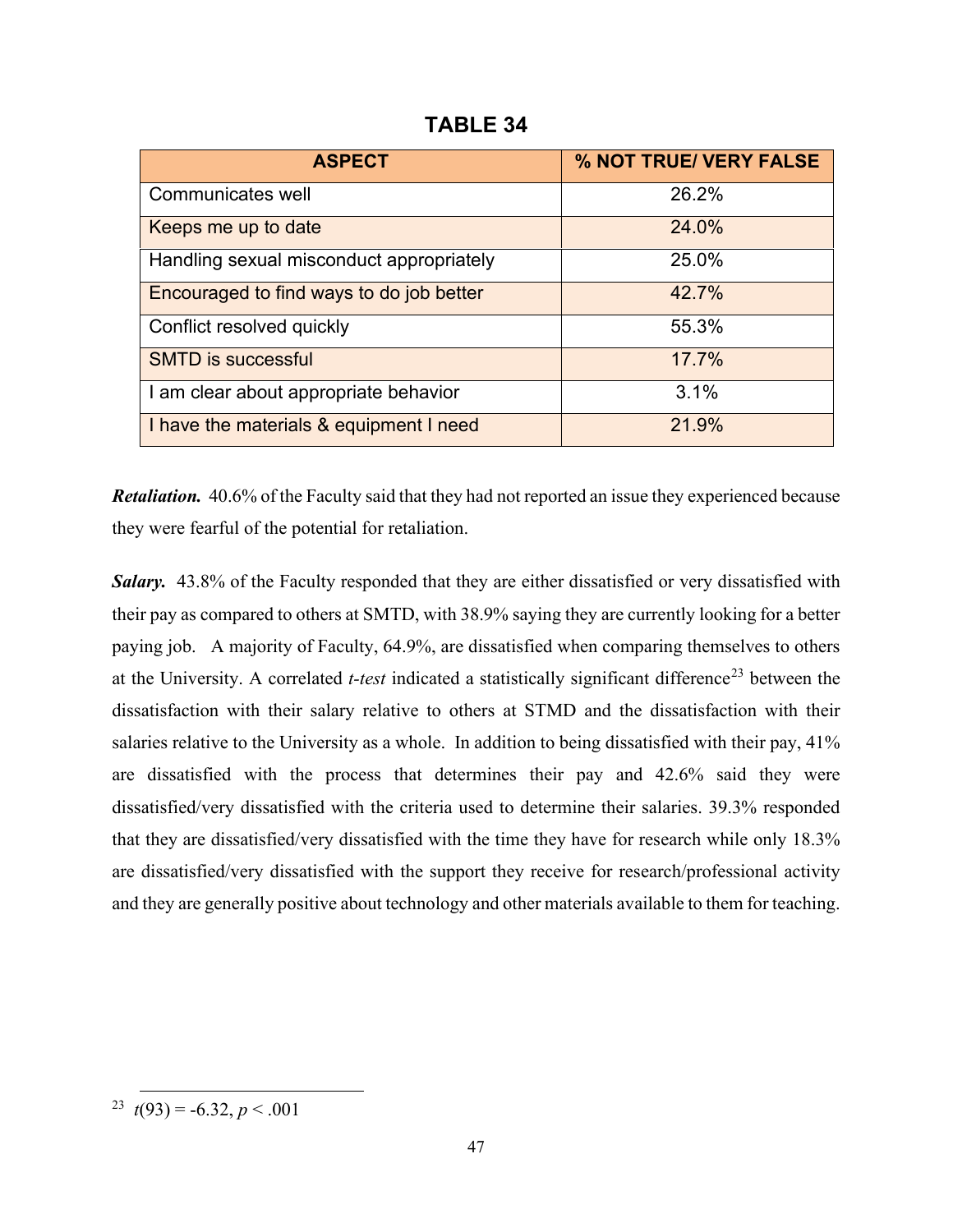*Narrative.* Narrative responses from the Faculty were extensive. and included the following opinions, observations or anecdotes:

- a. More mentoring through mid-career stages is needed.
- b. Feedback to faculty is generally acceptable before tenure, but after tenure there is no constructive criticism and there should be.
- c. An external consultant was hired to meet with the faculty and that is something that should continue.
- d. It is not clear what is needed to get tenure or to be promoted and leadership uses getting tenure as a threat—basically saying "make sure people like you" rather than encouraging excellence.
- e. There are no clear rules for behavior, and some would be helpful.
- f. Professional development takes a back seat to day-to-day responsibilities.
- g. There should be "less wild west every department do what they want."
- h. The pay inequities created under prior Deans have been improved but more improvement is needed.
- i. Compared to performing artists working in the professional world the job at SMTD is both well paid and very stable and consistent with excellent benefits.
- j. Our individual positions don't compare to others which makes pay fairness difficult to determine.
- k. Academic departments at SMTD are compensated more poorly than others and that should change.
- l. It is frustrating that salaries for tenured Faculty are much lower at SMTD than other Schools.
- m. Women Faculty at SMTD seem to be paid disproportionally less than men on the Faculty.
- n. Funding for important continuing education to keep up in the industry should be made available.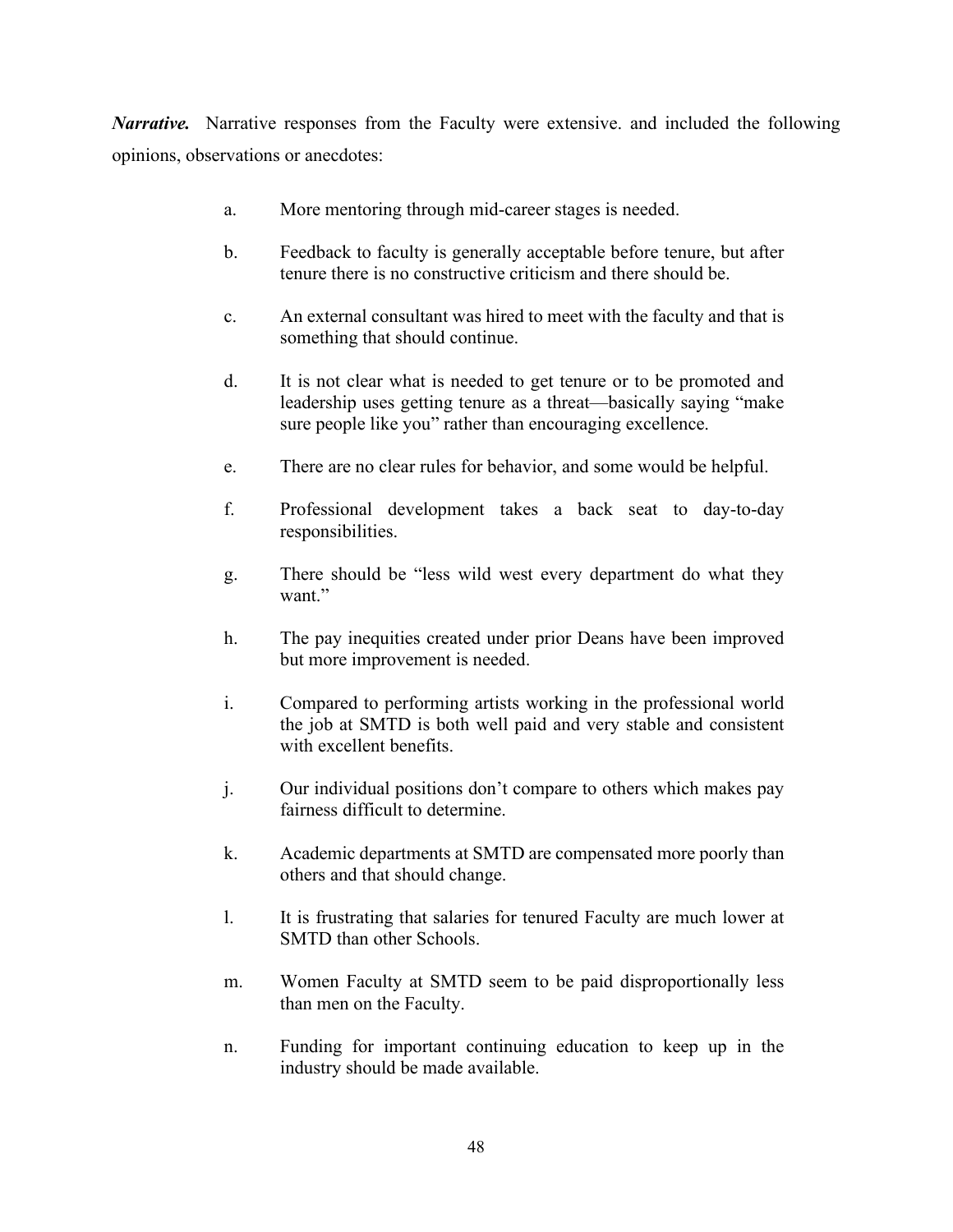- o. Within SMTD, certain performance departments are financially undervalued as compared to others.
- p. Get rid of the star salary system in music where the musicians are paid much better than the rest of the Faculty.
- q. Provide a rational explanation of why Faculty salaries in certain SMTD departments are so low, relative to other departments and relative to peer institutions.
- r. Successes in research/careers outside of the narrow box of "classical performance/study" are not celebrated to the same degree as inside the box.
- s. There is full faith in Dean Gier to make progress and to get the right leadership in place because there are some in leadership that need to go.
- t. There is extreme satisfaction with Dean Gier's leadership and management, but it is understood it will take time for him to fix all the prior issues and problems.
- u. Generally recent changes have started building more confidence in the possibility of an improving climate.
- v. The school feels much more responsive, warm, and open since Dean Gier has been at the SMTD
- w. The new dean has been better in many ways, but he has not been decisive enough.
- x. Conflict between faculty members arises from personality issues.
- y. There are Faculty men who feel that their insecure women colleagues have the potential to cause them great harm, and it's an ongoing stress for them.
- z. Messaging is a problem. There is a lot of general messaging about a vast array of matters on an hourly basis. This can sometimes flood the inbox, making it difficult to sift through the clutter.
- aa. While the standards are changing quickly throughout society, UM has not been clear about appropriate standards of behavior.
- bb. There was too long a silence over the ongoing sexual misconduct criminal investigation.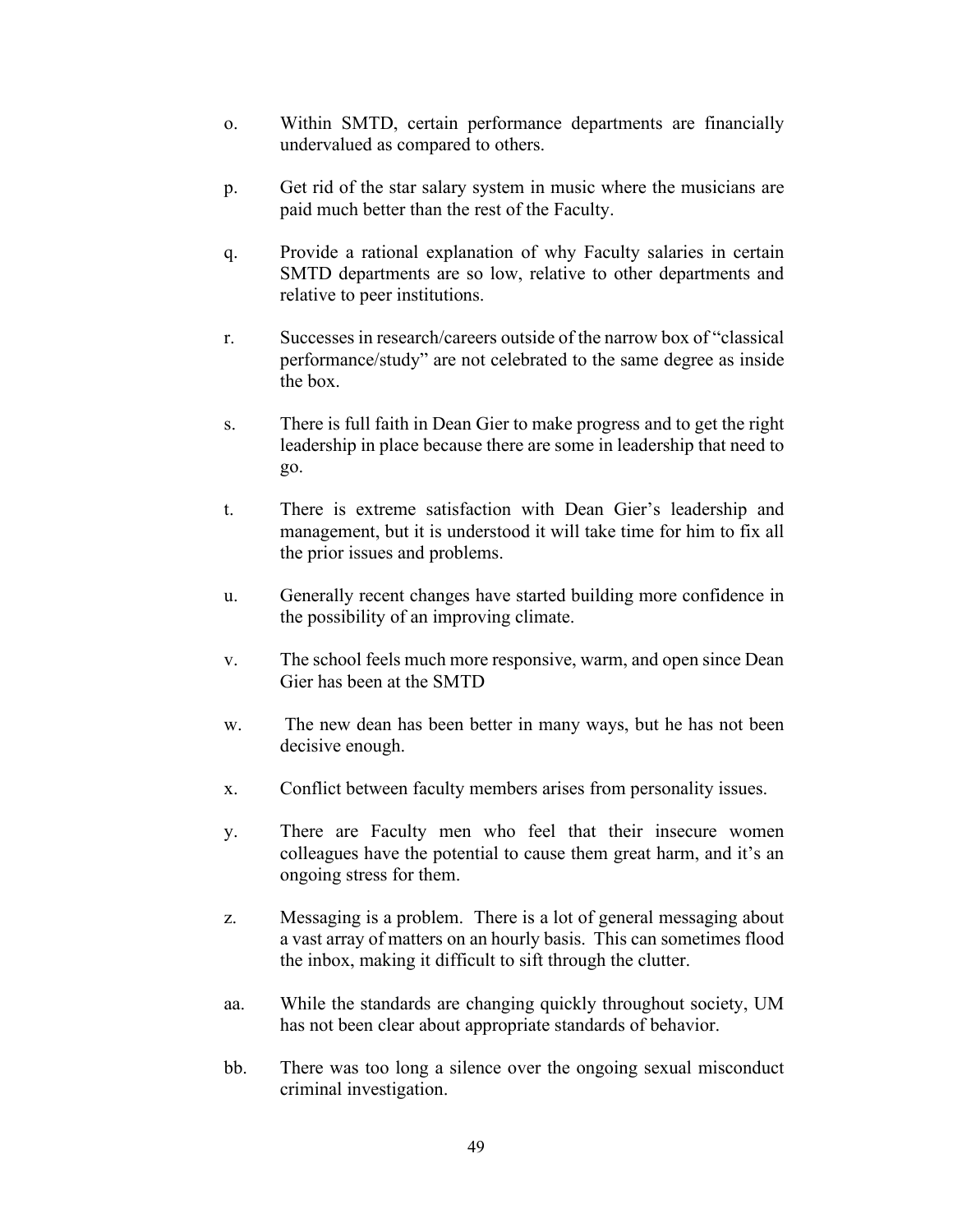- cc. Projection is requested for every show and SMTD does not have equipment, staff, or design faculty that can fulfill the request.
- dd. All teaching shop spaces are lacking in the current technologies being used in professional environments and other academic institutions.
- ee. The dance departments facilities are horrible. There is no way of utilizing quality amplification for accompaniment work.
- ff. There should be more proactive big-picture communication from Dean Gier. Even if details of how investigations are occurring can't be communicated, it would be helpful to us to at least know that things are happening in a more regular way.
- gg. There should be a clarity of expectations regarding Research.
- hh. There is too much time needed for administrative tasks.
- ii. There is not enough Staff support for the Faculty.
- jj. There is not enough money for Research.
- kk. It would be helpful to have a way to accumulate money by saving over a longer period for larger projects.
- ll. Faculty workload should be transparent and consistent.

#### *2*. *Staff Responses*

Staff had a very high rate of completing the survey (73%).

*General Climate.* Most of the Staff responded to the Climate Survey indicating satisfaction about SMTD's: accommodation of their family life; concern for their general well-being; commitment to diversity; commitment to high performance; and, feedback regarding their work. The Climate Survey results revealed Staff concerns regarding salary, retaliation, promotions, and, Faculty attitude toward and treatment of the Staff as "less than" or of a "lower social class".

*Staff concerns about retaliation correlate to other concerns.* About 40% of the Staff Participants indicated that they are sufficiently concerned with retaliation that they avoid raising issues. This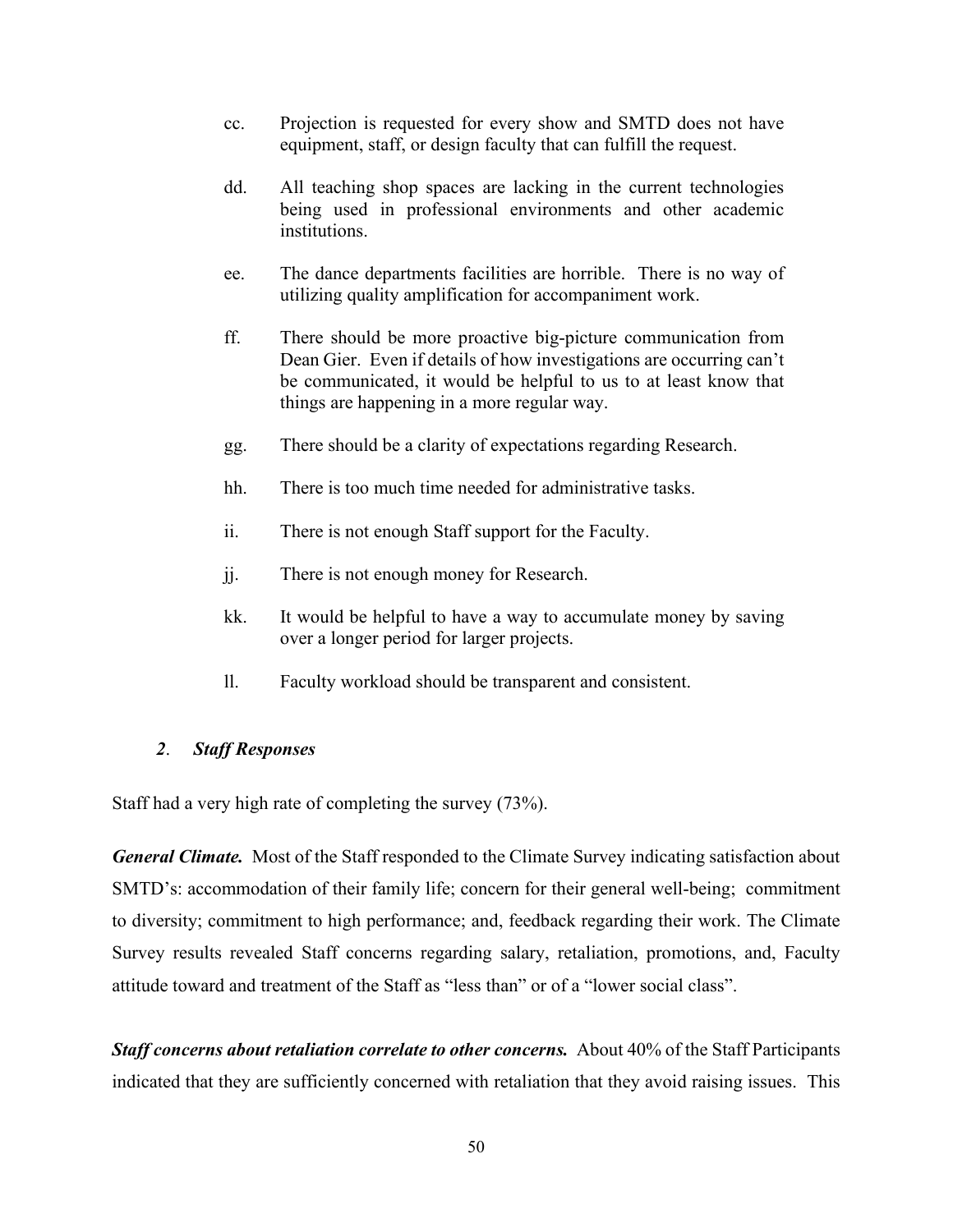40% indicated that, compared to those who were not concerned about retaliation, they were also significantly more dissatisfied with; the amount of feedback they receive; the information they have about how to succeed; their opportunities for promotion; the clarity of what they need to do to get promoted; their ability to influence decisions; their salary as compared to the salary of others at SMTD; and, the University and whether the process to determine salary is fair. Staff looking for a different position and fears of retaliation were significantly related.

*Many Staff members do not see a clear path to promotion or advancement at SMTD.* 55% of the Staff are either "dissatisfied" or "very dissatisfied" about their advancement or promotion opportunities at SMTD and 21% are satisfied or highly satisfied about these opportunities. This may be in part because some jobs do not have different levels. 66% of Staff are dissatisfied with how clear the steps are for advancement as compared to only 10% who are satisfied.

*Staff organization and conflict*. The Staff responses indicate concern with how the administration is organized and with whether the correct people are in the correct positions. There is a desire to have conflict resolved more quickly. The Staff responded that they are satisfied with the changes in the administration since 2018 when Dean Gier came to SMTD.

*Salary.* In response to the general question, **"**How satisfied are you with your salary or pay?" 46% of Staff said they are dissatisfied while only 34.5% are satisfied. Men are more satisfied than women. The Staff responses indicate that Staff is not satisfied that the process used to determine salary is fair with 45% stating they were dissatisfied compared to 27% who were satisfied. Almost 43% indicated they are currently looking for better paying work. The dissatisfaction of Staff was heightened when they compared themselves to similar positions in other departments of the University. If they compared themselves to those working at SMTD, 32% are satisfied with 38% dissatisfied, but, when comparing themselves across the University system only 12% were satisfied and 58.5% dissatisfied.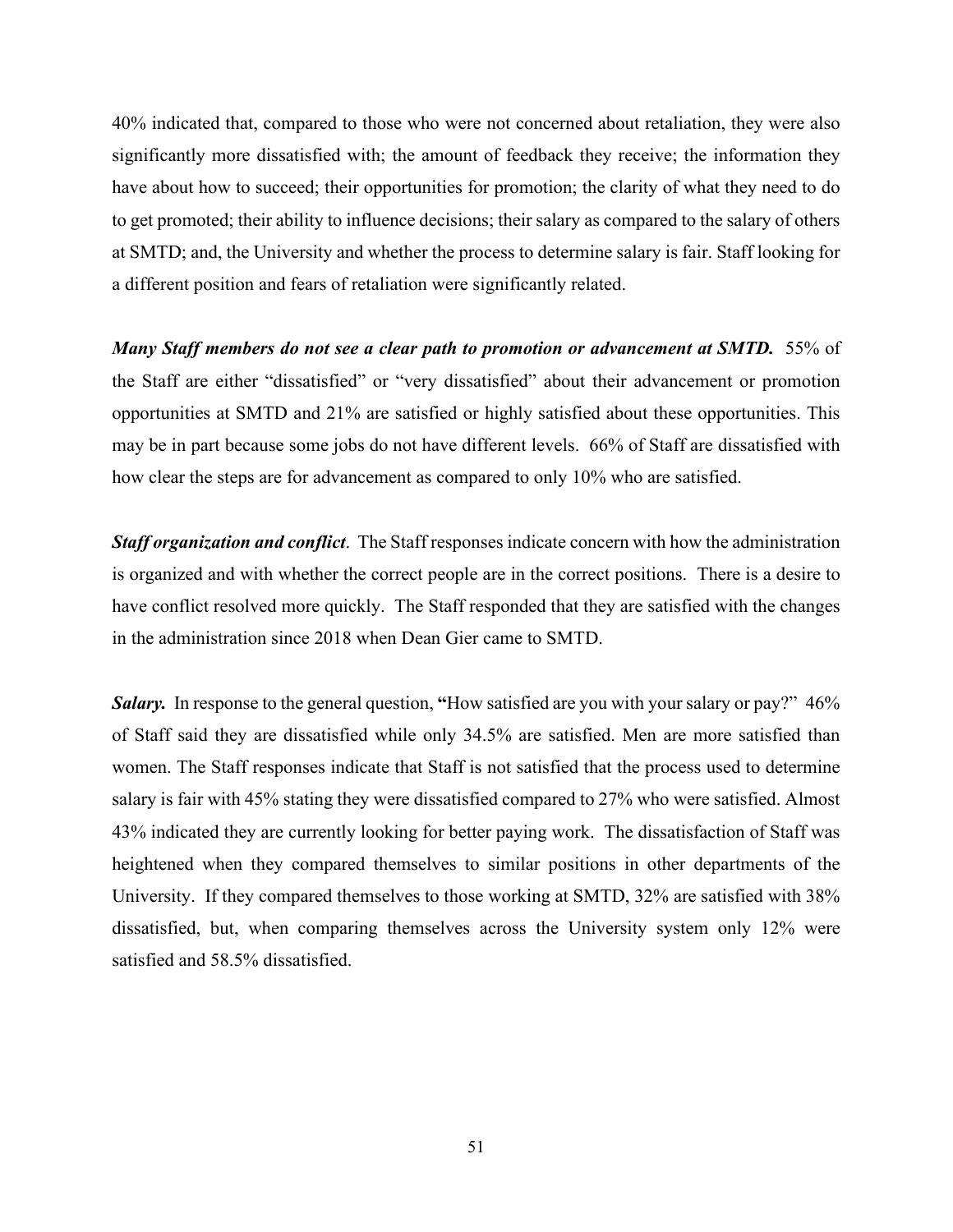*Narrative.* Narrative responses from the Staff were extensive. and included the following opinions, observations or anecdotes:

- a. Need a procedure set up for advancement (if there is a procedure it needs to be more public).
- b. Merit raises should not have been eliminated and then people offered advancement or promotion instead.
- c. Too many Staff jobs in my area are "dead ends" with no room for advancement or promotion.
- d. Staff are not asked about their goals and should be.
- e. Staff are not asked about their job description or other opportunities and are not included in discussions about themselves and should be.
- f. More meaningful feedback about work quality would be appreciated.
- g. There is hope for things getting better. Steps are beginning to be formalized regarding advancement, promotion, merit and pay adjustments.
- h. Roles, where none exist currently, should be created for Staff to keep great Staff members.
- i. There is no existing path for advancement and there should be.
- j. Other areas in the University have better pay scales and opportunities for promotion than found at SMTD.
- k. Staff is underpaid and undervalued.
- l. Our new Dean is making progress on getting the right leadership.
- m. Dean Gier works hard to be transparent, supportive and equitable.
- n. More careful work needs to be done on the structure of upper administration how they function, and how they serve.
- o. There is great respect for Dean Gier because he came in with an open mind with the goal of understanding SMTD before moving to make changes. It's a much better approach than previous administrations.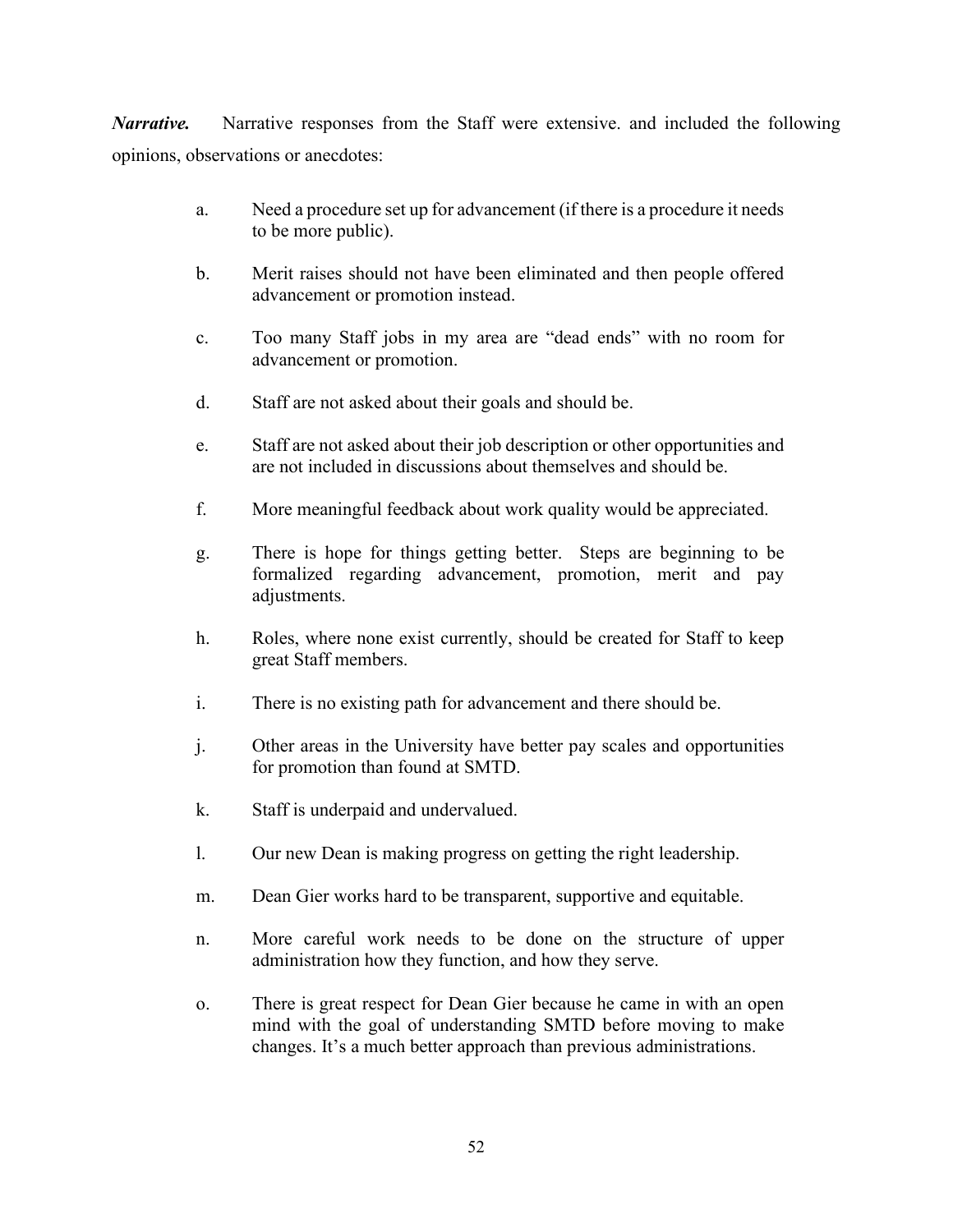- p. No one listens to the Staff when the staff tells them what they truly care about despite the Staff being vocal on what that is.
- q. Staff turnover is troubling.
- r. Combining student affairs and DEI was very smart move.
- s. Faculty and Staff need to share information better and more often.
- t. Too much weight is placed on emails and quick statements in order to communicate very complex and difficult policies and situations.
- u. There is no encouragement to find new and better ways to handle problems that arise.
- v. Leadership lacks transparency. Leadership appear to be the only ones who get to know anything even though it is affecting everyone.
- w. The Dean is trying to take the right steps and that this Climate Survey is part of the process.

# **H. Narrative Suggestions**

At the end of the Climate Survey, all Participants were given an opportunity to make 3 suggestions as to what they thought would improve the climate at SMTD. Over 900 individual suggestions were received, many of which were similar and could be placed into the following categories or themes:

- 1. More active listening at all levels of SMTD but particularly by leadership.
- 2. Encourage increased collaboration and respect between and among the Students, Staff and Faculty.
- 3. SMTD leadership communicate more regarding the status of the highprofile cases.
- 4. Increase training on Sexual Misconduct and make the training mandatory.
- 5. Develop clearer procedures to report Discrimination and Sexual Misconduct.
- 6. Frustration with how past misconduct cases have been handled.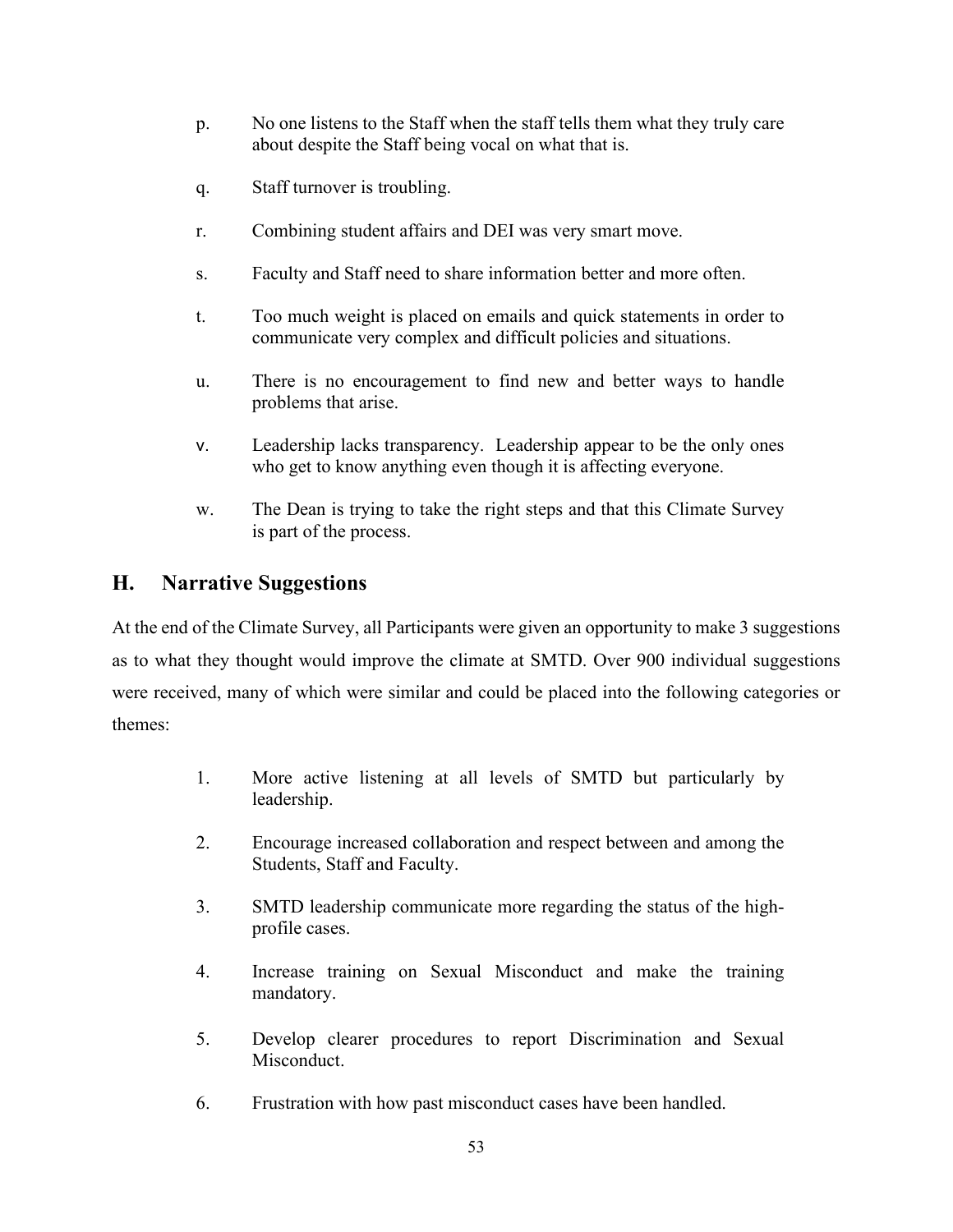- 7. The need for more help with mental health issues.
- 8. A desire to have SMTD recruit more women, more people of color, and more "non-binary" people.
- 9. Appreciation for the positive steps Dean Gier has taken in the short time he has been at SMTD.
- 10. Statements that SMTD is moving in a positive direction.
- 11. Negative comments regarding the fact that certain Staff should no longer be at SMTD of no longer in their then current roles (those changes have occurred independent of and before release of this Climate Survey Report).
- 12. Bad actors of all kinds need to have consequences.
- 13. Faculty should not be permitted to bully Students or Staff. The Students and Staff should be able to report Faculty bullying without fear of reprisal.
- 14. Requests for more respect of classical music and dance and requests for less emphasis on classical music and more emphasis on diverse musical expression.
- 15. Positive comments regarding having more glass doors.
- 16. More effort to equalize the position of women and to hear women's voices.
- 17. Continue seeking feedback through anonymous surveys.
- 18. Increased pay for Faculty and Staff.

There were some very pointed and specific suggestions which are so specific that publication of the suggestion would destroy the confidentiality of the person providing the statement or are only applicable to one person. As a result, those suggestions are not being included, but were included in development of the 18 themes or categories above.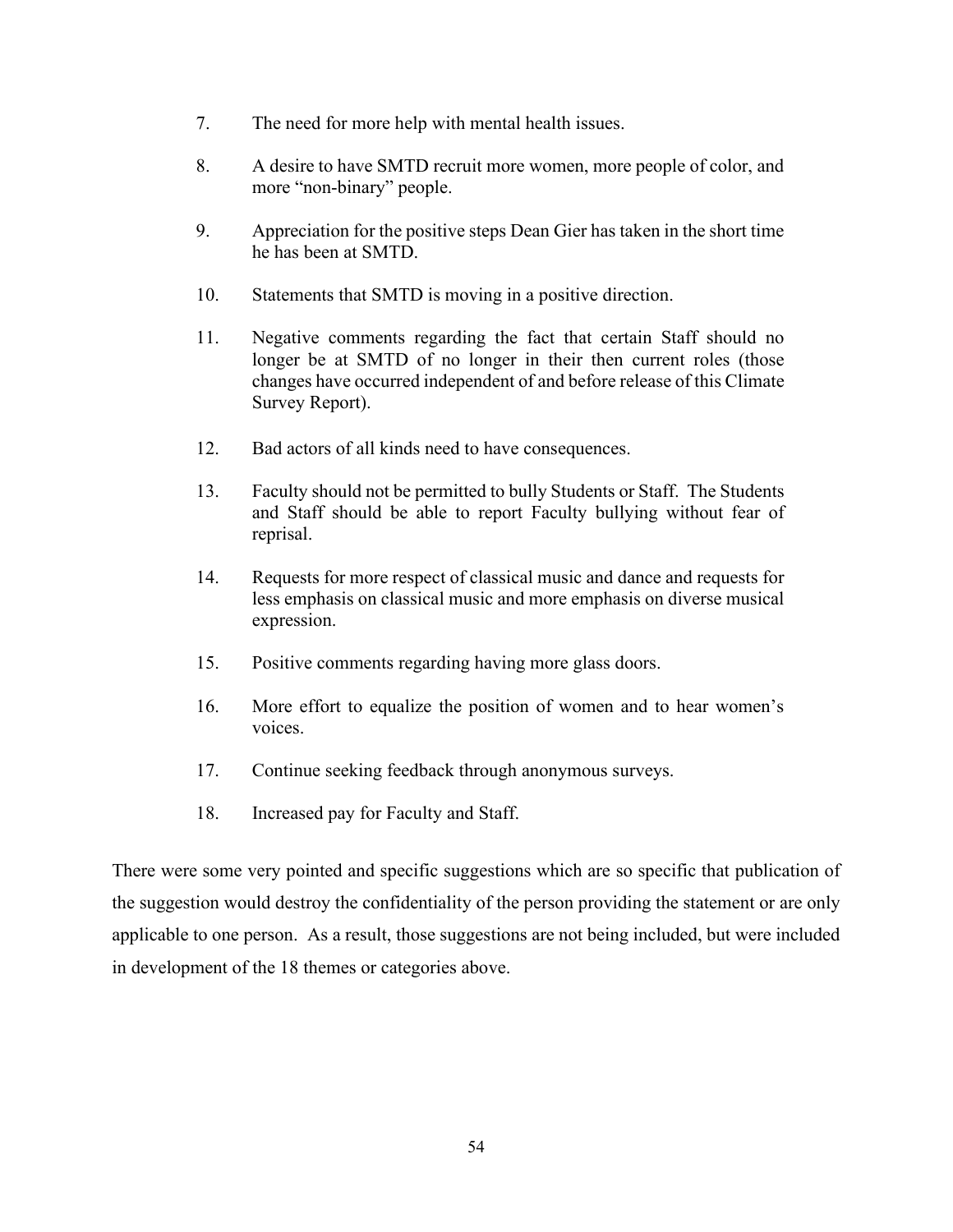#### **VII. RECOMMENDATIONS**

Based on the data from the Climate Survey, the goals were reviewed and recommendations developed where responses to the Climate Survey revealed a need for improvement. Obviously, in the areas where the responses were positive, SMTD should continue and build on its current course of action.

In general, the Climate Survey confirmed that there is not a pervasive atmosphere of Discrimination or Sexual Misconduct on the campus of SMTD. The results support a finding that Discrimination and Sexual Misconduct is the exception and not the rule. The Climate Survey revealed that the steps taken by the new SMTD leadership have been impactful and have improved the quality of life at SMTD. Thus, in most areas, the recommendation is to continue to encourage the attitudes and actions that have built the current positive views of SMTD.

The areas where additional steps should be taken to address issues revealed by the Climate Survey are outlined below.

#### **A. Steps to Improve Overall Climate**

Most Participants in the Climate indicate that overall climate has improved over the last year at SMTD and they are satisfied with the climate. Most Participants feel that SMTD is safe, supportive and welcoming. Participants are satisfied with the overall reputation of SMTD. Thus, current efforts regarding climate should be supported and continued.

Although generally positive, the data indicates there are specific areas where there is room for improvement. Participants indicated a level of discomfort with competitiveness and isolation at SMTD. Differences were noted in the view of SMTD based on gender identity (women find SMTD to less safe than men), Position (Undergraduates feel less safe than others), or ethnicity (minorities experience more Discrimination). The following are suggested next steps to improve the overall climate within SMTD: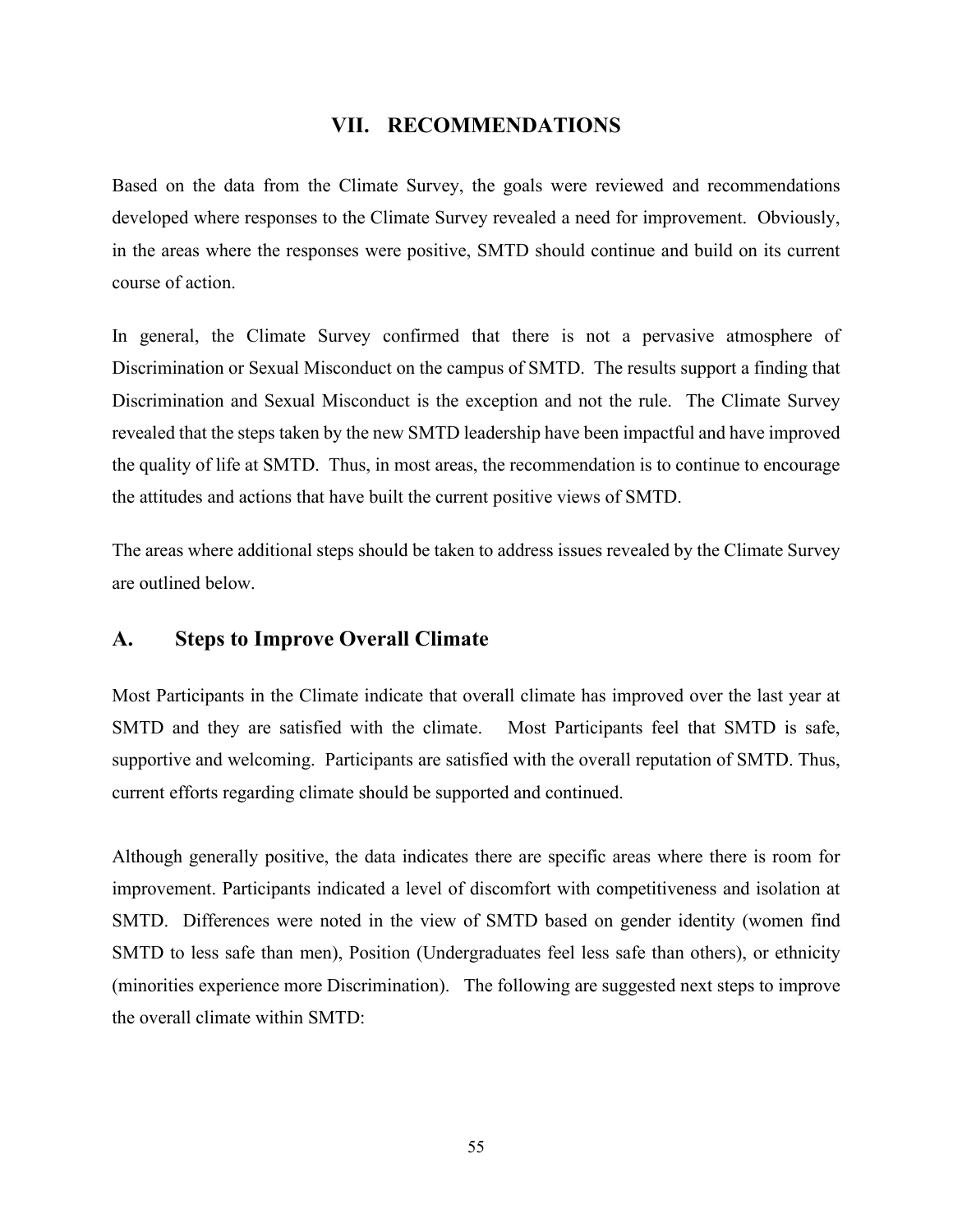- 1. Publicize SMTD's efforts to address Discrimination and Sexual Misconduct, including dissemination of this Climate Survey Report regarding the results of the Climate Survey.
- 2. Develop methods to measure the success of changes implemented as a result of the Climate Survey; for example, do follow up polling.
- 3. Enhance efforts to foster a collegial atmosphere at SMTD where the voices of all members of SMTD community are heard. Community buyin to the measures taken to improve climate is critical to success.
- 4. Increase communication and transparency about difficult SMTD-wide issues such as high-profile misconduct allegations. Pay special attention to the timeliness of such communications. Explain the constraints on public discussion of even high-profile matters and by so doing also reinforce the confidential nature of investigations.
- 5. Break down silos or work bubbles between and among Faculty and Students. Examine whether specific programs, events or opportunities breed isolation as opposed to necessary academic autonomy. Seek out opportunities to enhance working across departments and disciplines.
- 6. Promote and develop increased opportunities for regular formal and informal interactions between the Dean/other leaders and Students, Faculty and Staff, such as "state of the school" or "state of the department" meetings. Include Student-led interactions among these opportunities.
- 7. Promote and enhance existing mentoring programs for Faculty and Staff and academic advising programs for Students. Encourage and educate regarding methods for giving and receiving positive reinforcement and constructive criticism.

# **B. Steps to Reduce the Frequency and Nature of Discrimination**

Incidents of discrimination at SMTD are relatively rare. While uncommon, there are clear areas for improvement. The following are suggested next steps:

> 1. Appoint a person to oversee collection of additional feedback and information regarding how to improve accessibility for persons with disabilities, including with respect to the campus, instructional materials, teaching methods, and living areas.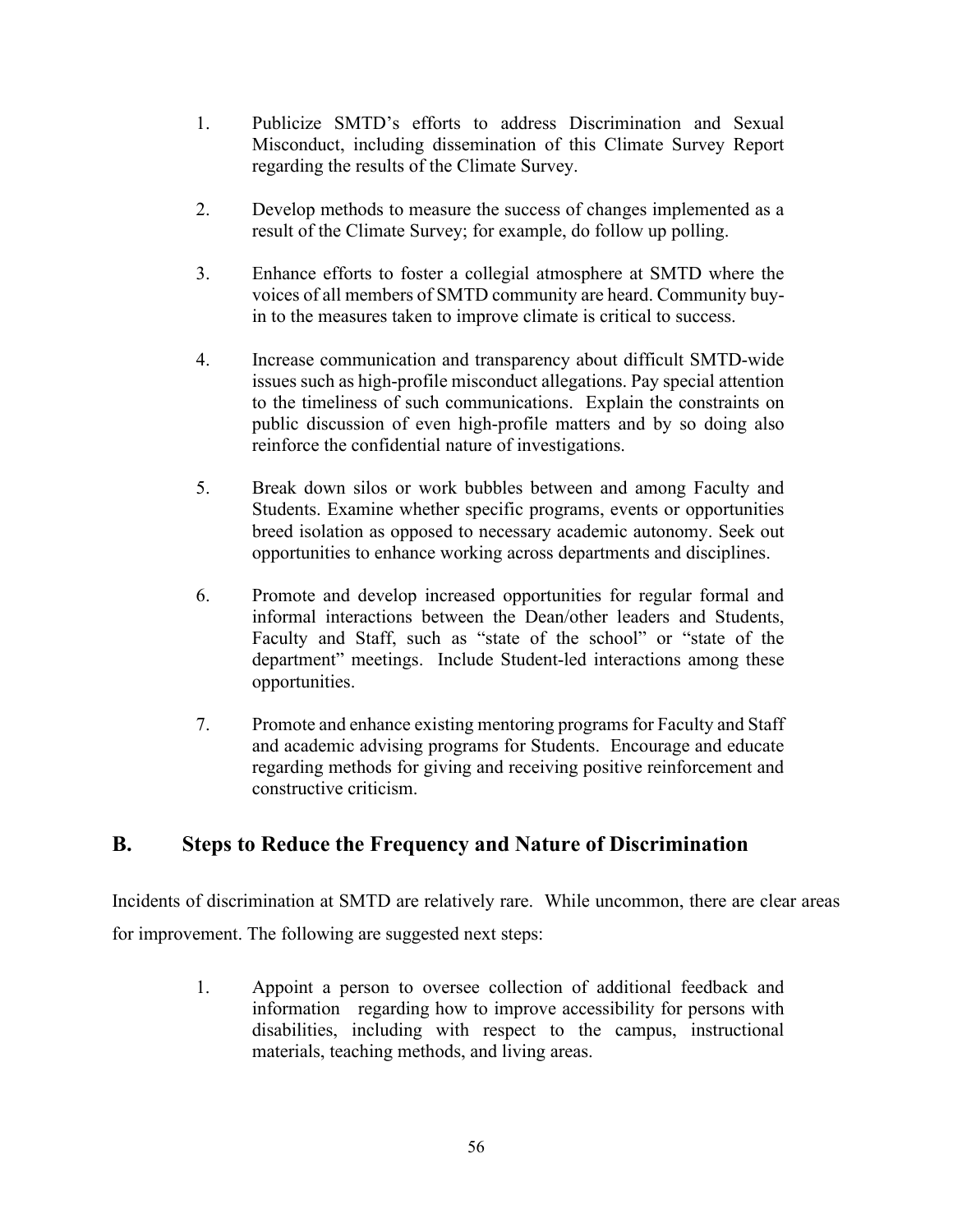- 2. Continue to improve mental health programing and resources at SMTD for use by Students, Faculty and Staff.
- 3. Institute campus-wide programming designed to inform Students, Faculty, and Staff about Discrimination, bullying and derogatory remarks. This programming should place specific emphasis on gender identity, race/ethnicity (Asian, Black, and multi-racial persons in particular), age, and sexual orientation. Faculty should be a focus of the programming.
- 4. Develop additional ways to communicate about and encourage any person experiencing Discrimination to report it and to use the SMTD and University resources.
- 5. Further examine and learn why SMTD and University resources are infrequently used and are perceived as unhelpful.
- 6. Reach out to and support underreporting members of the SMTD community (including Latinx Students) and designate a culturally competent person or group to lead these efforts.
- 7. Continue to improve resources for the recruitment of women, people of color and non-binary Faculty, Staff, and Students

# **C. Steps to Reduce the Frequency and Nature of Sexual Misconduct**

The frequency of Sexual Misconduct at SMTD has been reduced over the past year. The Climate Survey found that Faculty are both the most likely persons to experience and to perpetrate Sexual Misconduct. While there were specific incidents of severe Sexual Misconduct, most instances indicated in the Climate Survey involved inappropriate Sexual Comments and Unwanted Contact.

A majority of the SMTD community describe themselves as either "somewhat knowledgeable" or "not at all knowledgeable" about the Title IX process at SMTD and the University. Undergraduates were less knowledgeable than both the Faculty and the Staff. Most Undergraduates indicated that they had not participated in training. Here are suggested next steps:

> 1. Establish readable and clear guidance standards for SMTD behavior related to behavior specific to SMTD (for example the guidance regarding costume fittings) and disseminate those guidance standards to Students, Faculty and Staff. Publicize widely the University policies and procedures regarding Sexual Misconduct paying close attention to updating the materials when the University makes changes.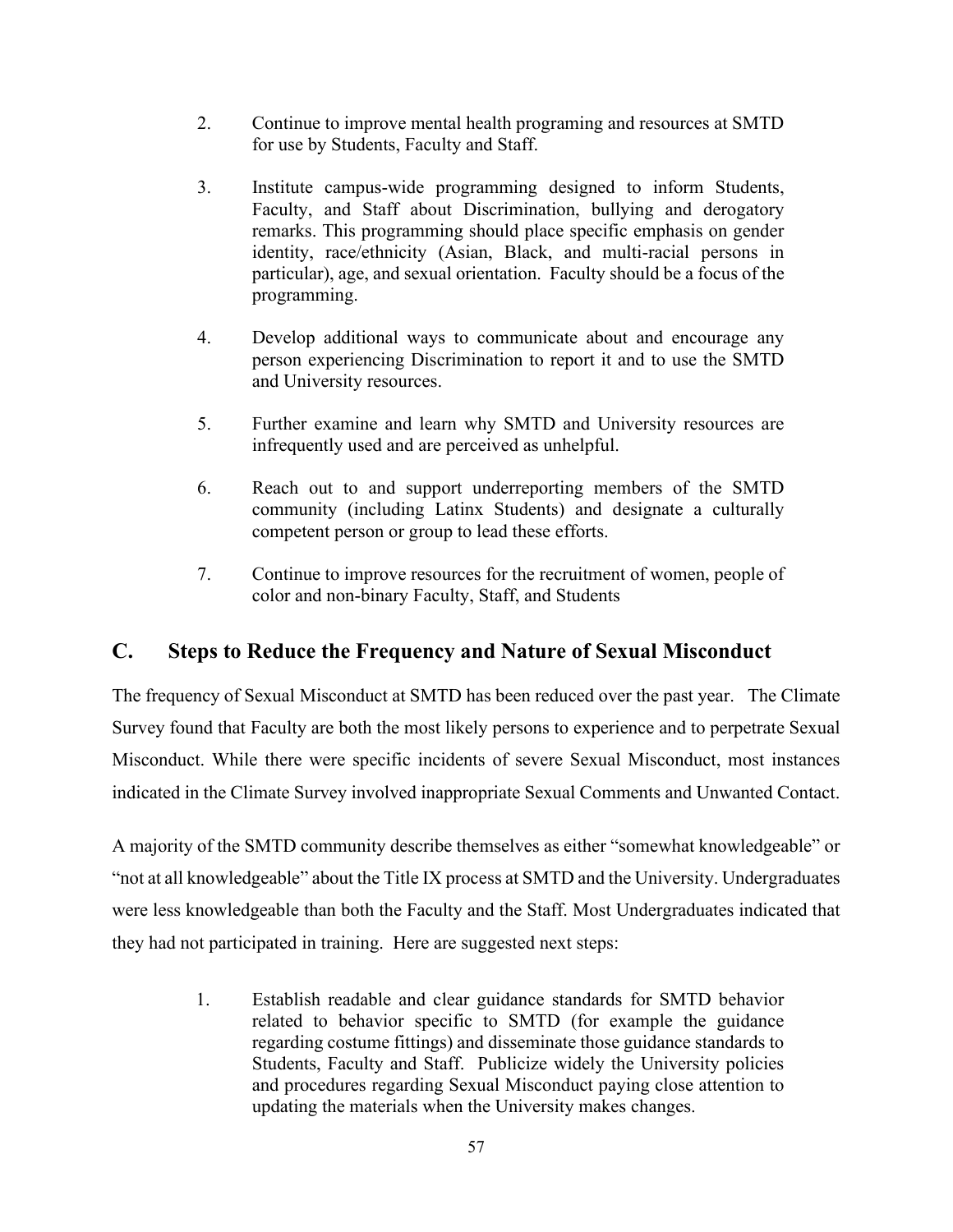- 2. Clarify the roles of SMTD Faculty and Staff in the Title IX reporting process.
- 3. Increase the number of people to whom Sexual Misconduct can be reported at SMTD and publicize more broadly how to report it. Encourage the use of the SMTD and University resources for reporting Sexual Misconduct.
- 4. Do additional analysis of SMTD physical spaces to improve the actual and perceived safety of those spaces ensuring that the analysis includes the voices of women and Undergraduates.
- 5. Clarify in multiple trainings and in interactions with Faculty, Staff, and Students that retaliation against reports of Sexual Misconduct will not be tolerated at SMTD. Where there is reported or suspected retaliation, an investigation should be conducted, and appropriate actions taken if retaliation is found.
- 6. Highlight SMTD's commitment to reduce all forms of Sexual Misconduct by Faculty, Staff, and Students through its leaders. The commitment to reduction must be widely disseminated and information must be readily accessible to all members of the SMTD community. The materials must include informative and operational definitions of Sexual Misconduct.
- 7. Focus communication efforts to women and Undergraduates in order to increase their confidence in the Title IX process.
- 8. Provide more guidance and clarification of the expectations around Student - Faculty interactions to both the Faculty and Students.
- 9. Increase the number and frequency of comprehensive trainings on Sexual Misconduct, including bystander intervention training. In that regard, consider making training mandatory or otherwise providing incentives for completing such training.
- 10. Create programming and resources for people experiencing Sexual Misconduct that pays specific attention to reducing the impact on academic performance and attendance. Continue working closely with the University during any Title IX investigation to examine what measures are sufficient to distance and protect complainants and respondents until the process is completed.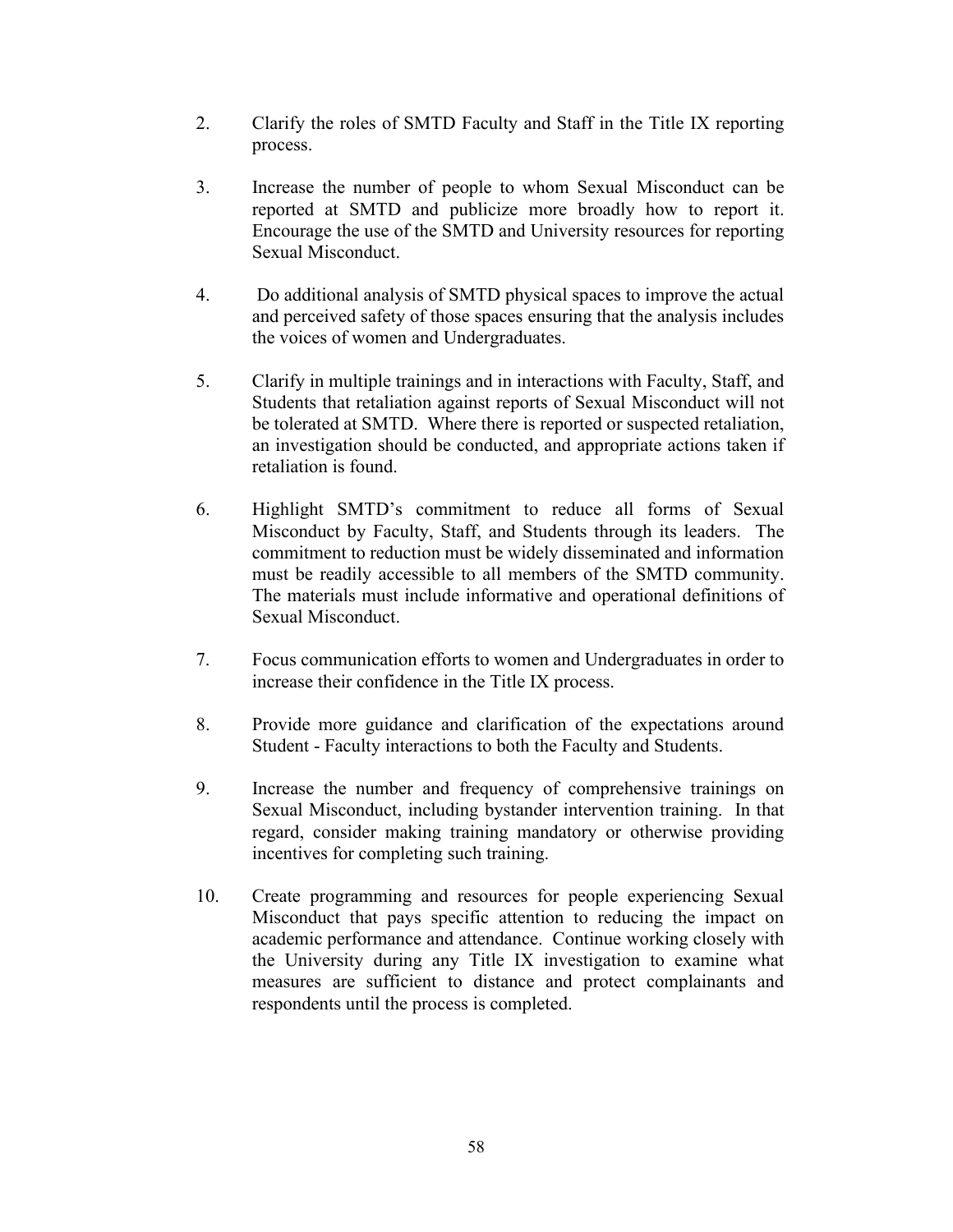# **D. Steps to Increase Satisfaction of Faculty and Staff**

Faculty and Staff have observed positive change at SMTD in the last year. However, Faculty and Staff are generally dissatisfied with their ability to influence decisions at SMTD and are generally dissatisfied with specific elements of their work environment. The following are suggested next steps:

- 1. Communicate by whom decisions are made and the criteria used to determine promotions for Faculty and Staff. Where there are budget limitations, those limitations should be communicated.
- 2. Help all Faculty and Staff understand the economic model used by the University: SMTD has responsibility for its own revenue stream and it is from SMTD's revenue stream (not the University's) that salaries are paid. (For example, salaries of the Dean of SMTD and the Dean of the law school are determined from separate and distinct revenue streams which correlate to the individual school's revenue stream but not to each other.) Making sure Faculty and Staff understand the independent nature of the budget of SMTD may help explain some of the perceived salary inequities as between SMTD employees and other employees in other business units of the University. Continue to communicate salary restrictions openly and honestly.
- 3. Develop specific methods and procedures to regularly provide feedback to Faculty and Staff about their job performance.
- 4. Develop, articulate and publish specific criteria for what it takes to succeed as a Faculty or Staff member and publicize opportunities for promotion.
- 5. Provide opportunities for acknowledgment of Staff contributions and work with the Faculty to encourage behavior which will limit Staff members feeling "less than" Faculty.
- 6. Develop programs and more formal mentorship strategies to encourage senior Faculty to be supportive of junior Faculty beyond the one-year program that is in place.
- 7. Improve the timeliness of addressing known conflict and develop departmental leadership to view conflict resolution as part of the role of leading the department. Faculty leaders should be encouraged to become competent at dispute resolution and to make timely decisions where decisions are needed to end conflict. In this regard, some leadership training may be appropriate.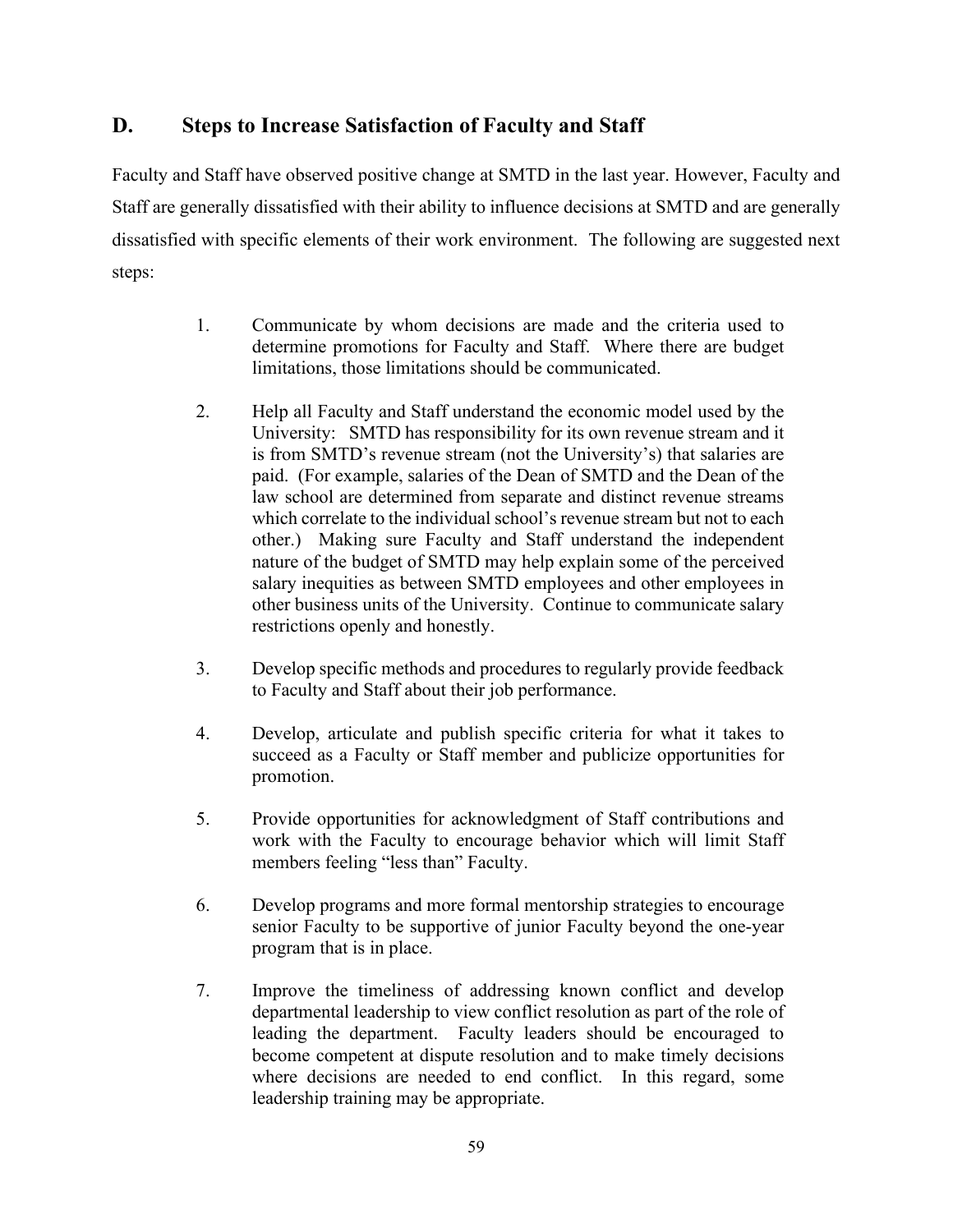8. Broadly, encourage open dialogue and reporting of issues by Faculty and Staff to SMTD leadership by demonstrating that issues are addressed and that no retaliation occurs. Recent changes in the leadership will help promote a new atmosphere and those changes should be communicated with positive messages of the desire to encourage dialogue and address concerns regarding retaliation.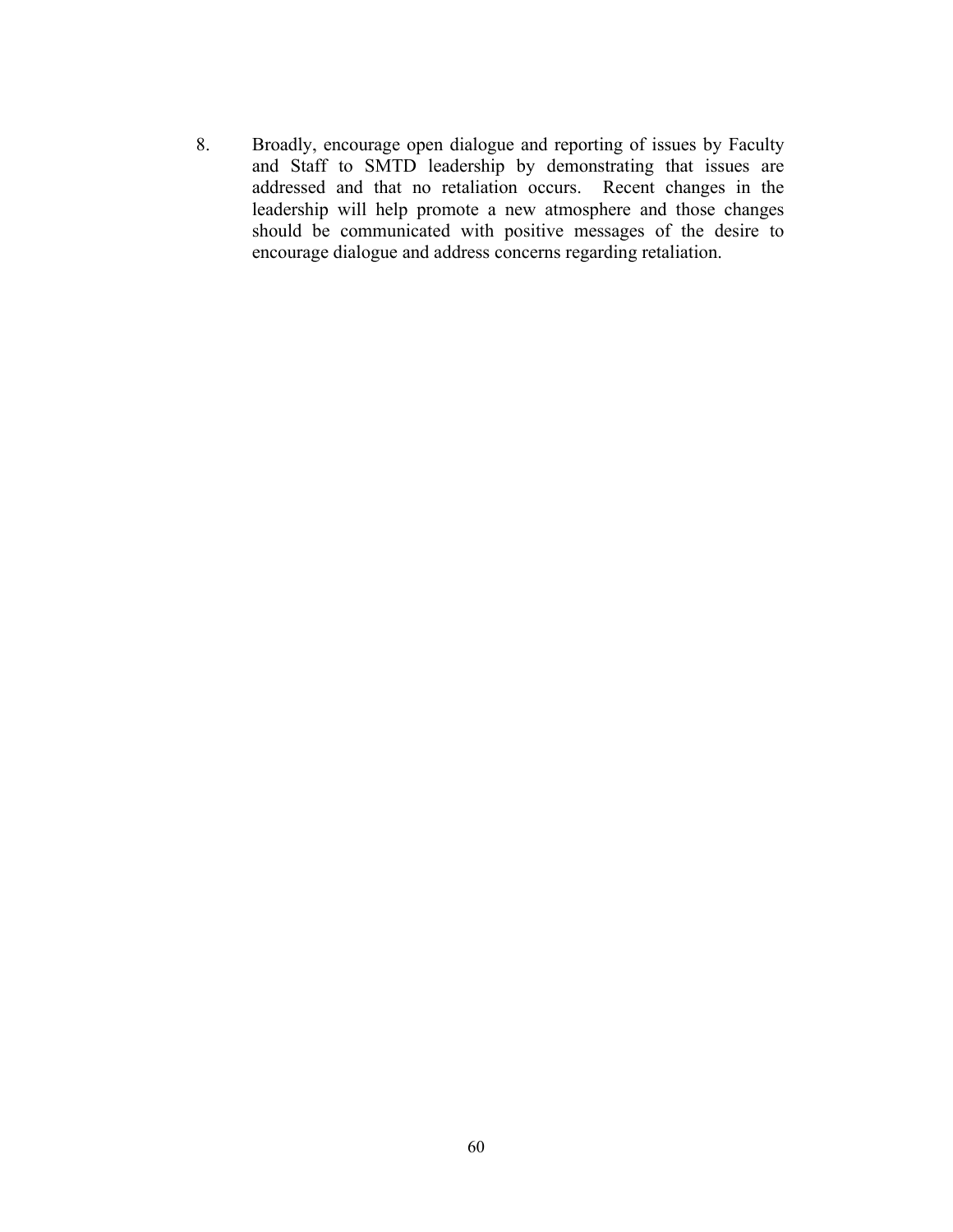# **VIII.APPENDIX**

- **A. Climate Survey Responses by Question**
- **B. Dean Gier's Letter Requesting Participation**
- **C. CV of Linda Smolak**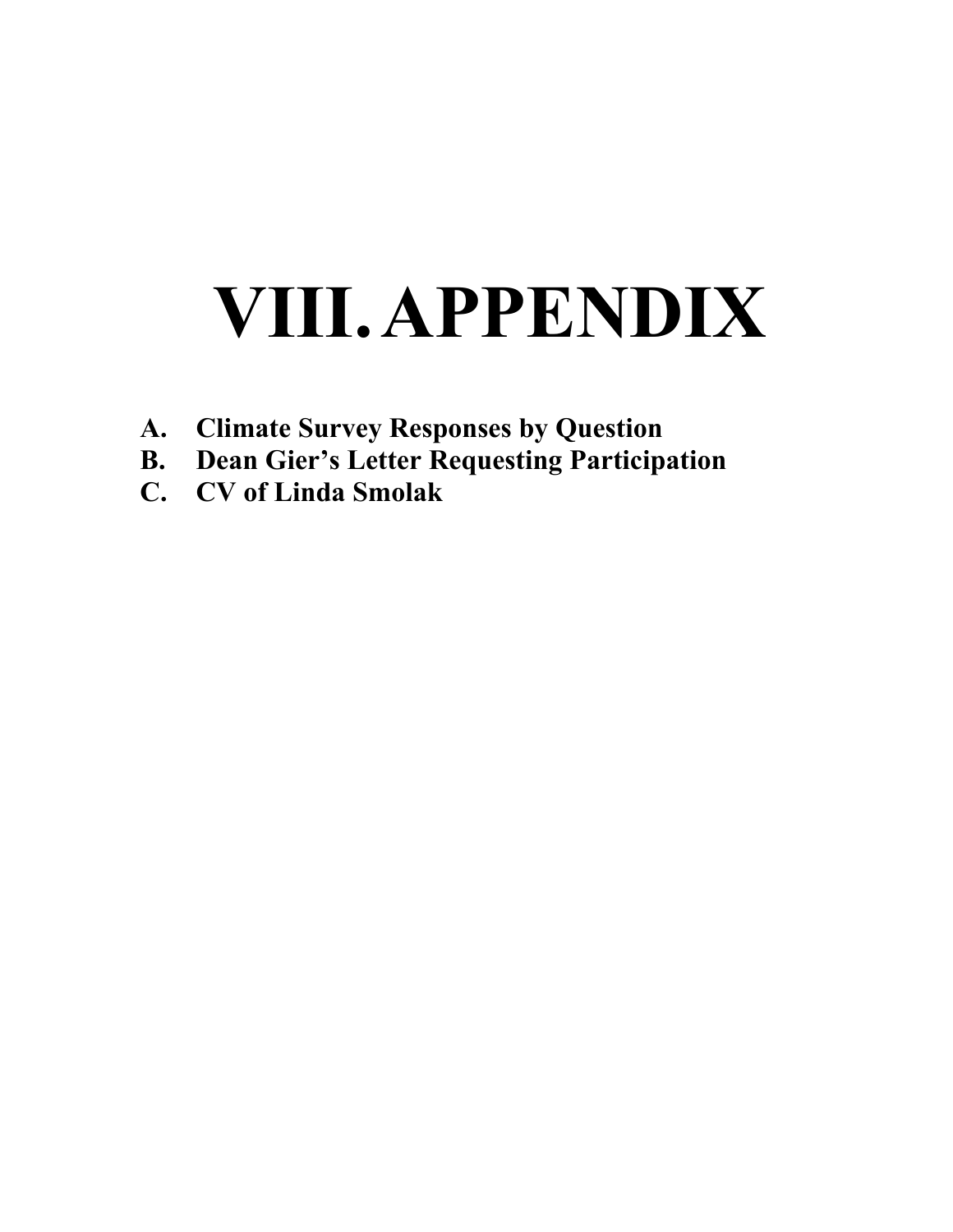# **APPENDIX A**

**Climate Survey Responses by Question**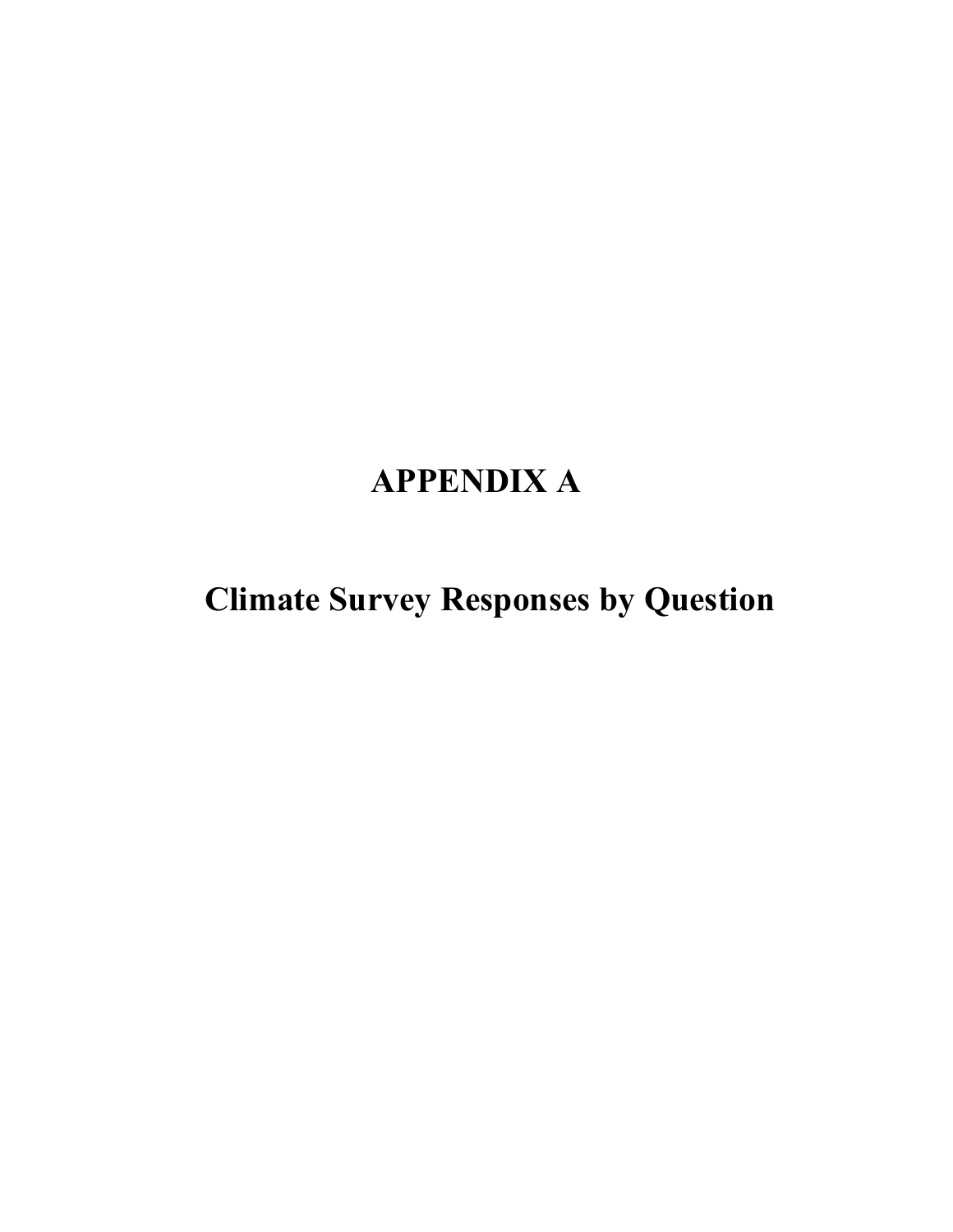# **APPENDIX B**

**Dean Gier's Letter Requesting Participation**